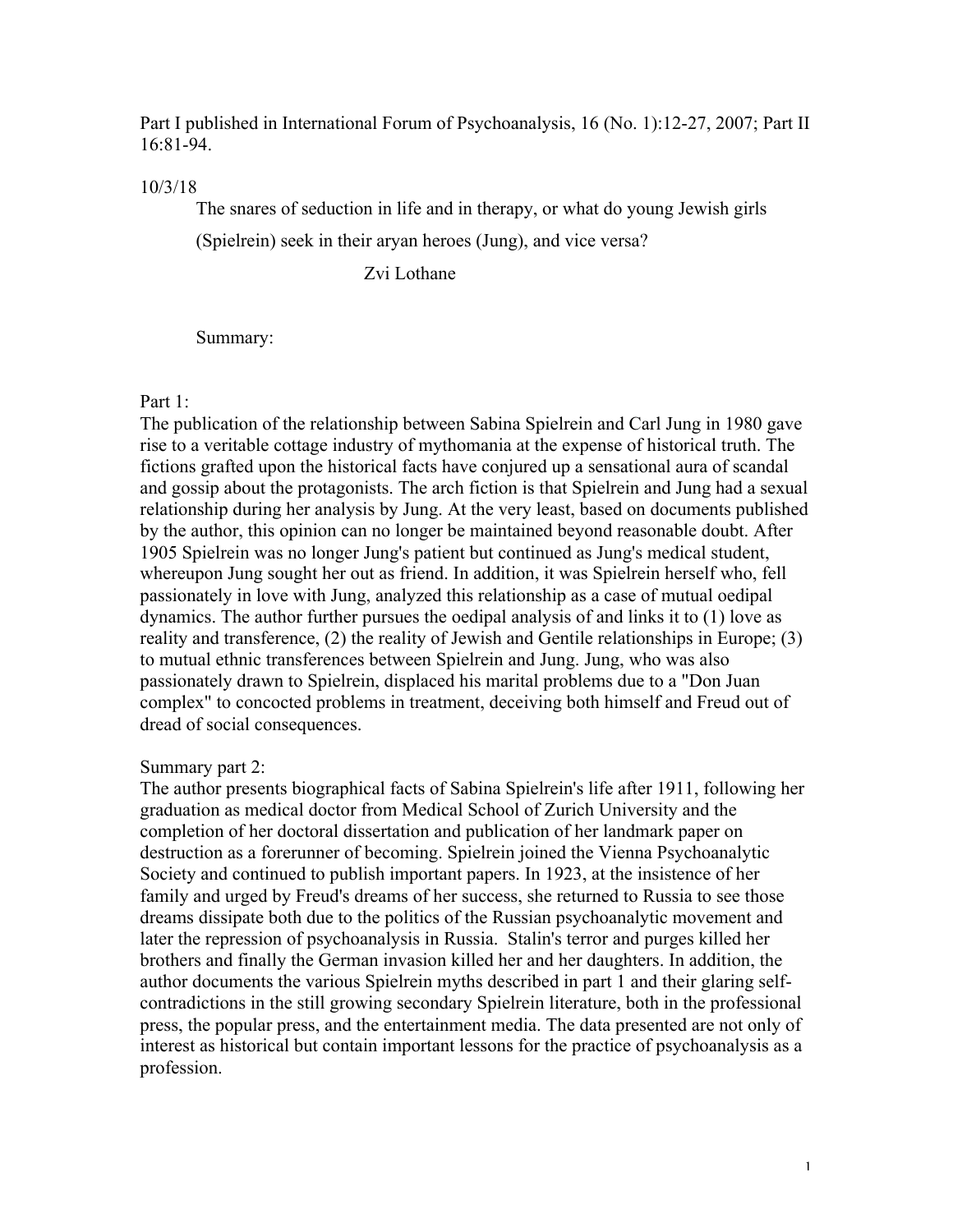#### INTRODUCTION

Psychoanalysis is a historical science, for memory, in spite of the inherent problems of recall, is the instrument for getting to biographical facts in psychoanalysis as research and as treatment. This definition seems to embody an oxymoron: how can history, i.e., remembering and telling, be ever considered as science? It can, because, like science, psychoanalysis also starts with observed facts: persons acting in specific places and times. Consider another paradoxical definition: psychoanalysis is a science of the particular. But does not science rest on the foundation of general hypotheses and laws, i.e., universals and not particulars? Indeed, but in an individual biography, unlike in actuarial research or controlled experiments, the person, in his or her particularity and singularity, comes first and universal generalizations are an afterthought.

We need to distinguish further between a chronicle and a history: the former lists the events, the latter describes both the events, i.e., the external or material reality, and the internal, or psychological reality of actors in events, i.e., their emotions and thoughts, their motives, supposals, and fantasies. Freud's addressed these problems by offering a crucial distinction between material and psychic reality: "phantasies possess *psychical* as contrasted with *material* reality, and we gradually learn to understand that *in the world of the neuroses it is psychical reality which is the decisive kind"* (68:368; Freud's italics). Is Freud's dictum limited to neuroses or does it apply to life writ large as well? More tellingly, in his 1910 "biographical study" of da Vinci, Freud conjectured that Leonardo's childhood memory of a bird striking him on his lips was nothing but "a phantasy, which he formed at a later date and transposed to his childhood transposed to his childhood" (68:82), with no historical evidence for such a guess. Clearly, Freud favored fantasies over facts. But *are* fantasies more decisive than facts? Are not both equally important in the search for historical *truth?* Does not external reality matter? Besides, invoking 'fantasy' as the only counterpart to material reality poses the danger of neglecting other psychological facts: there are *public* events and there are the *personal experiences and evaluations* of the events, in addition to fantasies formed either before or after the event; thus, to understand the *meaning* of a life, of a person, we need to give equal importance to both. Moreover, fantasies do not spring from nowhere, they are themselves derivatives of prior experiences: symptoms derive from memories of traumatic events and conflicts, dreams -- from day residues, both emerging in cosciousness as *transformations,* by unconscious dynamisms, as a conscious manifest dream or daydream content. To paraphrase a famous saying of Kant: events without fantasies are empty, fantasies without events are blind.

As fantasies became the staple of psychoanalysis it was easy to slip into regarding the main purpose of psychoanalysis, whether therapeutic or applied, as *interpreting* the varieties of fantasy, at the expense of *finding* the truth of the historical facts of a life. In the 1980's it became fashionable to debate the merits of narrative truth vs. historical truth, as expounded, for example, in Donald Spence's 1982 book *Narrative truth and historical truth. Meaning and interpretation in psychoanalysis*, whose main thesis I critiqued as follows: "On the ruins of Freud's method of free association, the basic instrument for achieving the goal of the person's examined life with its symptoms, dreams, and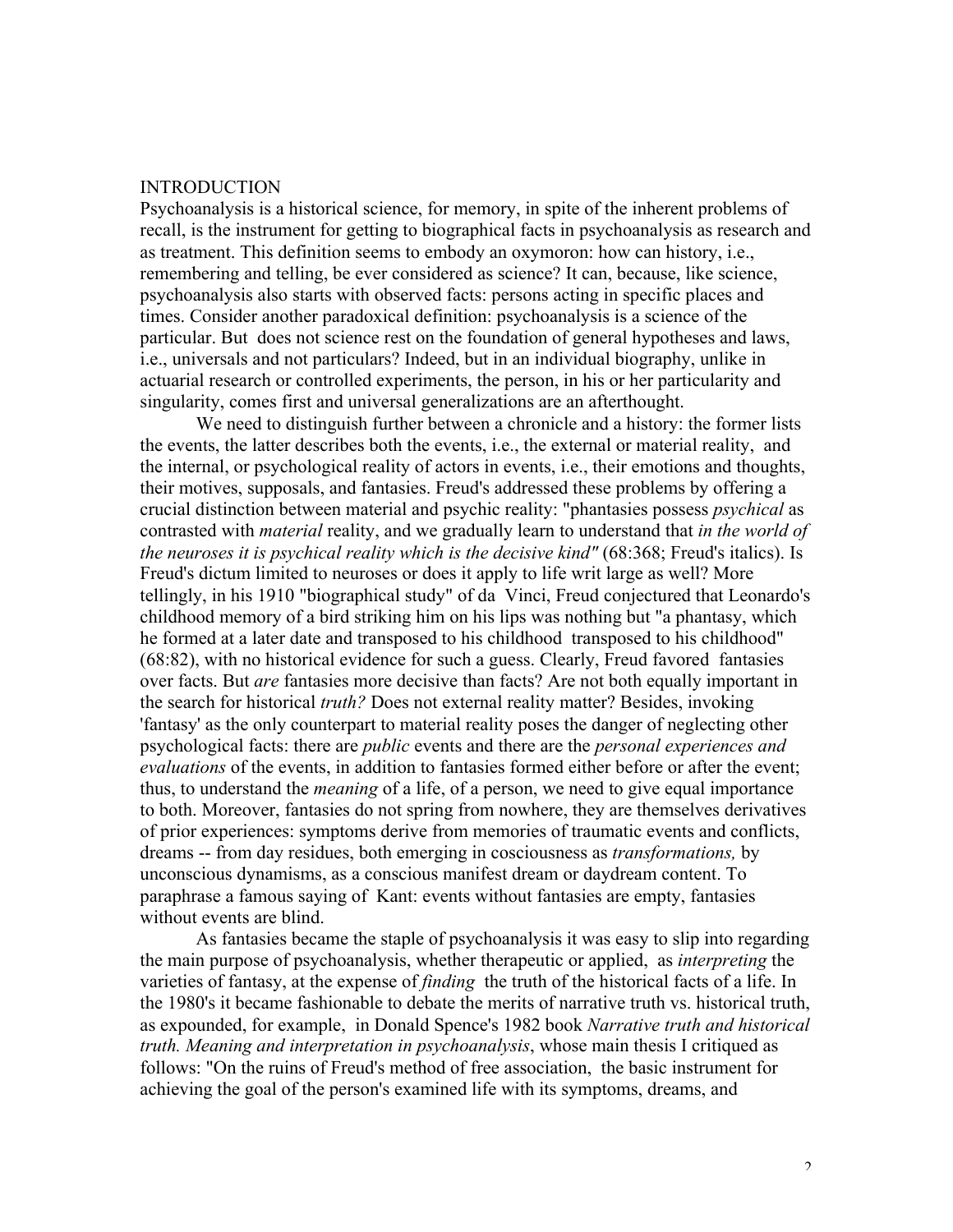transferences, Spence has erected a new method … derived from a brand of literary criticism heavily influenced by French structuralists. Brutally stated, Spence's thesis runs as follows: because free association is in the patient is unreliable, … and because memory is fallible and the interlocutors in the psychoanalytic dialogue gullible, one should give up the hope that the classical technique is capable of generating a true story of the patient's past. … Because the patient's recollecting cannot be the source of valid *historical truth,* there is no choice but to make do with a substitute, i.e., *narrative truth*. This second-choice narrative truth is strictly the achievement of the analyst, an exercise of his or her professional competence. The analyst fabricates the likely story and imposes it upon the patient" (69:63-64); "the analyst sacrifices historical truth to narrative truth, also called the narrative fit. The latter is true 'because plausible', because 'there is no evidence against it'; … the analyst creates a statement that is 'coherent and sayable', 'finding a narrative home' for the patient's 'anomalous happening'. The 'narrative closure' takes away the 'strangeness and mystery' from the patient's sayings. Such a construction 'acquires narrative truth in the process of being created', it 'not only shapes the past -- it *becomes* the past' (italics in the original). Such constructions are 'gratefully accepted by the patient; they give him explanation in place of uncertainty, and they sometimes lead to further recall' "(69:71-71). Lives of persons and collectives presents a continuous interplay of facts and interpretations of facts, and both are important, as they are in medicine, law, politics, and science. By contrast, analysts at times seems to be caught in their own counter-transference: interpretations displace facts and take on a life of their own such that rather than analyzing fantasies the analyst is actually spinning them. A good interpretation should illuminate connections between facts but should not replace historical facts. Moreover, the primacy of interpretation belongs to the analysand, not the analyst, the latter acting as a Socratic midwife, a facilitator, rather than arbiter of truth (78, 79, 80).

Ever since the publication of Carotenuto's book about her in 1980 historical facts turned into narrative fictions, or myths, have cast a shadow on the legacy of Sabina Spielrein both in the professional literature and in the popular press and plays. Here are some myths that fly in the face of the historical record: 1. Spielrein was schizophrenic or psychotic while an inmate in the hospital and seduced Jung; 2. After her discharge she was treated by Jung in his private analytic practice; 3. That during the alleged analytic treatment Jung abused Spielrein sexually and thus crossed a professional boundary; 4. That this behavior caused a scandal which then was a cause of the breakup of the Freud-Jung friendship. I have debunked these myths in previous publications and focus here on other facets of the remarkable Spielrein-Jung relationship. I have also presented historical facts vs. narrative fictions in another remarkable story, that of Paul Schreber (70, 71, 72).

### NO SEX BETWEEN SPIELREIN AND JUNG

Prior to my discussion of Elisabeth Márton's moving docudrama *"Ich hieß Sabina Spielrein"* (1) following its screening at the meeting of the New York Psychoanalytic Society on 11 March 2003, I conducted an impromptu unscientific poll: I asked the audience for a show of hands as to whether in their opinion Sabina Spielrein and C. G. Jung consummated sexual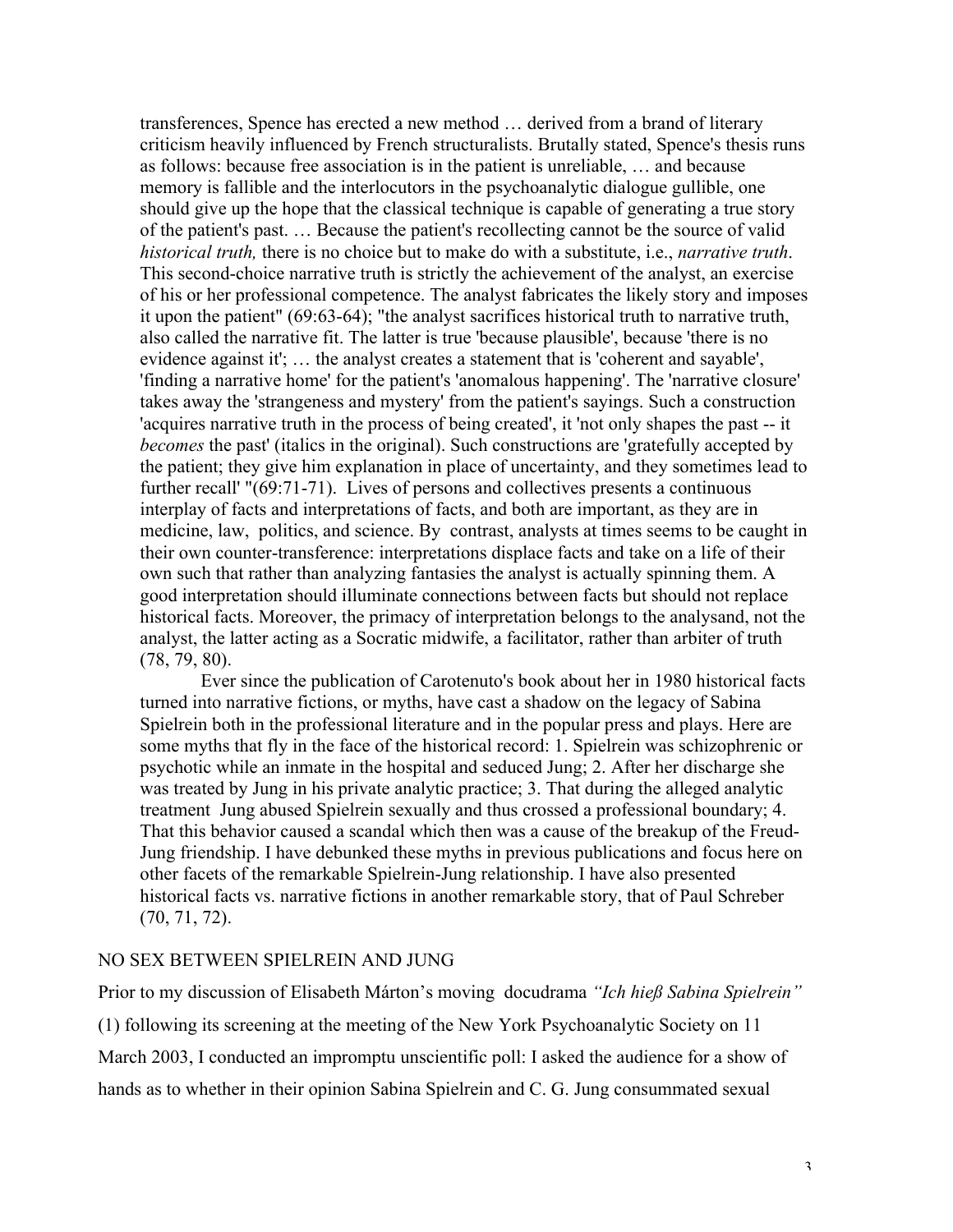intercourse during their love relationship that Sabina Spielrein defined as "poetry." The number of the yeas and the nays was split approximately half and half. Márton's film is ambiguous regarding this question or who seduced whom. How could the yea-sayers be so sure? In the secondary literature about their relationship wild conjecture has overtaken sober knowledge of historical facts. Some went even further: in the play *The Talking Cure* by Christopher Hampton (2) produced in London there is an implied defloration scene of Spielrein by Jung with red blood stains on the sheets. A film in the making, *Where Love Reigns* (2005), is said to be "based on the true story of Sabina Spielrein, a Russian Jewish patient, who in 1904, at the age of 19, was referred to Dr. Carl Jung. During her treatment, she and Jung would embark upon a passionate and forbidden love affair", inspired by Snoo Wilson crude play, *Sabina*, where Jung reassures Sabina he has enough condoms. Renate Höfer (3) is sure that Spielrein not only fantasized about having Jung's child but had actually become pregnant and had a miscarriage. What considerations moved the nay-sayers? My own opinion as nay sayer, based on the written testimony of the protagonists, a close reading of the *Freud-Jung Letters,*  and documents I found in Geneva, is that, at the very least, there is reasonable doubt that sexual intercourse was part of the relationship (4, 5, 6, 7).

 This cautious stance is also supported by the Zeitgeist a century ago, before European sexual mores changed as a result of the impact of the Great War and other social developments. In those days people were not as ready to jump into bed as they are nowadays and unconsummated sex made the relationship even more poignant and vibrant with longing. The straw poll I conducted also shows that historical reality is repeatedly bound to loose the battle against what Freud called psychic reality: people will believe what they are inclined to believe based on their own personal histories, projections, and prejudices. However, we owe to it to historical accuracy and to the memory of the people involved to expose the legends and better understand our own eternally recurrent ethical rules and conflicts about sexuality, and the guilt over it, both in society and within the profession of psychoanalysis.

In considering the sexual mores of our time it is also important not to fall into one of the two extremes: either to moralize about sexual behavior or to sensationalize it for commercial exploitation. In this regard there are notable differences between America and England, on one side, and continental Europe, on the other. Only in America could we have the sensational sex scandal of president Clinton and Monica Lewinski which cost the Democrats the White House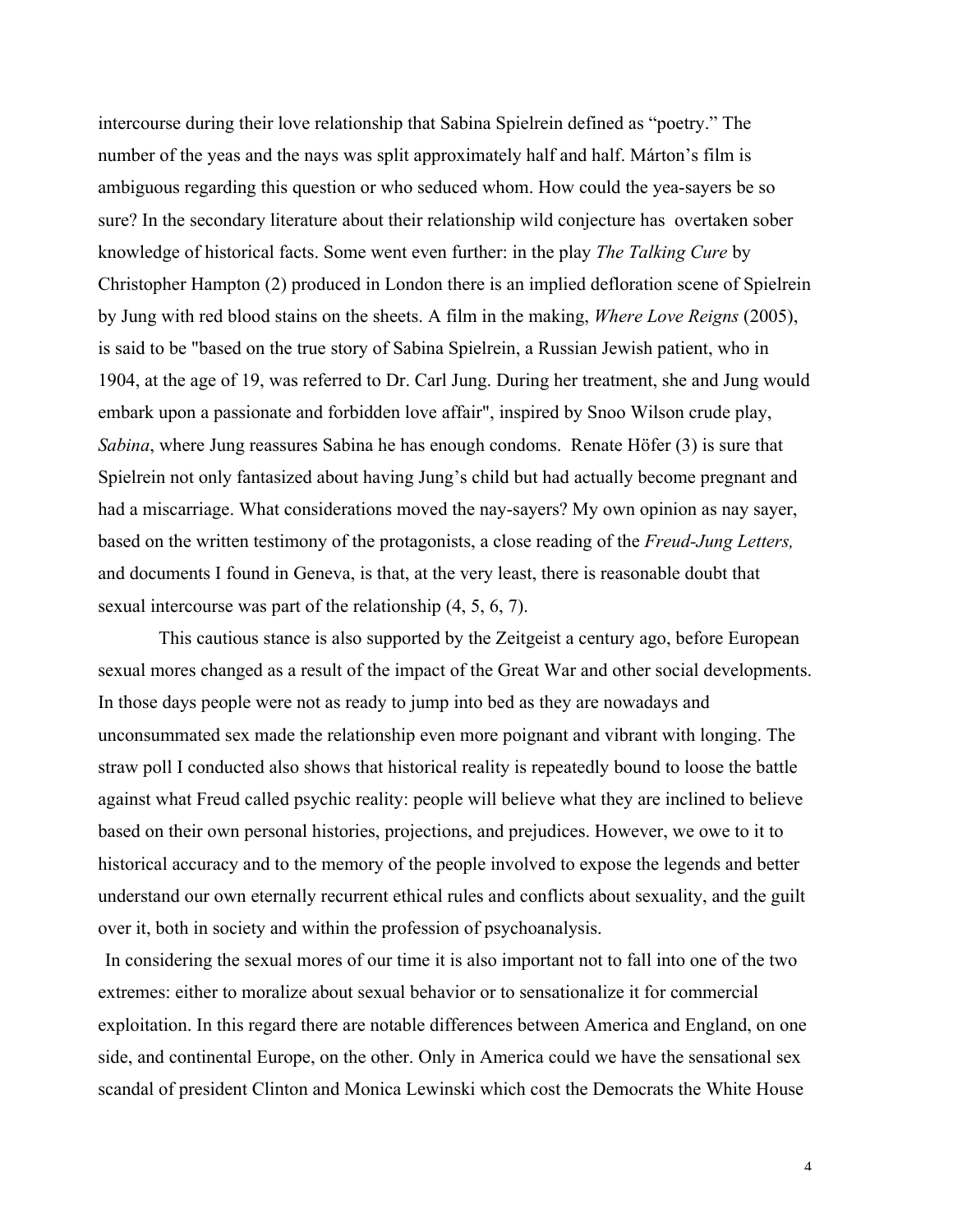and gave us president Bush; only in England could we have the obsession with the sex life of the royals. No such sensation surrounded the loves of French prime minister Mittérand.

Among psychoanalysts, who may harbor prejudices about sexual behavior like everybody else, the projection of a sexual relationship between Spielrein and Jung has been enhanced by a concern endemic to the profession: the breach of the rule of sexual abstinence, or as it is now called, boundary violations during treatment. Such violations are not just countertransference on the part of the analyst, and Freud was clear on that in 1915 : For the doctor, ethical motives unite with the technical ones - to restrain him from giving the patient his love" (8:169). That statement was made by Freud years before it became a requirement that analysts undergo a personal analysis as part of their training. By that time he may have had in mind the relationship between his favorite son Ferenczi with Gizella Palos and her daughter Elma (41:203-223), where the authors are repeat the old myths about Spielrein.

Moreover, there is also the unfounded opinion that sex between Spielrein and Jung was consummated *during* a conventional analytic treatment, the way it is done today, couch and all. But whereas it was Jung who created the false impression that Spielrein continued to be his patient after her discharge from the hospital, Spielrein herself declared in 1909 *expressis verbis*:

Well: I cannot help complaining of a faithless lover. ... Four and a half years ago Dr. Jung was my doctor, then he became my friend and finally my "poet," i.e., my beloved. Eventually, he came to me and things went as they usually do with "poetry." He preached polygamy, his wife was supposed to have no objection, etc., etc. Now my mother receives an anonymous letter that minces no words, saying she should rescue her daughter, since otherwise she would be ruined by Dr. Jung. ... I kept absolutely mum. ... There is reason to suspect his wife. ... My mother writes him a moving letter, ... begging him not to exceed the bounds of friendship. Thereupon his reply: "I moved from being her doctor to being her friend when I ceased to push my own feelings into the background. I could drop my role as a doctor the more easily because I did not feel professionally obligated, for I never charged a fee. ... Therefore I would suggest that if you wish me to adhere strictly to my role as doctor, you should pay me a fee as suitable recompense for my trouble. ... My fee is 10 francs per consultation. I advise you to choose the prosaic solution, since that is the more prudent one and creates no obligation for the future." ... How terribly insulting that must have been for my mother (9:93-94).

Firstly, it is unthinkable that sex could have taken place while she was at Burghölzli, where Jung lived with his wife and two children -- where would this have occurred: in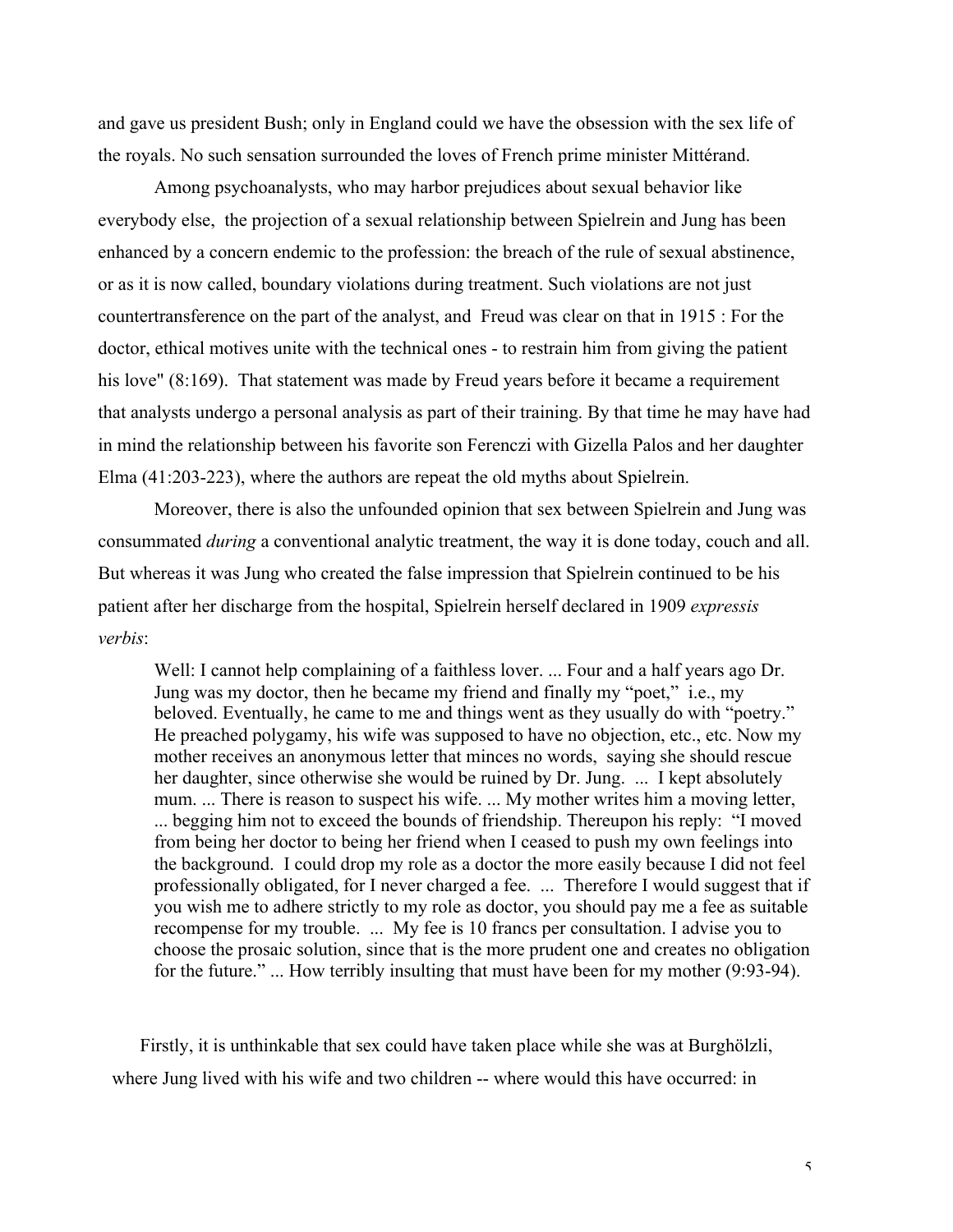Spielrein's hospital room, in a hallway, on the grounds? Secondly, after Spielrein left Burghölzli there was *no* ongoing analysis either on or off the couch, neither five, three, or once a week, complete with free associations and fees paid. Spielrein did *not* complain to Freud that Jung abused either therapy or transference: "I am analytical enough, know myself well enough, and am sure that for me infatuation a distance would be best" (9:92). Thirdly, I do not find Jung's letter callous, just business-like. Thus, since powerful sexual emotions in the transference and countertransference are as radioactive today as ever before, and since ethical boundary violations by analysts and analysands remain a recurrent problem in many places, it is much easier and safer to project such misconduct onto the dead than openly discuss it among the living, especially when the persons involved are prominent members of the psychoanalytic community.

The projection of an ethical scandal has been complicated by another: that of casting Spielrein in the role of victim and Jung in the role of abuser. I have disproved this thesis, too, again based on Spielrein's own testimony: "we are either equally guilty or not guilty" (6:260). On this matter there is unanimity between myself and Prof. Wolfgang Eckart, chief of the Department History of Medicine at Heidelberg University, even though he was the supervisor of the feminist doctoral dissertation about Spielrein (48). When the victim is a small child and the perpetrator is an adult, abuse is not in doubt; when two adults are involved, both participants may play the dual role of victim and perpetrator. This faulty logic is used by von Petersdorff (10), citing Ferenczi's famous 1932 paper, "Confusion of tongues between adults and the child" about adults sexually traumatizing small children (44). But Spielrein was no child!<sup>1</sup> Was Spielrein Jung's victim because he, and not a young man, was her first love and aroused her passionate love? Was he her victim when he mistakenly concluded that she was spreading malicious rumors about him which subsequently proved to be wrong? Last but not least, Spielrein was also unjustly blamed for the breakup between Freud and Jung (11) and nothing could be further from the truth, as proven by Freud's letters to Jung (4, 13), or to Spielrein after she married in 1913 (see below), and by the real reasons for this breakup: Jung's denial of Freud's libido theory and the dispute over the interpretation of Schreber (14).

 $\overline{a}$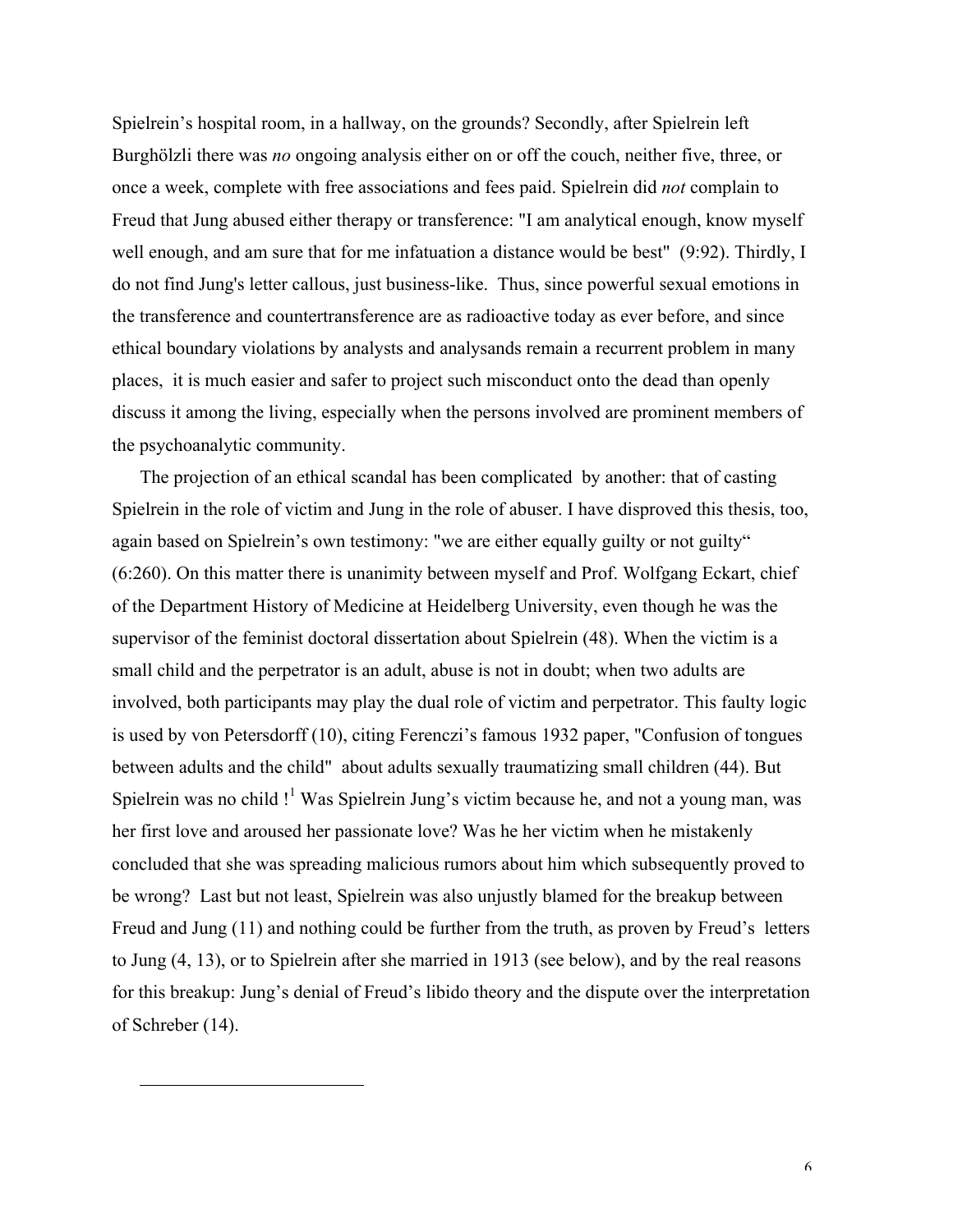Let me for a moment play the devil's advocate and agree with Jung that Spielrein fell in love with him during her treatment, i.e., in Burghölzli, and not he with her, as he claimed in his unpublished report of 25.9.1905, written after Spielrein had left the hospital: "In the course of her treatment the patient had the *bad luck to fall in love with me*. She continues to rave blatantly to her mother about this love and her secret spiteful glee in scaring her mother is not the least of her motives. Therefore the mother would like, if needed, to have her referred to another doctor, with which I naturally concur (15:121-122; emphasis added; translation by Z. L.) (6:255). Jung does not ask the question but I shall: was Spielrein experiencing genuine love or was it merely transference love? Transference as unreal, makebelieve love, as Freud said, "eine falsche Verknüpfung " (a false connection), was experienced and discussed by Freud in 1895 in the *Studies on Hysteria*; countertransference was also experienced then, but it would first be so named in 1910.

Jung does not explain the nature of Spielrein's love for him. He only considers the erotic content and intent of this falling in love and seems oblivious of its possible hostile meaning and intention. But on his own showing, the twenty year-old Spielrein has created an oedipal triangle with the purpose of provoking and taunting her mother and Jung and thus making trouble for both. The mischievous acting out in the transference is very much in evidence, and it was amply documented by Jung in Spielrein's clinical chart (16). However, there is no indication that she ever actively seduced or forced Jung to love her, although she expressed such an association in one of Jung's association experiments (16). By the way, it was this 1905 report, and not any motive to cause trouble between Freud and Jung, that gave Spielrein the idea to write to Freud on 30.5.1909 requesting an audience.

Ten years later Freud would analyze more incisively the nature of make-believe, i.e., transference falling in love:

> If one looks into the situation more closely one recognizes the influence of motives which further complicate things - of which some are connected with being in love and others are particular expressions of resistance. Of the first kind are the patient's endeavor to assure herself of her irresistibility, to destroy the doctor's authority by bringing him down to the level of a lover and to gain all the other promised advantages we may suspect that on occasion it makes use of a declaration of love on the patient's part as a means of putting her analyst's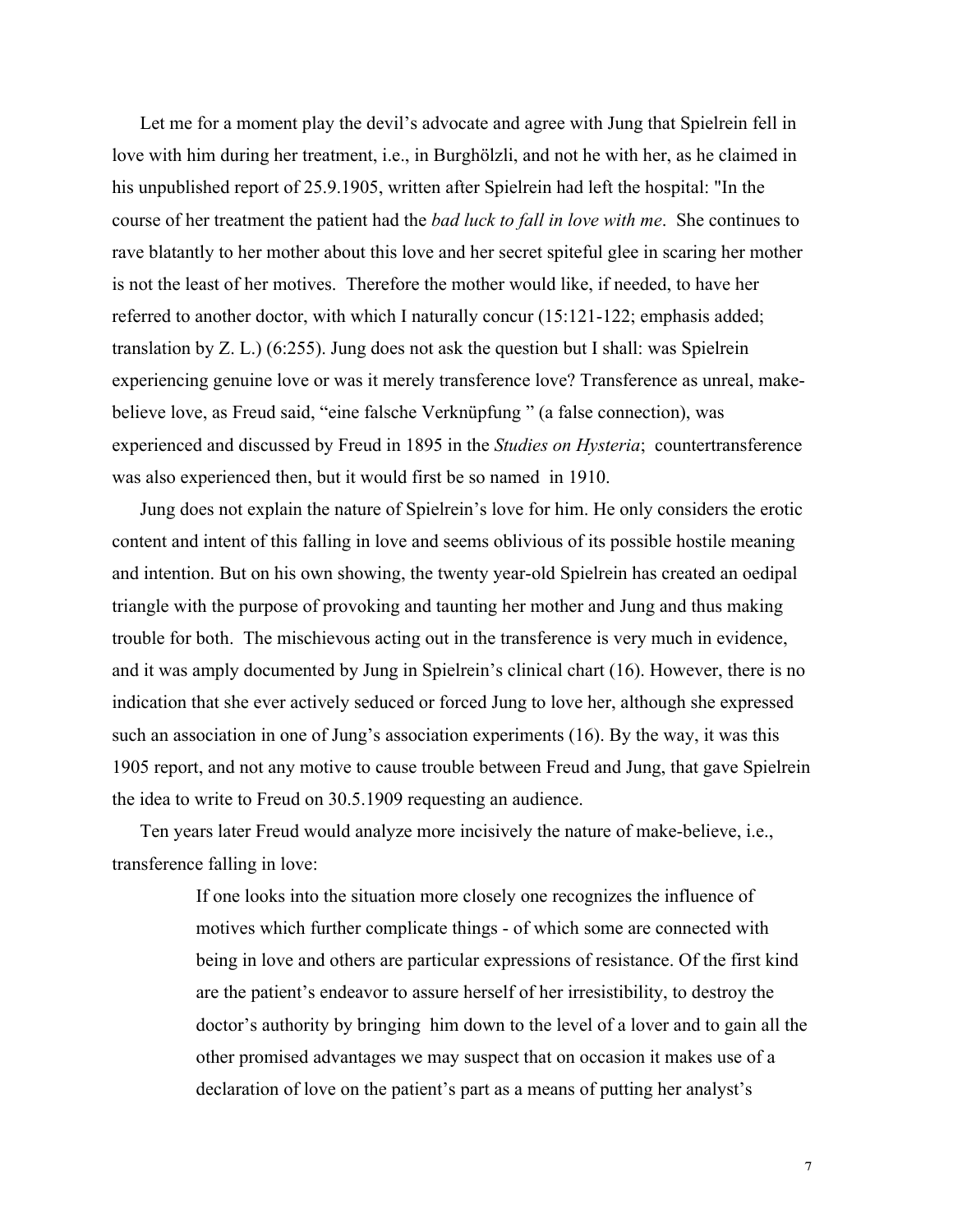severity to the test, so that, if he should show signs of compliance, he may expect to be taken to task for it. But above all, one gets an impression that the resistance is acting as an *agent provocateur*; it heightens the patient's state of being in love and exaggerates her readiness for sexual surrender in order to justify the workings of repression all the more emphatically, by pointing to the dangers of such licentiousness (8:163).

Aggression is not yet a fully appreciated motive in Freud's theories, but as a moralist and practicing analyst he is very much aware of it, and it is here acknowledged under the rubric of resistance, clearly an aspect of the negative transference. Jung was not blind to the fact of aggression, either, and the success of Spielrein's treatment as inpatient was not only due, as he wrote to Freud in a letter of 23.10.1906, of "treating an hysteric with your method" (18:6) – actually, in those early days rather with Breuer's method, as happened with Anna O., but also due to Jung's ability to withstand *agent provocateur* Spielrein's trying chicaneries, to endure her aggressive behavior with patience and sympathy, to help her resolve the sizable aggressive component of her neurosis and guide her to recovery: termination of treatment and matriculation at Zürich University School of Medicine. He was later her teacher in medical school and instructor of her dissertation with which she graduated as doctor in medicine. Eventually she would become a Freudian, not a Jungian, psychoanalyst and a member of the Vienna and Geneva Psychoanalytic Societies.

As noted above Spielrein did demand love of Jung like patients Freud knew:

At a first glance it certainly does not look as if the patient's falling in love in the transference could result in any advantage to the treatment. No matter how amenable she has been up till then, she suddenly loses all understanding of the treatment and all interest in it, and will not speak or hear about anything but her love, which she demands to have returned. […] There is a complete change of scene; it is as though some piece of make-believe had been stopped by the sudden irruption of reality - as when, for instance, a cry of fire is raised during a theatrical performance (12:161).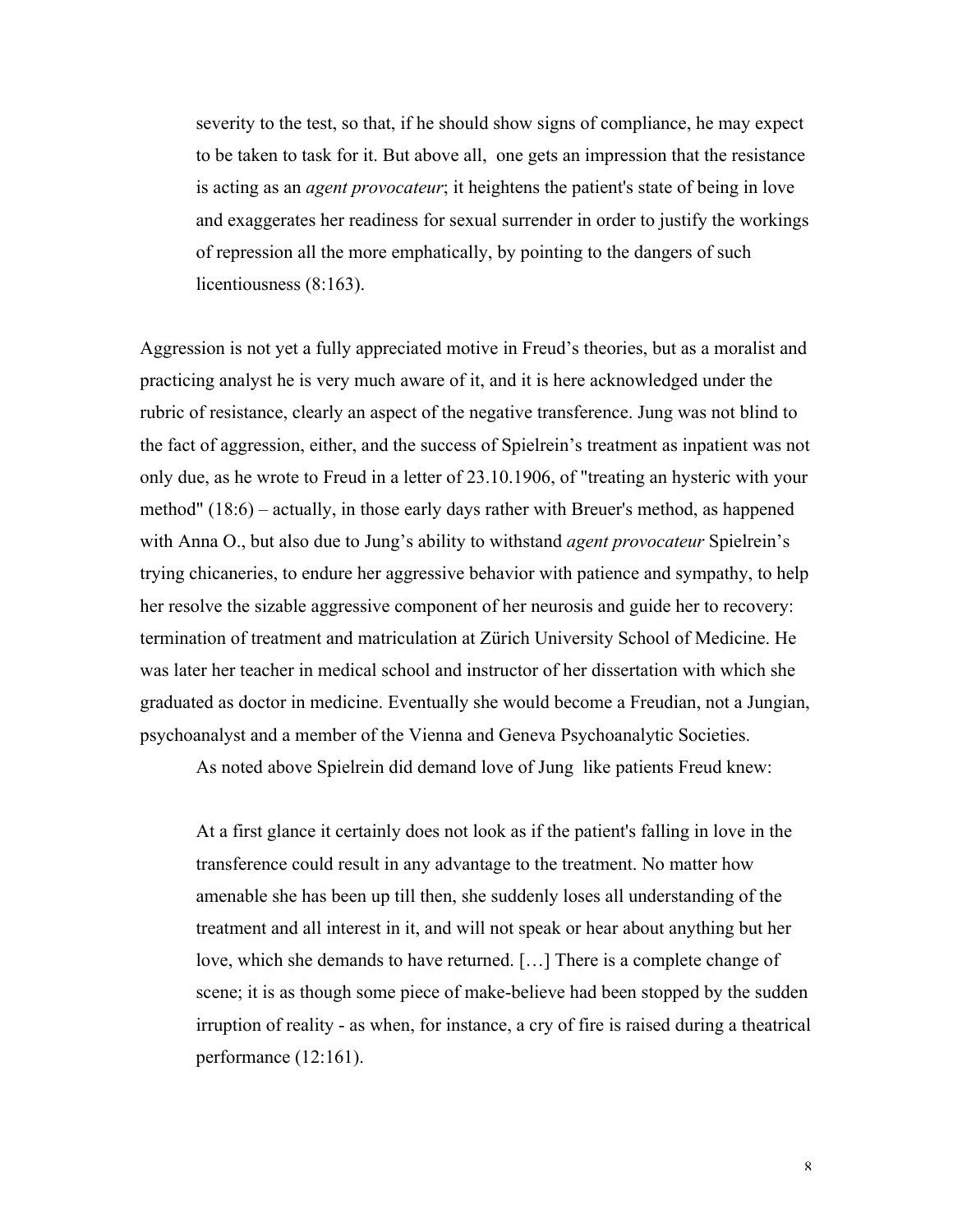We have no right to dispute that the state of being in love which makes its appearance in the course of analytic treatment has the character of a 'genuine' love. If it seems lacking in normality, this is sufficiently explained by the fact that being in love in ordinary life, outside analysis, is also more similar to abnormal than to normal mental phenomena (12:168).

While Plato was first to regard love as a form of madness, it was left to Freud to discover that all love, inside or outside treatment, is colored by transference. For like love, transference is not limited to the analytic relationship, for it plays a role in all relationships at all times. Transference is as ubiquitous as bacteria in the air. It is only in the laboratory that bacteria are studied under the microscope for the purpose of diagnosis and treatment. Similarly, it is only in the special conditions of the analytic treatment that transference is observed, studied and analyzed for the purpose of freeing the patient from the shackles of his or her infantile relationships. In my view the love of the 34 year-old Jung and 24 year-old Spielrein was real and genuine, not just a play in the theater of the mind, when they switched from friendship to love in late 1908 or in early 1909, even if it was affected by their unresolved transferences. No matter who made the first step, or who seduced whom, which cannot be reconstructed from the documents, the former patient and doctor ended having a real, passionate, but essentially platonic love relationship, based on Spielrein's definition of "poetry" as tenderness short of coitus (4, 20); if this is granted, then 'platonic' here means expressions of affection accompanied by necking, i.e., kissing and hugging, and it also means agape, or love write large (5).

Their love was from the outset beset by social obstacles for both: Spielrein had dreams of conquering a married man so that they could have a mixed germanic-Jewish child named Siegfried; Jung never promised to leave his wealthy wife to marry a Jewish girl, preferred to remain an adulterer, i.e., to commit marital infidelity toward his wife Emma and mother of his children. It is for this reason -- knowing how passionate Spielrein's love for him was and not wanting to leave his wife -- that Jung would have been careful not to engage in sexual intercourse, for this would make Spielrein's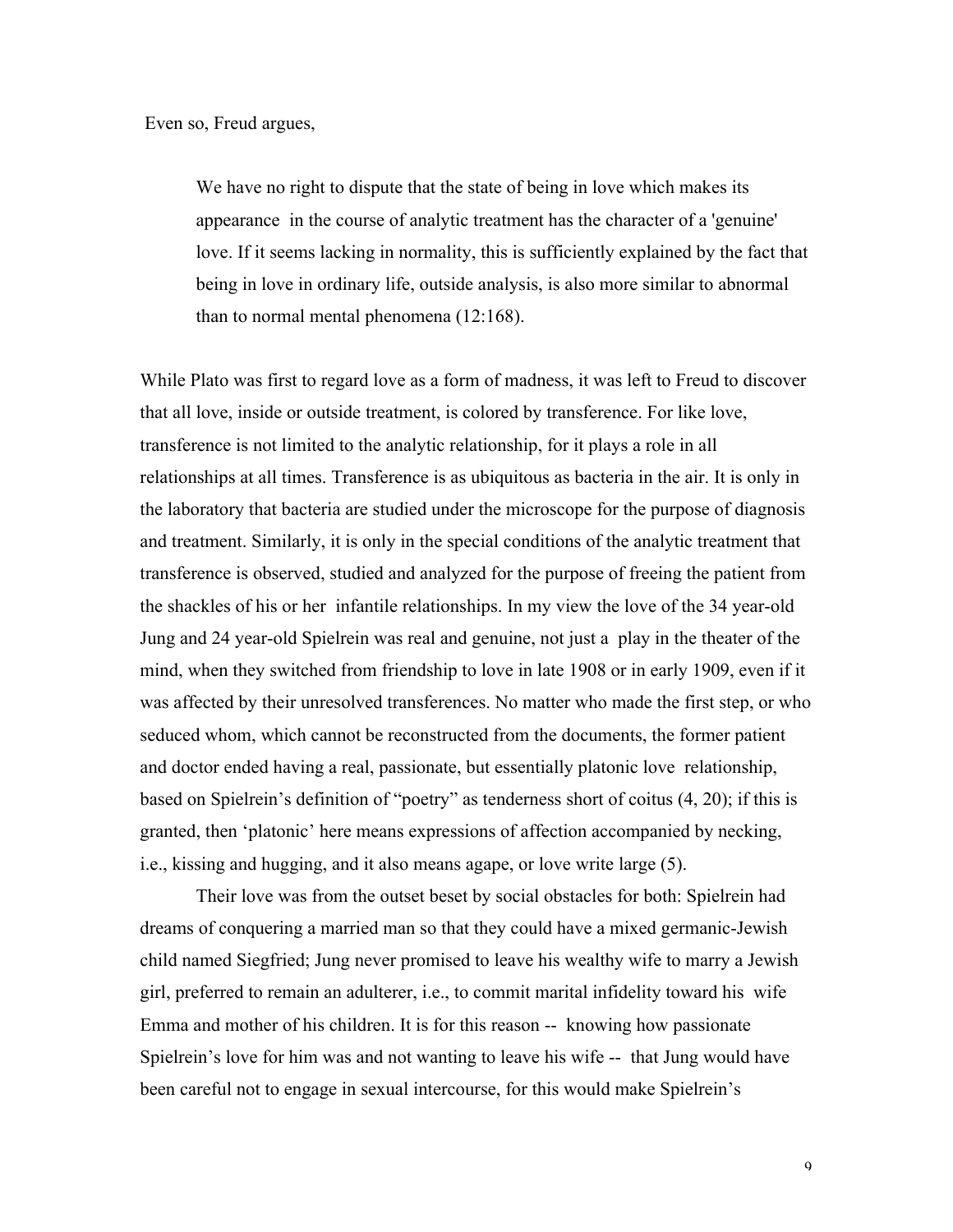involvement with him all the more demanding and all the more difficult to sever if and when he decided to do so. It is uncertain whether before their love episode Jung had already been promiscuous – he was described as such by Spielrein in 1910 in her diary, citing another Jewish young woman from Russia who wrote her doctoral thesis under Jung's chief Bleuler: "When I was out walking, I met Frl. Aptekmann. She was once a patient of my friend's and is now 'one of the many' " (9:17). She also wrote to mother in 1909 that "He preached polygamy, his wife agrees, etc, etc." (7). Jung himself referred to his promiscuity as Poligamy; but rather than to search for his motivation, he attributed it to the ideas and influence of his former patient and collaborator, the notorious Austrian psychiatrist Otto Gross, as Jung states in a letter of 25.9.1907:

Dr. Gross tells me that he puts a quick stop to the transference by turning people into sexual immoralists. He says the transference to the analyst and its persistent fixation are mere monogamy symbols and as such symptomatic of repression. The truly healthy state for the neurotic is sexual immorality. Hence he associates you with Nietzsche. It seems to me, however, that sexual repression is a very important and indispensible civilizing factor, even if pathogenic for many inferior people. […] I feel Gross is going along too far with the vogue for the sexual short-circuit, which is neither intelligent, nor in good taste, but merely convenient, and therefore anything but a civilizing factor (18:90).

Gross' critique of conventional sexual hypocrisy had a counterpart in Freud's subversive of view of "'civilized' sexual morality" in 1908, that sound almost like Wilhelm Reich two decades later, Freud would ultimately agree with Jung that sexual repression is the price mankind has to pay for culture, at least in the Western world. But can we believe Jung draping himself in the mantle of Judeo-Christian morality while at the same time wanting to be a Dyonysian pagan dreaming of other women, or, via Groß's comparison with Nietzsche, indirectly acusing Freud of advocating free sex? Freud certainly did not, and a comparison of Freud's and Jung's sexuality bears a relationship to these themes. In 1909 Freud was 53, and (according to Jones) has not been sexually active since the birth of his last child Anna, never got romantically involved with his ex-patients, and had no mistresses. He went through an intense process of self-analysis of his own incest complex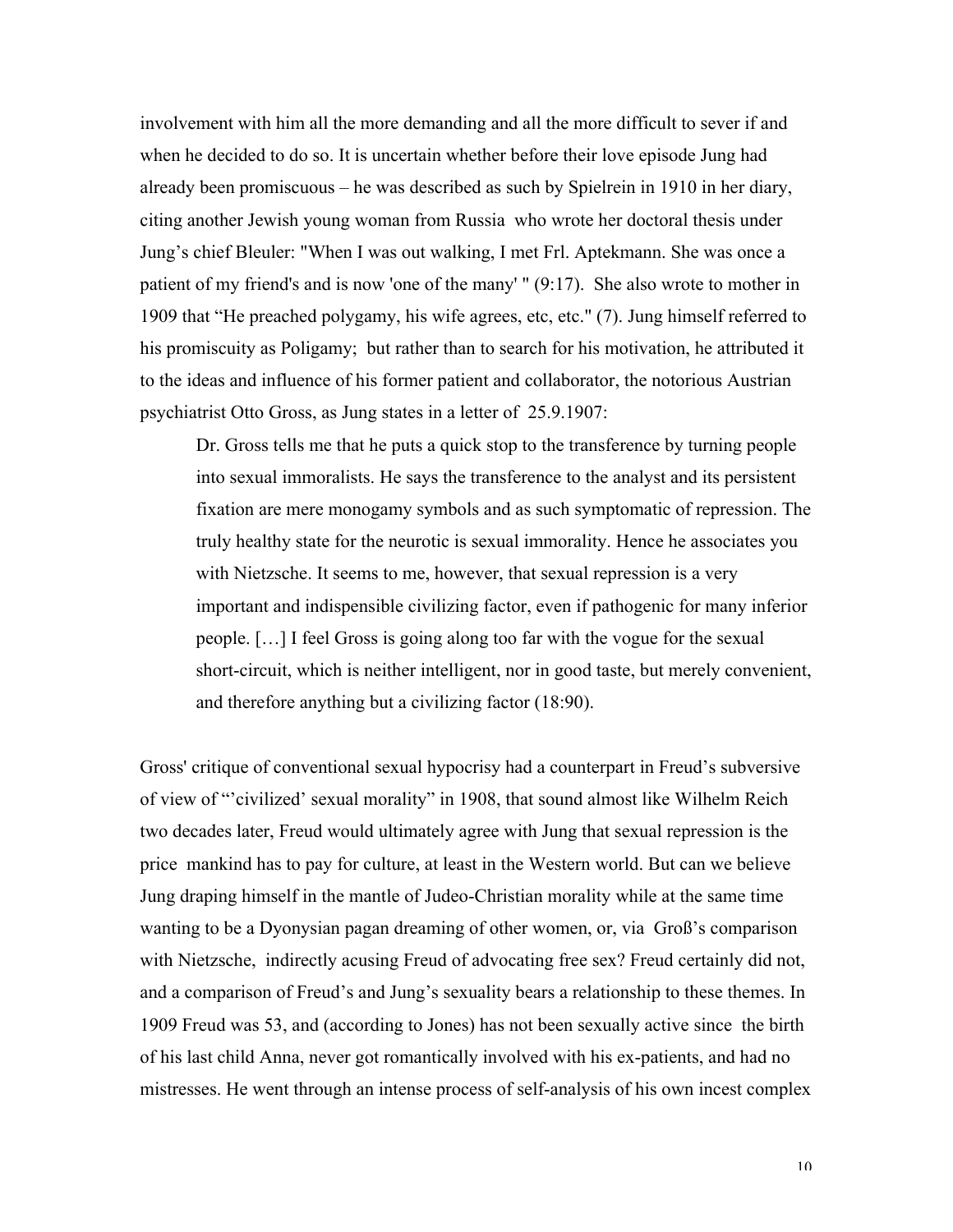and made the Oedipus complex into a pillar of his theories of sexuality and love, of disorder and character development, and of Freudian ethics, anthropology, and theory of culture. Jung, on the other hand, presumably kept his incest complex under repression, broke with Freud over his de-emphasis of sexuality in Schreber (14) and the revision of the concept libido, and ultimately developed a mystical theory of culture, and by all appearances, did not practice what he preached. One more difference between the two titans of psychoanalysis related to the incest-complex: both harbored a latent homosexual conflict and Jung confessed having a crush on Freud (14), but achieved a different resolution: Jung was homophobic and refrained from treating homosexual patients, Freud remained tolerant towards homosexuality.

At 24 Spielrein was, as she tells us, an innocent virgin:

My parents, actually my mother, took pride in the 'purity' and 'naiveté' of their daughter; my women friends, too, did not want to 'soil' me by means of explanations [of sexuality]. In the high school, out of consideration for good manners, mating among animals was eliminated from the teaching of science. Finally, my 'innocence' pleased me myself and I retained a certain fear of becoming impure as a result of knowledge [of sexuality]. Thus it happened that during my university studies I learned about sexual matters from lectures in zoology. (20:144).

Apparently, Spielrein did not receive any lessons concerning sexual matters from anybody before she met Jung: she does not tell us whether as a high school student she was in love with boy her age. As a medical student she filled that gap in her education rather quickly, and not only through reading but by having an experienced teacher in Jung. He became her first, passionate, exclusive and boundless love, a love of Romeo for Juliet, who happened to be an older married man. For Jung, however, she was only a supplementary love, an extramarital affair, fulfilling a deep need for stormy romantic involvements, a much needed sustenance for his scientific work.

## JUNG'S MARITAL PROBLEMS

Three months after Jung first anonymously mentioned Spielrein to Freud as a difficult case (18:7), he confessed to having a problem with infidelity in a letter dated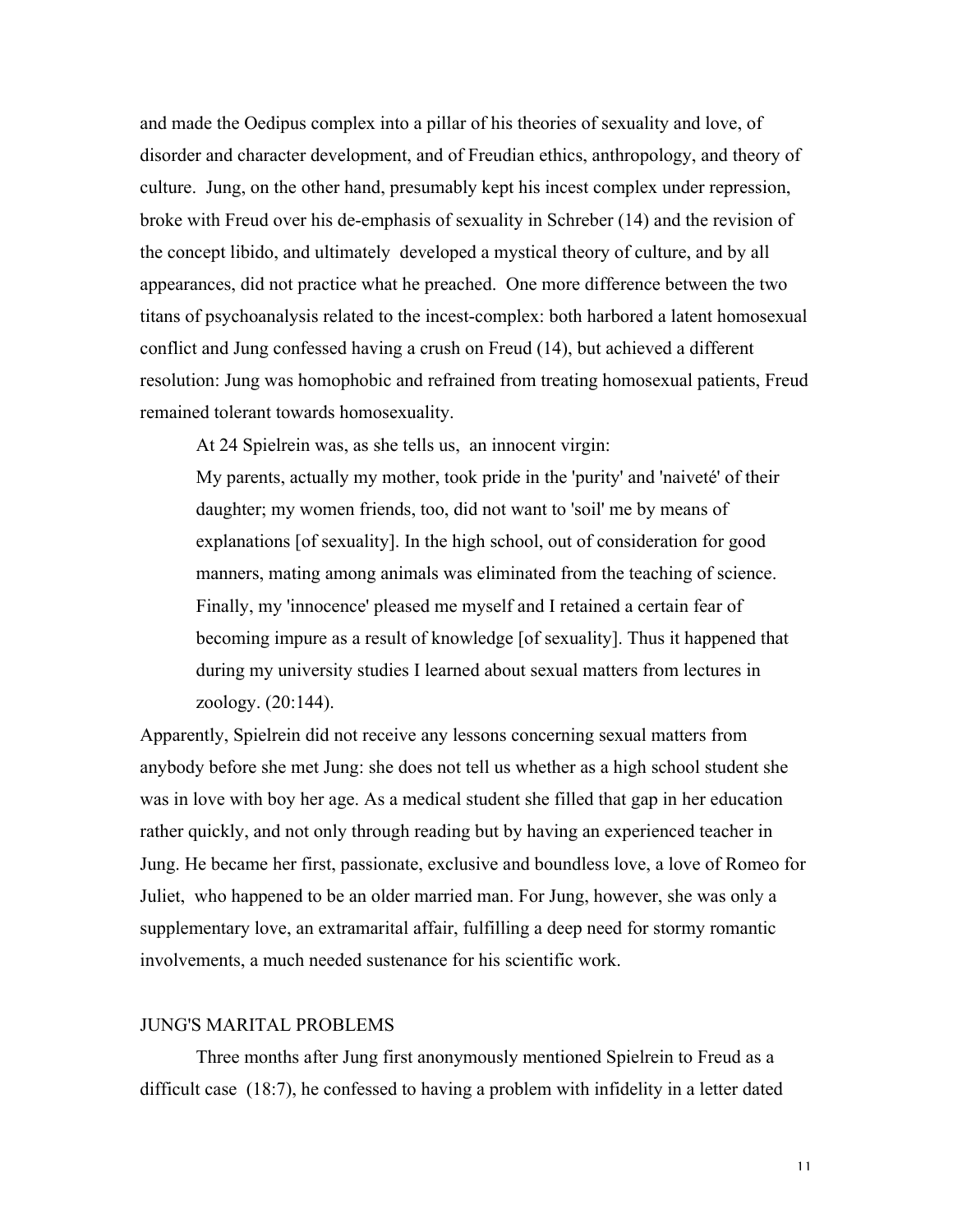29.12.1906, in response to Freud's analysis of Jung's dream initially misrepresented by Jung as a patient's dream:

You have put your finger on the weak points in my dream analysis. I do in fact know the dream material and the dream thoughts much better than I have said. I know the dreamer intimately : he is myself. The 'failure of the rich marriage' refers to something essential that is undoubtedly contained in the dream, though not in the way you think. My wife is rich. For various reasons I was turned down when I first proposed; later I was accepted, and I married. I am happy with my wife in every way ( not merely from optimism ), though of course this does nothing to prevent such dreams. So there has been no sexual failure, more likely a social one. The rationalistic explanation, 'sexual restraint', is, as I have said, merely a convenient screen pushed into the foreground and hiding an *illegitimte sexual wish* that had better not see the light of day. One determinant of the little rider, who in my analysis at first evokes the idea of my chief, is the wish for a boy ( we have two girls ). (18:14; emphasis added).

What failure could Jung be referring to? Surely not the fact that he had married a rich wife. Is this not a displacement from his real neurotic sexual problem: his obsession with "polygamy", i.e., the temptation of promiscuity, the forbidden fruit of infidelity, which he admitted to Freud on a number of occasions? It has been asserted that the reason Jung originally approached Freud because of Spielrein. The just quoted passage points to a different motive: he turned to Freud because of his sexual neurosis, his Don Juan complex. However, he did not ask Freud to analyze him as his patient, as he should have, whether out of pride or because he did not really want to give his womanizing up. Like the First Analyst, the Swiss "crown prince" did not have the benefit of a personal analysis, unlike Sandor Ferenczi, Freud's Jewish favorite son, who met Freud in 1908, a year after Jung, and was later analyzed by Freud; the latter, did not, however, prevent Ferenczi from having problems with female ex-patients. It is not that Jung's sexual wish was illegitimate, it is his adultery that was illegitimate. Firstly, it was a transgression against one of the Ten Commandments, "Do not commit adultery," delivered by God to Moses on Mount Sinai and reaffirmed in the Gospel (Luke, 18:20); secondly, in spite of the wide-spread practice of the double standard in Europe of those days, a man could keep mistresses but a woman was not permitted to have lovers, and in many jurisdictions adultery and fornication were illegal and grounds for divorce. But can his affair with Spielrein be considered adulterous even in the absence of coitus? Not legally but emotionally so, at least the way Emma Jung saw it .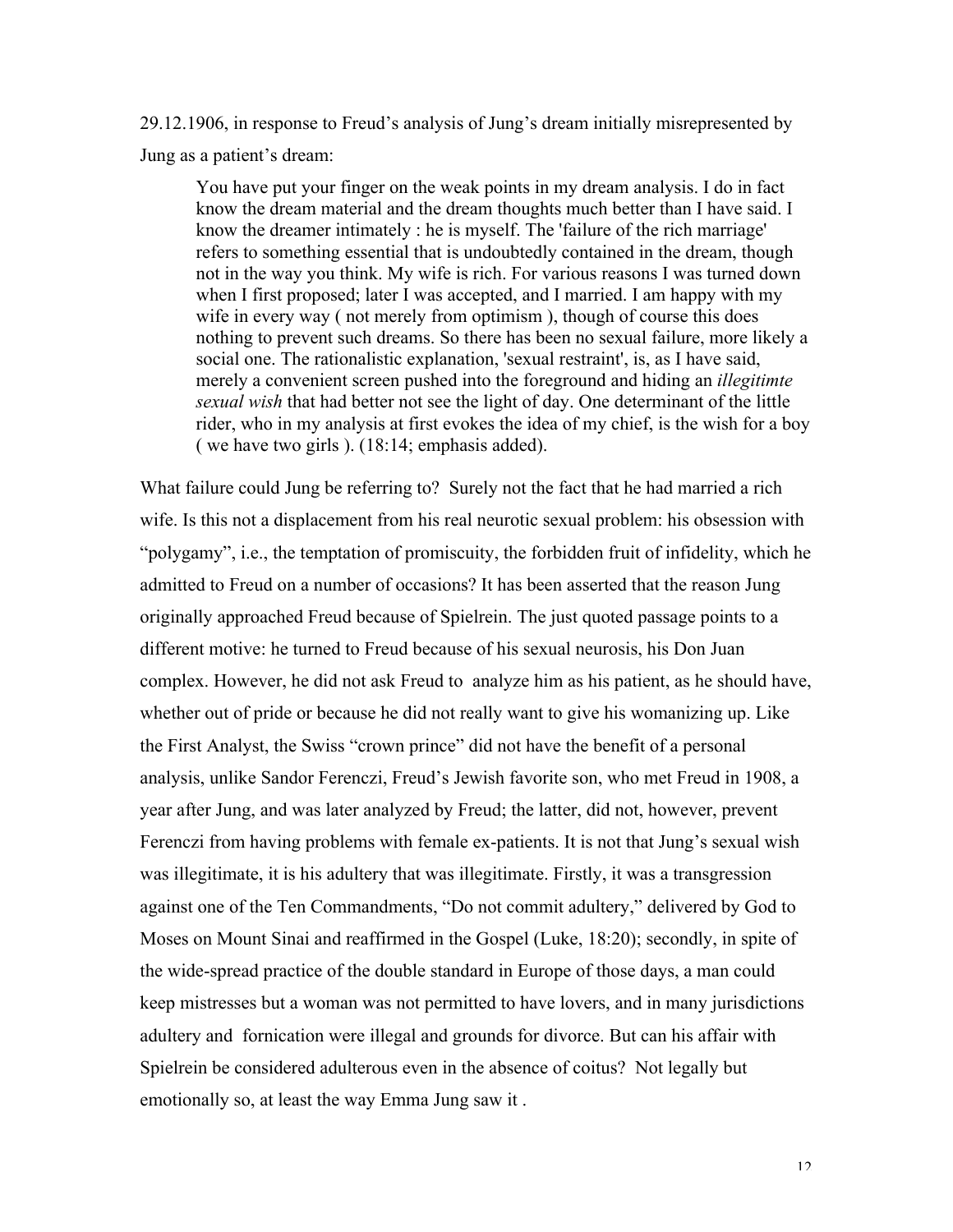More than three years later, Jung tells Freud in a letter of 30.1.1910:

During the time when I didn't write to you I was plagued by complexes, and I detest wailing letters. This time it was not I who was duped by the devil but my wife, who lent an ear to the evil spirit and staged a number of jealous scenes, groundlessly. At first my objectivity got out of joint ( rule 1 of psychoanalysis : principles of Freudian psychology apply to everyone except the analyser ) but afterwards snapped back again, whereupon my wife also straightened herself out brilliantly. Analysis of one's spouse is one of the more difficult things unless mutual freedom is assured. The prerequisite for a good marriage, it seems to me, is the license to be unfaithful. I in my turn have learnt a great deal. The main point always comes last : my wife is pregnant again, by design and after mature reflection. (18:289)

Like Galileo's defiant "eppur si muove," Jung is still unrepentant about infidelity. But who was Emma jealous of? It appears the Jungs had a big fight, but was Emma threatened by her husband? She was now pregnant for the third time and Jung may have been sexually frustrated. It is not clear whether the talk of freedom for both parties meant that he gave his wife the same right to unfaithfulness as he had claimed for himself in the next breath. At any rate, it was she who made the jealous scenes and it was he who arrogated to himself the male—and egoistic—prerogative of the double standard. Men tend to view an unfaithful wife as debased by her infidelity and themselves as deceived, or as robbed of their rightful possession. By contrast, an unfaithful husband is a hero in his own and other people's eyes and will be idolized as a virtuoso of the bedroom (at times even by his own wife), as long as the marriage stays intact. Thus, social fidelity and keeping up the appearances is seen as more important than sexual fidelity per se. If there was ever any doubt—or hope—in Spielrein's mind of getting Jung for herself as a husband, the third pregnancy sealed the marriage of Carl and Emma Jung as permanent. In due course, after the noise of the affair with Spielrein has died down, Emma Jung would accept the permanent extramarital arrangement between her husband and his expatient and student, Antonia Wolff (13). By the way, one should never analyze one's own wife, or vice versa; and the rules of analysis—and other ethical principles as well—*do*  apply to everybody, analysand and analyst alike: the double standard cannot be tolerated in analysis. Above all, as I argued (6), in representing his affair with Spielrein to Freud predominantly as a problem in treatment, thus using treatment as a plausible rationalization, Jung got Freud to play along with this deception and avoided delving into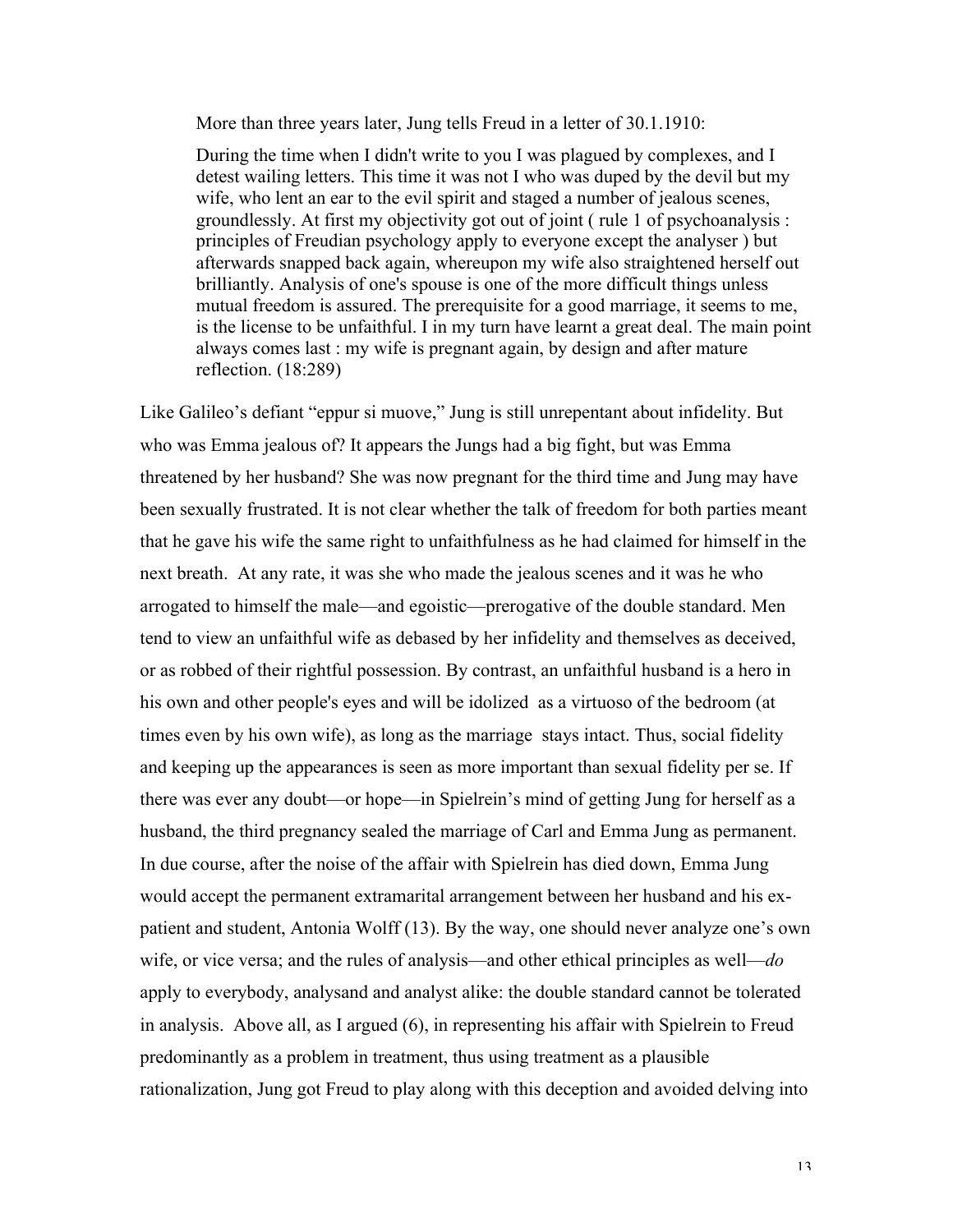the reasons for his personal problems. But his romantic relationship with Spielrein was his problem in real life, not in therapy, and that relationship was ended by a reality shock: the aforementioned anonymous German letter received by her mother. I suspect Jung dropped hints to Emma and was thus an accomplice in sending that letter, in order to put an end to the love affair. Sabina's mother subsequently had a confrontation with Jung and thereafter she persuaded the daughter to give Jung up (4). The thunderbolt woke Spielrein from her unrealistic dreams and hopes, even though the "poetry" continued sporadically for some time after and the friendly epistolary relationship lasted until 1919. Perhaps even without that anonymous letter (which I suspect might have been known to Jung before it reached its destination), Spielrein might have eventually seen the light anyway and walked away from a hopeless relationship. The complexes cast a long deep shadow on Jung. Half a century after the Jungs first visited the Freuds in Vienna in 1907, when Jung was now 82, four years before his death, he would tell a visitor from America named Billinsky that Freud's sister-in-law Minna Bernays confided in him that she and Freud had a sexual relationship, a story that later appeared doubtful to some and truthful to others, like the allegation of sex between Jung and Spielrein. Was Jung still seeking to be on equal footing with Freud after all these years? Was this a revenge of a man with a guilty conscience? By the way, the story became a justification for a sizable sensational secondary literature, both about Freud and Bernays, based on the "cherchez la femme" formula of the true and tried *roman à clef*.

As already noted, the love of Spielrein and Jung was both a passionate encounter framed by what the Greeks called agape and philia; it also contained for both transference meanings rooted in their respective oedipal constellations. It is to these that we now turn. We can thus ask further: What were the desires and dynamics that fueled this love and accounted for the powerful attraction that they felt for each other? What did they seek from each other? What were the facets of their personalities that drove them to each other? We shall seek answers in Freud's papers of 1910 (22), 1912 (37), and 1918, his "Three contributions to the psychology of love (Liebesleben)," as well as in statements by both protagonists, while keeping in mind that the woman was a Jewess and the man a Christian.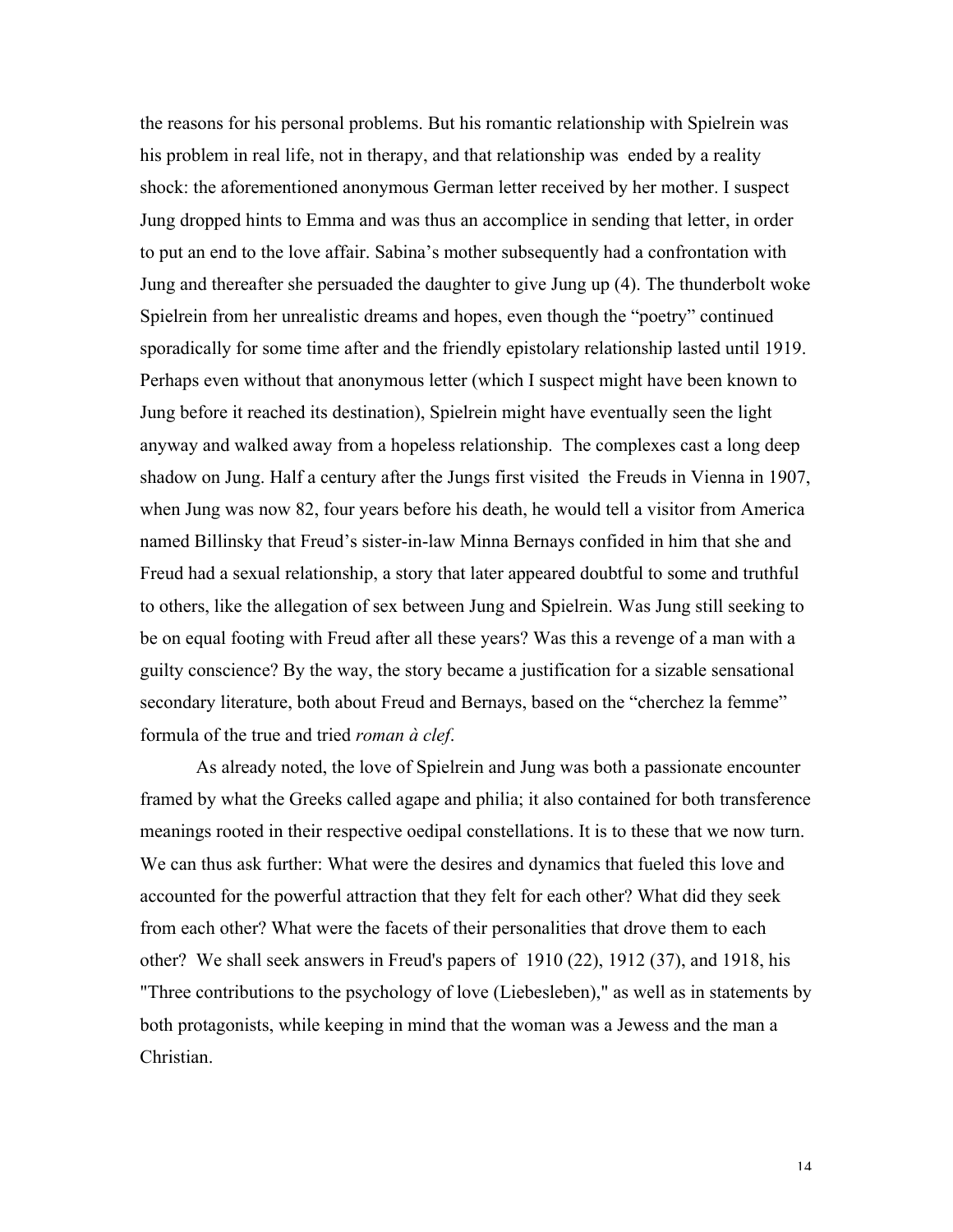### SEX, LOVE, AND THE OEDIPUS

In the fateful year 1909 Jung published a paper on father-child dynamics (47), inspired by his encounter with Spielrein and Gross, and containing a few interesting case histories, in which Jung reworked some of Freud's earlier ideas but did not break new ground. In 1909 Freud published his papers on family romances (21) and in 1912 on the Oedipus complex (37) , two interrelated psychoanalytic concepts. These concepts were central attempt to explain the dynamics, or the necessary love preconditions (Liebesbedingungen), as he called it, of various forms of sexual behavior in health and disease as related to monogamous marriage and its breach: choice of spouse, promiscuity, infidelity, jealousy, homosexuality, and, not to be overlooked, the role of egoistic and power motives as well. Neurotic engaged in spinning family romances, said Freud, show :

a quite peculiarly marked imaginative activity […] the familiar day-dreaming which persists far beyond puberty. If these day-dreams are carefully examined, they are found to serve as the fulfillment of wishes and as a correction of actual life. They have two principal aims, an erotic and an ambitious one - though an erotic aim is usually concealed behind the latter too. At about the period I have mentioned, then, the child's imagination becomes engaged in the task of getting free from the parents of whom he now has a low opinion and of replacing them by others, who as a rule, are of higher social standing (21:238).

Such behavior could only be explained by the dynamics of incest complex, or, euphemistically, the oedipus complex, as Freud outlined in the First Contribution (22). Addressing the problem of " 'the 'necessary [pre]conditions for loving' which govern people's choice of an object, and the way in which they bring the demands of their imagination into harmony with reality" (22:165), Freud invoked the Oedipus complex to explain four character types of love-object choice among men, among them a type of man dominated by "the precondition that there should be 'an injured third party'; it stipulates that the person in question shall never choose as his love-object a woman who is disengaged - that is, an unmarried girl or an unattached married woman - but only one to whom another man can claim right of possession as her husband, fiance or friend"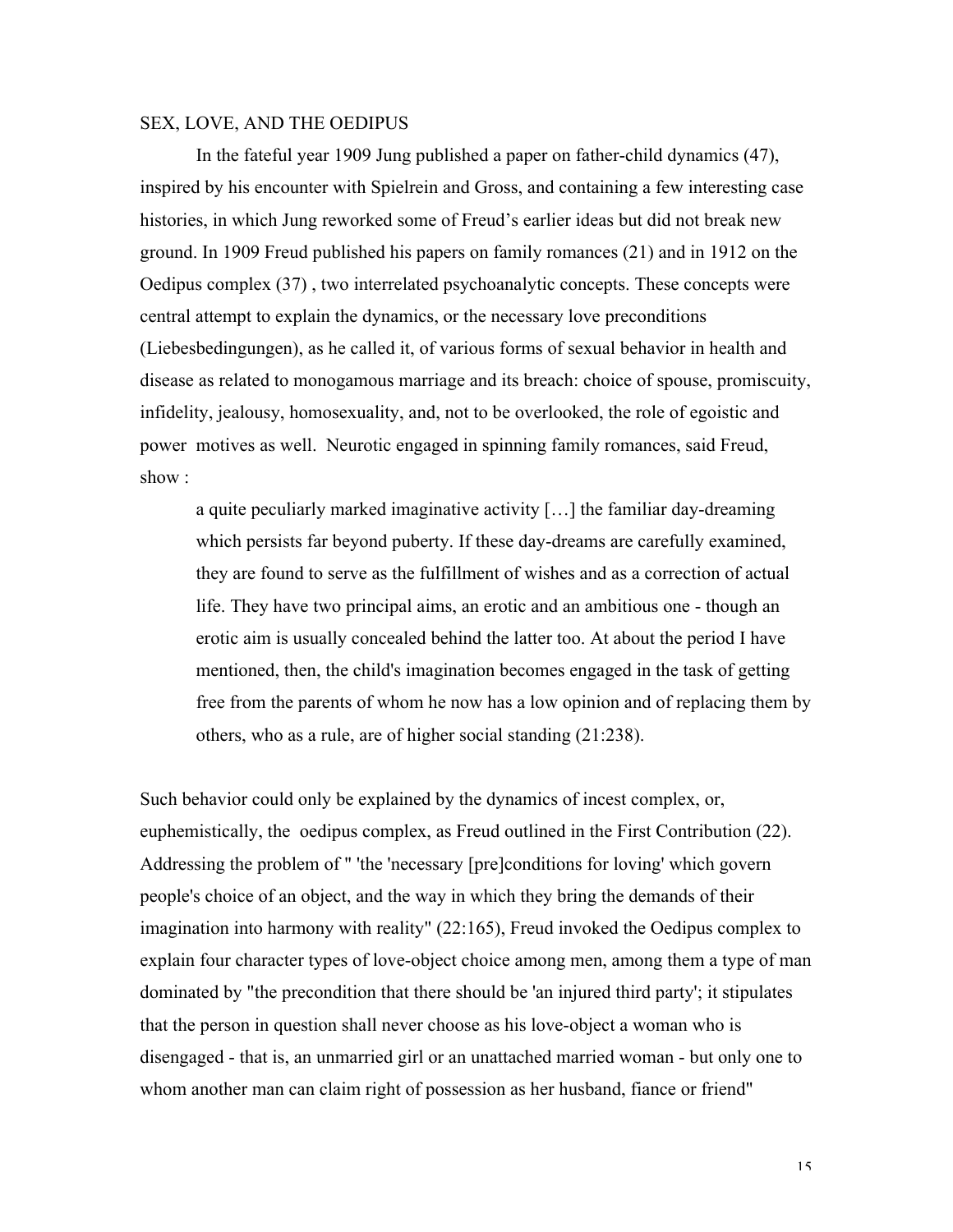(22:166). Implicit in this formulation was that a woman could similarly only fall in love with a man that belongs to another woman. Another form of love-object choice was the second precondition … to the effect that a woman who is chaste and whose reputation is irreproachable never exercises an attraction that might raise her to the status of a love-object, but only a woman who is in some way or other of bad repute sexually, whose fidelity and reliability are open to some doubt … This second necessary condition may be termed, rather crudely, 'love for a prostitute' " (22:166). What is most startling of all to the observer in lovers of this type is the urge they show to 'rescue' the woman they love. The man is convinced that she is in need of him, that without him she would lose all moral control and rapidly sink to a lamentable level (22:168).

These emotional attitudes and behaviors were a "derivation from the mothercomplex"(22:170), i.e., the split image of the mother into a madonna-like figure, "a person of unimpeachable moral purity" (22:170) and a whore. As a result, the man "begins to desire his mother herself in the sense with which he has recently become acquainted, and to hate his father anew as a rival who stands in the way of this wish; he comes, as we say under the dominance of the Oedipus complex. He does not forgive his mother for having granted the favor of sexual intercourse not to himself but to his father, and he regards it as an act of unfaithfulness" (22:171). It became important to understand how "unconscious incestuous fantasies" affect overt behavior in men and women. Ferenczi (39) accordingly described the reverse negative side of this dynamics in "family romances of degradation" according to which well-born individuals displayed a kind of a "nostalgie de la boue" and could only feel comfortable in the company of servants and persons of a lower social status.

In the Second Contribution (37), starting with the attempt to elucidate the dynamics of anesthetic men and frigid women, Freud continued to develop, within the frame of a general psychoanalytic psychology of the tender and sensuous currents in the love life of mankind, an development and maturation of the libido: from the primary infantile love object choice of the original dyadic relationship with mother to its transition to the triadic, or triangular, relationship with both parents, and later its

16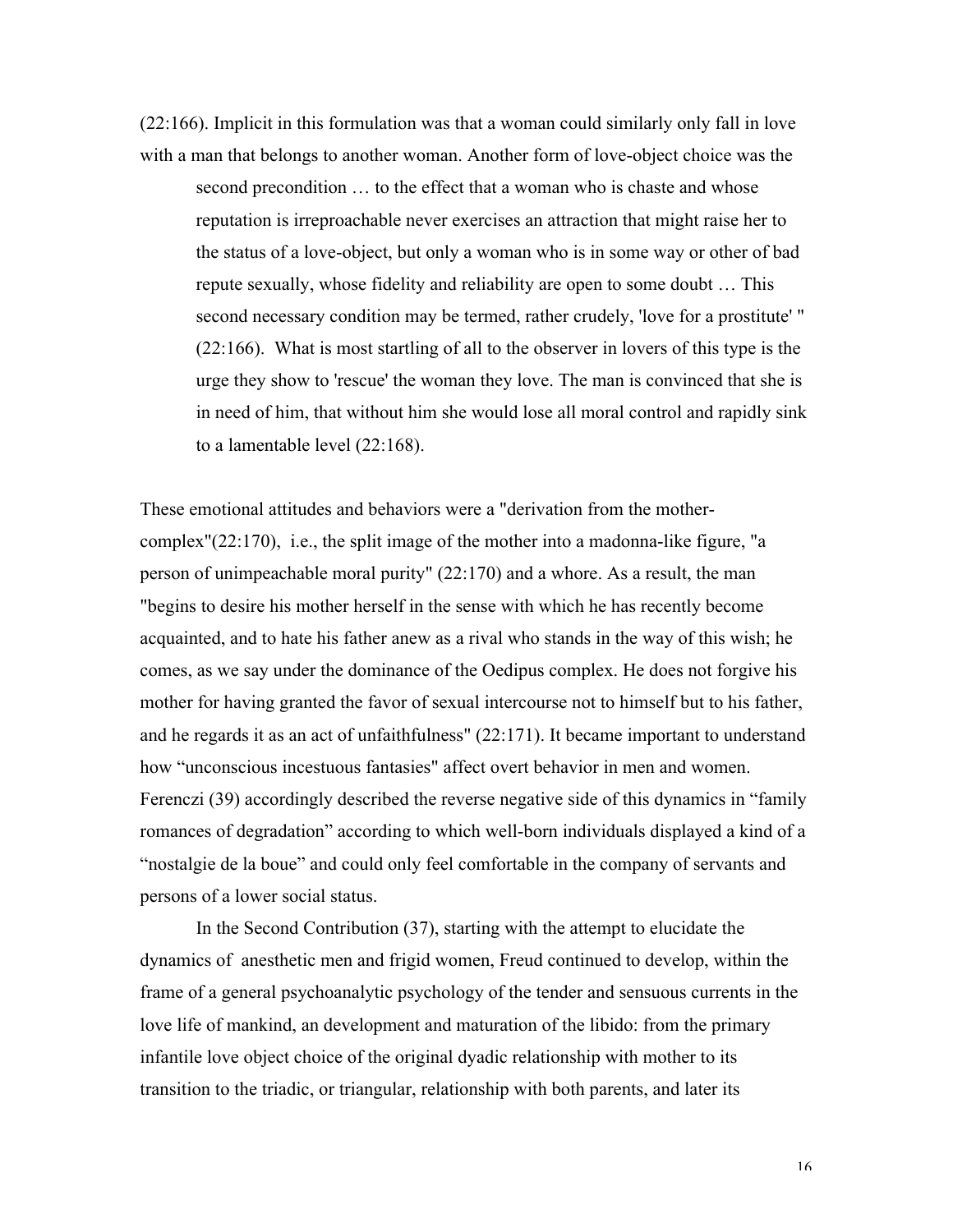resolution as adaptive or maladaptive forms of adult love life. For the woman, the oedipal love choice of the father meant the wish to bear his child.

Juxtaposing the two aspects of love, eros and agape, Freud derives a dynamic explanation of male impotence and female frigidity as follows:

"The whole sphere of love in such people remains divided in the two directions personified in art as sacred and profane ( or animal ) love. Where they love they do not desire and where they desire they cannot love. They seek objects which they do not need to love, in order to keep their sensuality away from the objects they love. […] The main protective measure against such a disturbance which men have recourse to in this split in their love consists in a psychical *debasement* of the sexual object, the overvaluation that normally attaches to the sexual object being reserved for the incestuous object and its representatives. As soon as the condition of debasement is fulfilled, sensuality can be freely expressed, and important sexual capacities and a high degree of pleasure can develop (22:183)

The attraction of Spielrein and Jung for each other could be seen as an example of one of the above described types of oedipal dynamics: (1) both experienced social failure, for the relationship presented social obstacles for both; (2) the accompanying conflicts and emotional storms constituted a regression to earlier unresolved oedipal conflicts, including dependency conflicts. It is known that Jung's family romances included a fantasy that he was a bastard great grandson of Goethe. I have not researched Jung's relation to his mother, or his incestuous fantasies, or how these determined his promiscuity. Upon the birth of his son Franz he expressed ambivalent emotions in a letter of 3.12.1908 to Freud: "Heartiest thanks for your congratulatory telegram. You can imagine our joy. The birth went off normally, mother and child are doing well. Too bad we aren't peasants any more, otherwise I could say : Now that I have a son I can depart in peace. A great deal more could be said on this complex-theme" (18:184). But we are left in the dark about the details. This ambivalence may still be operating three years later in a letter of 18.5.1911 in which Jung complained again, even more sarcastically than before, about his family conflicts: "All is well with us, except for the worry ( another false alarm fortunately ) about the blessing of too many children. One tries every conceivable trick to stem the tide of these little blessings, but without much confidence. One scrapes along, one might say, from on menstruation to the next. The life of civilized man certainly does have its quaint side."(18:424) It might be safe to speculate that in such a constellation,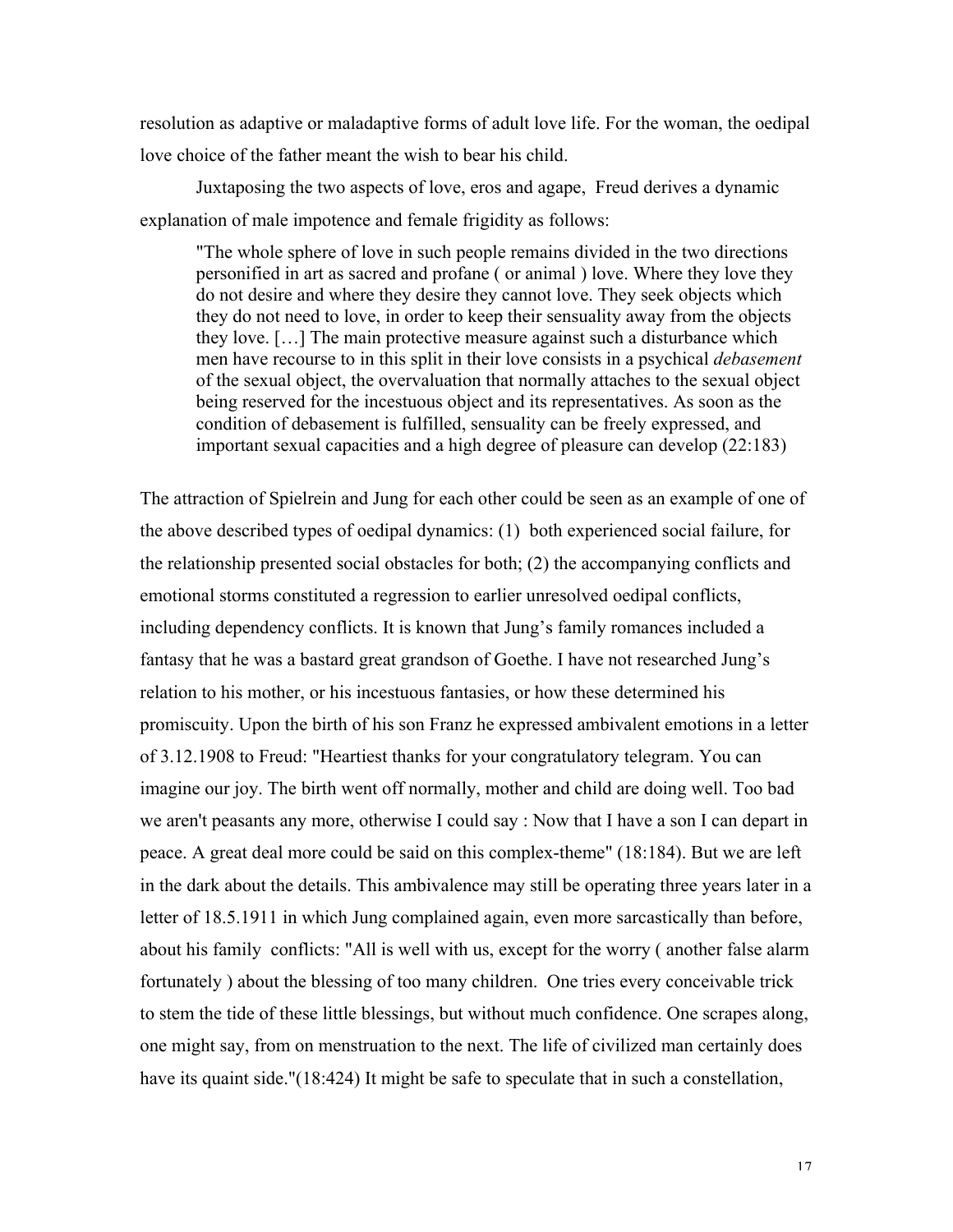young Spielrein, both virginal and vivacious, was a welcome relief after a wife both physically and emotionally exhausted, or perhaps even aged, by pregnancies. Also, might it perhaps lend support to Jung's denial of coitus, given his chronic dread of pregnancy: why would he risk getting Spielrein pregnant? She could, however, be attractive as "the foreign woman," the whore-like seductress, a foil to the unimpeachable purity of Jung's own wife.

I do not know if Spielrein has read Freud's aforementioned literature, but in 1909 she put together a sophisticated analysis of her and his complexes as follows.

Just recently Junga finished his paper that created such a stir, ' Über die Rolle des Vaters im Schicksaale [sic!] des Einzelnen' [47], in which he shows that the choice of the future [love] object is determined in the first relations of the child with his parents. That I love him is as firmly determined as that he loves me. He is for me a father and I am a mother for him, or, more precisely, the woman who has acted as the first substitute for the mother ( his mother came down with hysteria when he was two years old ); and he became so attached to the [substitute] woman that when she was absent he saw her in hallucinations, etc, etc. Why he fell in love with his wife I do not know … Let us say, his wife is 'not completely' satisfactory, and now he has fallen in love with me, a hysteric; and I fell in love with a psychopath, and is it necessary to explain why ? I have never seen my father as normal. His insane striving 'to know himself' is best expressed in Jung for whom his scientific activity is more important that anything in this wold… An uneven dynamic character coupled with a highly developed sensibility, a need to suffer and to be compassionate 'ad magnum' [to the fullest]. You can do to him and get from him anything you want with love and tenderness. Twice in a row he became so emotional in my presence that tears just rolled down his face! If you could only hide in the next room and hear how concerned he is for me and my fate, you would be moved to tear yourself. Then he starts reproaching himself endlessly for his feelings, for example, that I am something sacred for him, that he is ready to beg for forgiveness, etc. I cannot quote the exact phrases for it is a bit sentimental, but you can well imagine everything. Remember how dear daddy was apologizing to you exactly in the same manner ! It is unpleasant for me to quote all those self-reproaches he addressed to himself, because we are both either equally guilty or not guilty. Look, how many female patients have been to see him and, without fail, each one of them would fall in love with him but he could only act as a physician because he did not love in return! But you know how desperately he struggled with his feelings! What could one have done? He suffered through many nights thinking about me. We also considered the possibility of separating. But this solution was rejected as not feasible because we are both living in Zurich… He felt responsible for my fate, and howled as he pronounced these words… he did not want to stand in the way of my happiness …. And he had reasons to fear for my future ( in case we separated). - This conversation took place almost two weeks ago and we both felt literally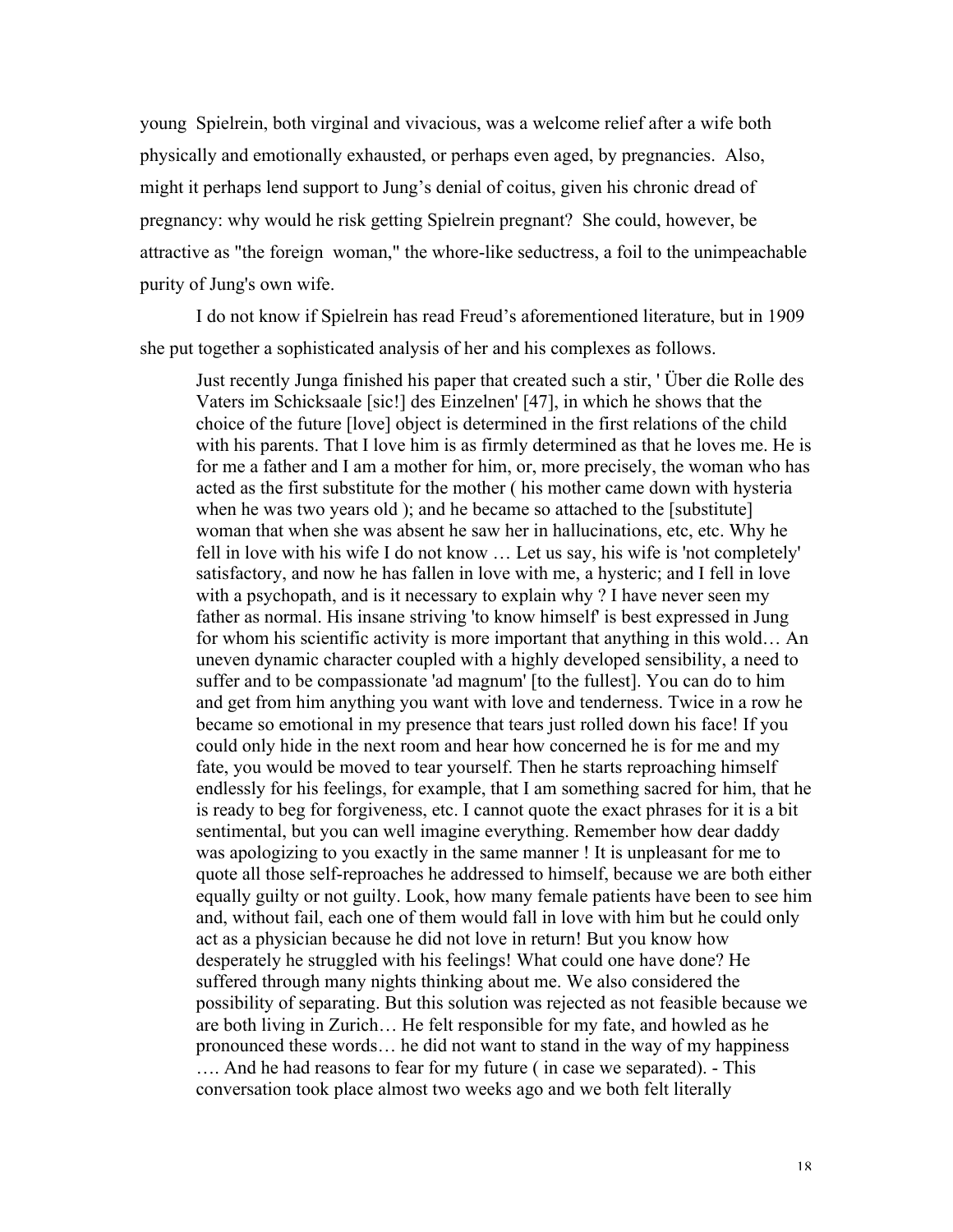tormented, unable to utter a word, etc. The heart to heart talk came to an end. Ducunt volentem Dei nolentem trahunt. We stood still, in the most tender poetry … Let tomorrow bring darkness and cold ! Today I shall offer my heart to the sun! I shall be gay! I shall be young! I shall be happy, that's what I want! [the four last statements are grammatically masculine, as if they depicted Jung's mood]. Then I get a post card and a letter in one day, that I should not be sad, and last Friday he came again. Poetry again, and as usual, will I ever in my life forgive him what he had concocted with me; he did not sleep the night, became exhausted; he cannot fight it any longer. - But by the same token, I should also be saying: will he ever forgive me for what I have done to him! The difference is that I know that for him scientific activity is above all else in life and that he will be able to bear everything for the sake of science…

The question is only how my intellect is going to relate to this whole story and the trouble is that the intellect does not know how to relate. I should not be writing about him and his family but about me. The question for me is whether to surrender with all my being to this violent vortex of life and to be happy while the sun is shining, or, when the gloom descends, to let the feeling become transferred to a child and science, i.e., the scientific activity that I love to much? Firstly, who knows how this story will end? 'Unknown are the ways of the Lord'. Anyway, today's youth looks at these matters differently and it is very possible that I will fall in love again and will have success, i.e., I will find myself a husband. - But don't you forget that this is still very far in the future and therefore, do not worry. *So far we have remained at the level of poetry that is not dangerous, and we shall remain at the level, perhaps until the time when I will become a doctor, unless circumstances will change* (4).

It is amazing how Spielrein has matured since 1905, not only as a human being but as an insightful depth psychologist. She understood the oedipal transference nature of the attraction between her and Jung, and not only as sexual but as an enactment of a neurosis of destiny determined by the reciprocal fit of their respective parental character identifications: Jung with his mother, she with her father, an important extension of the libidinal dynamics delineated by Freud. She also made it very clear what she meant by poetry and the boundaries she set on physical expression of romantic passionate emotions. It is surprising, however, that in this analysis of Jung, Spielrein is silent about the other powerful factor in their mutual attraction: her being a Jewess and Jung a Gentile, and the role the attraction of Jewish women to Gentile men played in the lives of mother and daughter and, vice versa, the impact on her of Jung's own "Jewish complex".

### JEWS AND GENTILES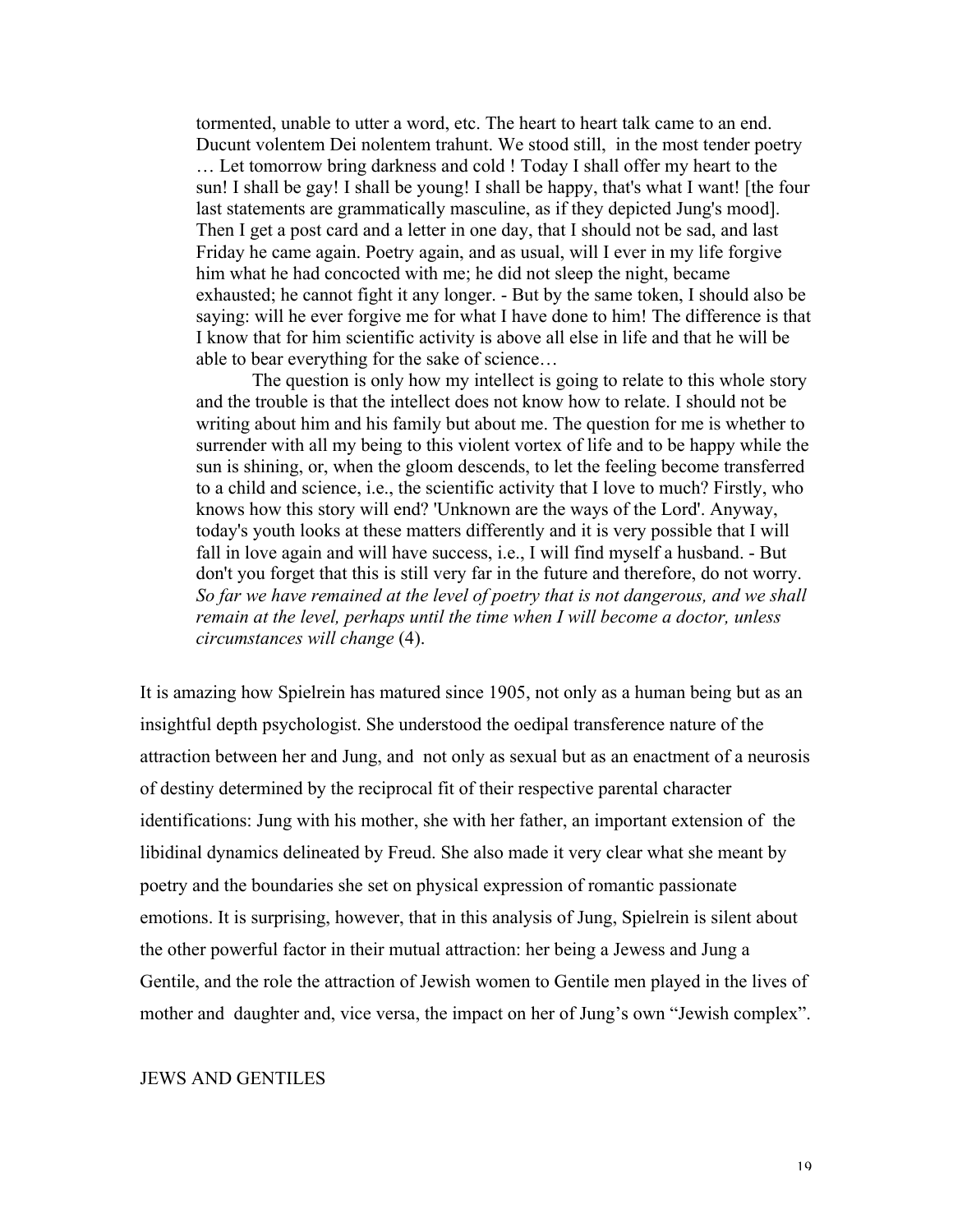In her diary Spielrein tells that "Mother was very much afraid of falling in love with a Christian or of being loved by a Christian. What happened ? One man who perished out of unhappy love for her was a Christian, a respected figure in Saint Petersburg: she told him that she would never marry a Christian, because that would destroy her parents; the next day he shot himself" (9:23).

The Christian was a taboo love object, forbidden, as far as her mother's orthodox Jewish parents were concerned. Similarly, as a Jewess Spielrein would have been taboo to Jung as a wife. Their situation illustrates the deep gulf of social, ethnic and religious taboos that separated Jews and Gentiles in Europe and cast a deep shadow on Jewish-Gentile mixed marriages. For the Jews, one of the ways to facilitate intermarriages was conversion to Christianity, not an option here.

In Totem and Taboo (24), Freud's response to the mystical anthropology of Jung's 1912 Transformations and Symbols of the Libido, after discussing the nature of taboo in primitive cultures and how the transgression against it was punishable by death, was to define the taboo psychologically, as something sacred, forbidden, unclean and uncanny (unheimlich), the latter combining the qualities of both foreign and dangerous. Among the taboos none was more important than incest, qualified by him interchangeably as horror, barrier, taboo and prohibition of incest, to be avoided and resolved by exogamy:

One of the reactions to the parricide was after all the institution of totemic exogamy, the prohibition of any sexual relation with those women of the family who had been tenderly loved since childhood. In this way a wedge was driven in between a man's affectionate and sensual feelings, one still firmly fixed in his erotic life today. As a result of this exogamy the sensual needs of men had to be satisfied with strange and unloved women" (25:141)

While the taboo of incest was seen by Freud as the foundation of marriage as a social institution and of civilized society, there was a common denominator to exogamy, in the narrow sense, within the primitive clan, and in the wider sense, across tribal and national boundaries in civilized societies. With the help of this dynamic Freud also explained " being in love … somewhat in the sense of Bernard Shaw's malicious aphorism … that being in love means greatly exaggerating the difference between one women and another" (25: 140). By the way, one of the reasons for primitive exogamy was the dearth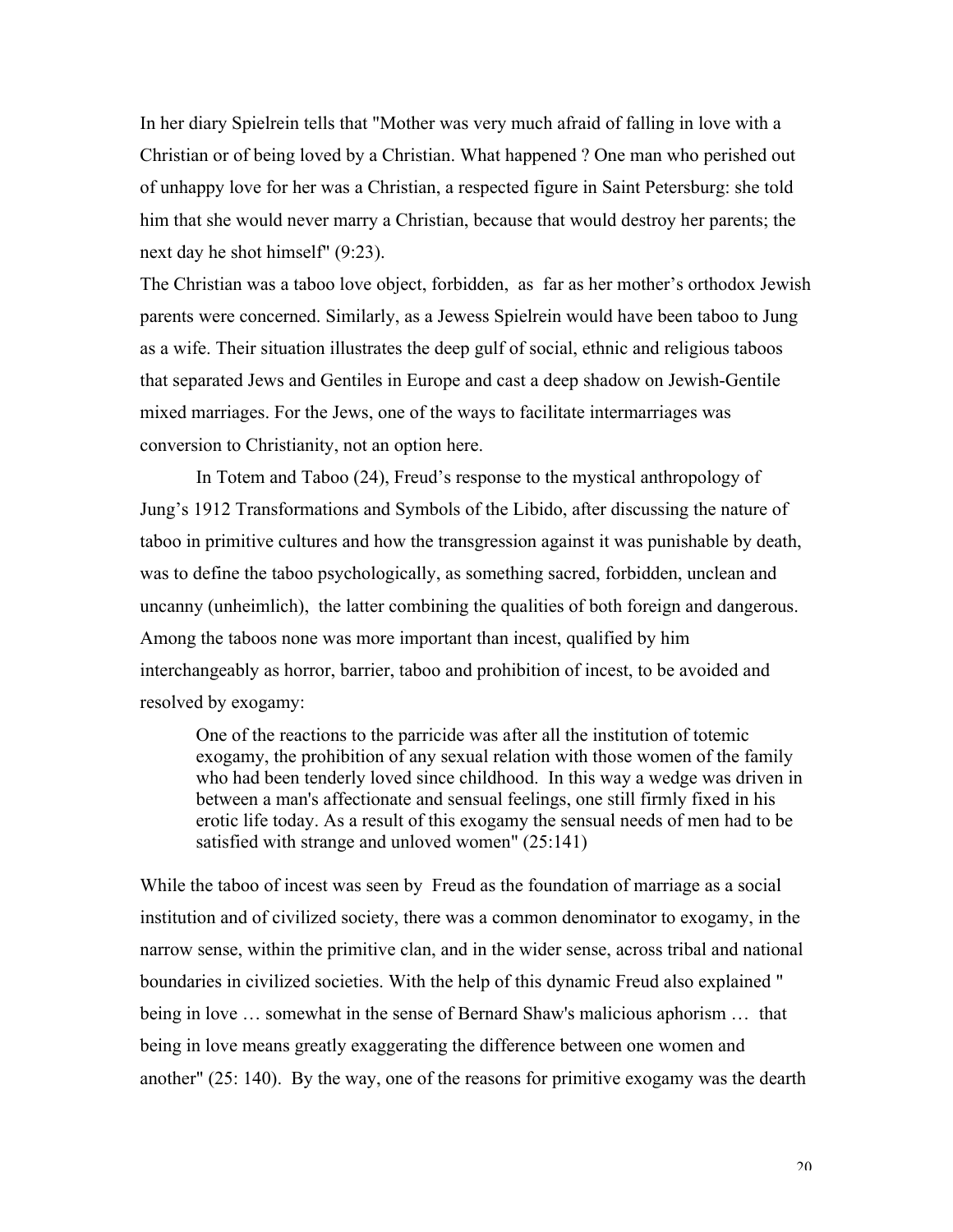of females in the clan and the need to for conquest of women of other clans. A famous exogamous conquest of women was the rape of the Sabine women perpetrated by the Romans. Was Jung thinking of his falling in love with in Sabina Spielrein as his private rape of the Sabine-woman ?

In his last great essay published in 1939 in its finished form, *Moses and Monotheism*, Freud completed the arc of *Totem and Taboo and Group Psychology and the Analysis of the Ego*: :

It must be supposed that after the parricide a considerable time elapsed during which the brothers disputed with one another for their father's heritage, which each of them wanted for himself alone.[…] The first form of a social organization came about with a renunciation of instinct, a recognition of mutual obligations, the introduction of definite institutions, pronounced inviolable (holy) - that is to say, the beginnings of morality and justice. Each individual renounced his ideal of acquiring his father's position for himself and of possessing his mother and sisters. Thus the taboo on incest and the injunction to exogamy came about  $(26:82)$ .

The incest-complex was here once more given its social raison d'être: united with group dynamics it is the foundation of the social contract and of civilized society. But the tension between social order and the temptation of the taboo remain. Psychologically, the taboo was for Freud also symbolic of the ambivalent split between something originally desired and later prohibited. As a result, the prohibition is honored as much in observance as in the breach: whatever guilt and punishment are associated with breaking the taboo, the pleasure gained by the aggression of breaking the taboo often appears worth the danger. A propos, Freud's identification with Moses may refer to the recurrent symbolic slaying of the father and the repetition of orthodoxies and heresies in the history of the psychoanalytic movement: rivalries, fights, secessions, and persecutions: the stories of Stekel, Adler, Jung, Rank, Lacan, and their latter-day derivatives (27, 66).

Does the drive to exogamy explain Jung's polygamy? Or the great crisis? Not entirely. Does it explain Spielrein's and Jung's Jewish complex? Let us consider some of its aspects in both. In a letter to Freud of 20.6.1909, Spielrein analyzed Jung's "Jewish

21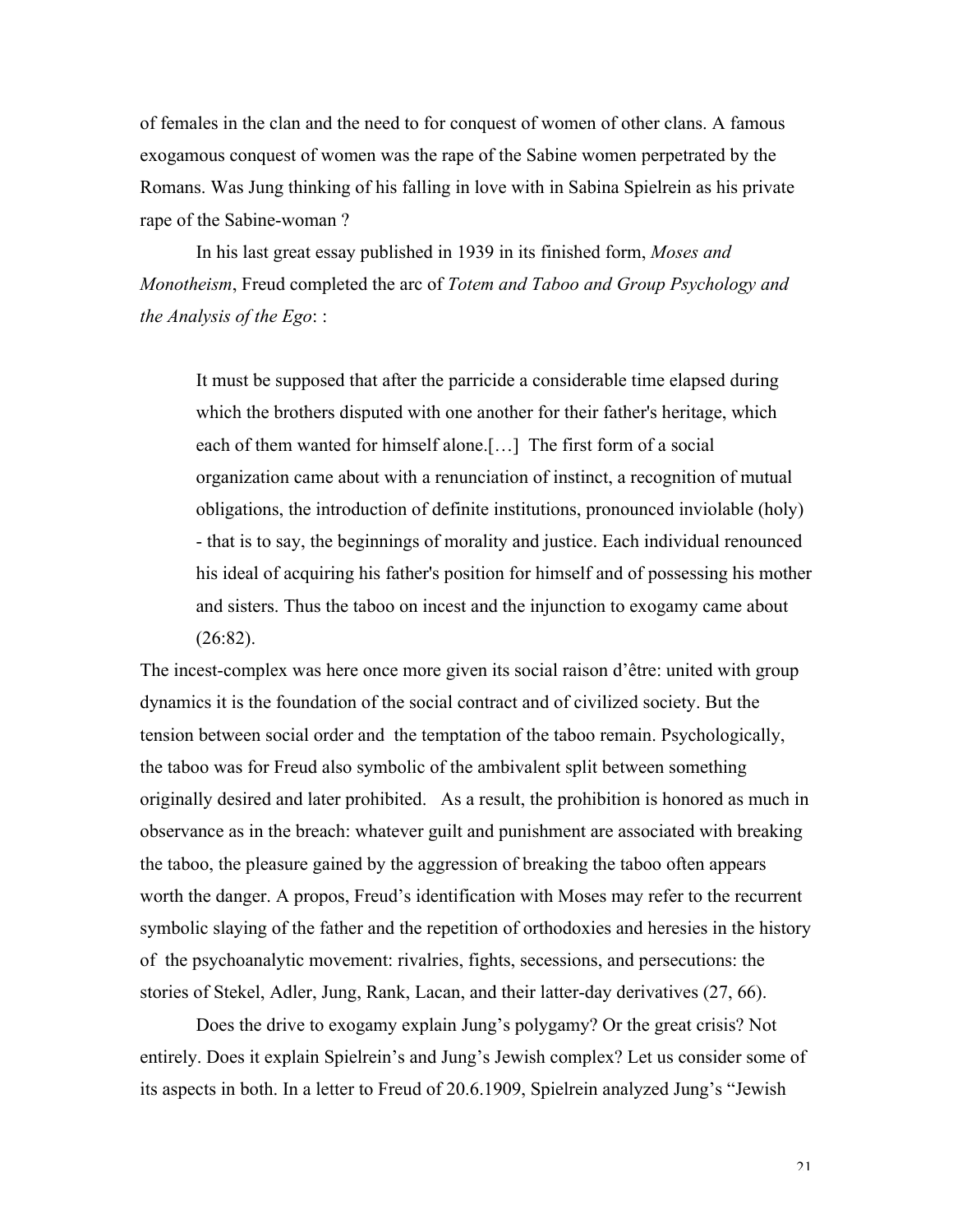complex" which she traced to Jung's attraction to Freud's daughter Mathilde, whom Jung would have met in Freud's home in 1907:

In the course of an analysis it turned out that so-and-so many years ago Dr. Jung had been fond of a dark-haired hysterical girl called S.W., who always described herself as Jewish ( but in reality was not). [...] This girl was deeply rooted in him, and she was my prototype. It is also significant that right at the beginning of my therapy Dr. Jung let me read his dissertation, in which he described this S.W. Later on he would sometimes turn reflective when I said something to him; such and such a women had spoken in just this way, etc. And it was always this girl! Now in his fear he has forgotten everything about that; he comes to Freud and looks for an excuse and help. He recalls that Freud's daughter once appealed to him so much, and now the easiest way to obtain the father's favor is to explain the matter as a transference of the affinity with your daughter. You will certainly understand, Professor Freud, that it is completely irrelevant to me whether his love for me is a transference from Frl. S.W. or X. Freud; the latter transference would even be more to my liking, for … (9:105)

Spielrein's breaks off her analysis in midstream. She is also silent about the motives for her own wish to have a Gentile for a father of a interracial son bearing the name Siegfried. Was this her defense against incestuous emotions she experienced against a younger brother? Or was she dreaming of merging the Jews and the Gentiles in bonds of love everlasting? And now comes Jung's own confession to Freud about his "Jewish complex" in the important letter of 4.6.1909, where finally, three years after first referring to Spielrein anonymously on 23.10.1906, he identifies her as "Spielrein": "As I have indicated before, my first visit to Vienna hat a very long unconscious aftermath, first the compulsive infatuation in Abazzia, then the Jewess popped up in another form, in the shape of my patient. Now of course the whole bag of tricks lies there quite clearly before my eyes. During the whole business Gross's notions flitted about a bit too much in my head."(18:229)

The secret is out: Jung is prisoner of the fatal enchantment of Jewish women and of his victimization by Spielrein! He is brimming with deceptions, rationalizations, and paranoid fears: "Since I knew from experience that she would immediately relapse if I withdrew my support, I prolonged the relationship over the years and in the end found myself morally obliged, as it were, to devote a large measure of friendship to her, until I saw that an unintended wheel had started turning, whereupon, finally broke with her. She was, of course, systematically planning my seduction, which I considered inopportune.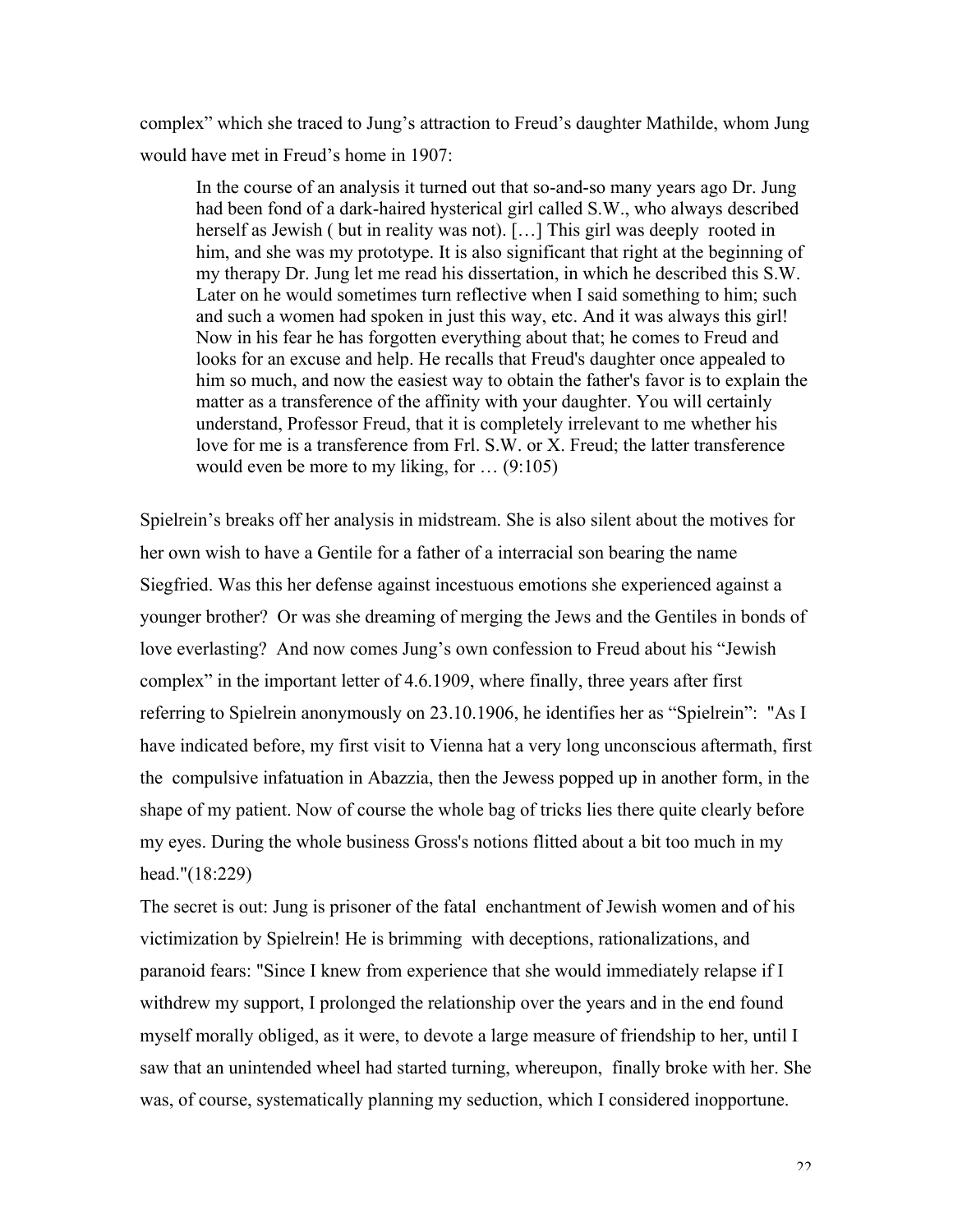Now she is seeking revenge. Lately she has been spreading a rumor that I shall soon get a divorce from my wife and marry a certain girl student … I need hardly say that I have made a clean break" (18:228-229). Above all looms a basic fact: the exotic Spielrein, as an enactment of some mysterious unconscious foreplay, i.e., his dimly understood mother complex exerts upon him the added uncanny fascination via the taboo of the foreign, different, and mysterious Jewishness.

A different facet of Jung emerges when oedipal dynamics combine with projections about Jewish sexuality when (in the aforementioned letter of 25.9.1907, just before praising Gross' immorality), he says this about Max Eitingon (1881-1943), another Jewish doctor who came to work and study at Burghölzli: "I consider Eitingon a totally impotent gasbag - scarcely has thus uncharitable judgement left my lips than it occurs to me that I envy him his uninhibited abreaction of the polygamous instinct. I therefore retract "impotent" as too compromising. He will certainly never amount to anything; one day he may become a member of the Duma."(18:90) In this mini-fragment of free-association (proof that Jung is using the correspondence as a substitute for a therapeutic analysis with Freud, without declaring it to be so), Jung ambivalently projects on Eitingon, six years his junior, both extremes of sexual performance: sexual inhibition and impotence and sexual prowess and promiscuity, both related to an unresolved Oedipus complex. Did Jung experience occasional impotence? I don't know, but it is not unheard of among civilized men. He surely shows where his true desires are: in contrast to the pious talk about Gross' immorality, he envies the younger man's opportunities to enjoy women without guilt. These associations also reveal two often seen factors: the trans-racial and trans-cultural, invidious and idolatrous, fetishizing of men of the other race as hypersexed and hyperpotent, here the Gentile seeing the Jew in a manner similar to the American white man seeing the black man; it is also a putdown of the potential rival for Freud's admiration and love. For Max Eitingon has since 1907 been a member of the "Wednesday society", the future Vienna Psychoanalytic Society, thus the first Freudian from abroad. According to Bair  $(61)$ , "Jung was even more envious when Eitingon returned from Vienna and boasted of having attended several meetings of the Vienna Psychoanalytic Society in January 1907. He had met privately with Freud and was full of anecdotes about the intimacy of their personal meetings, long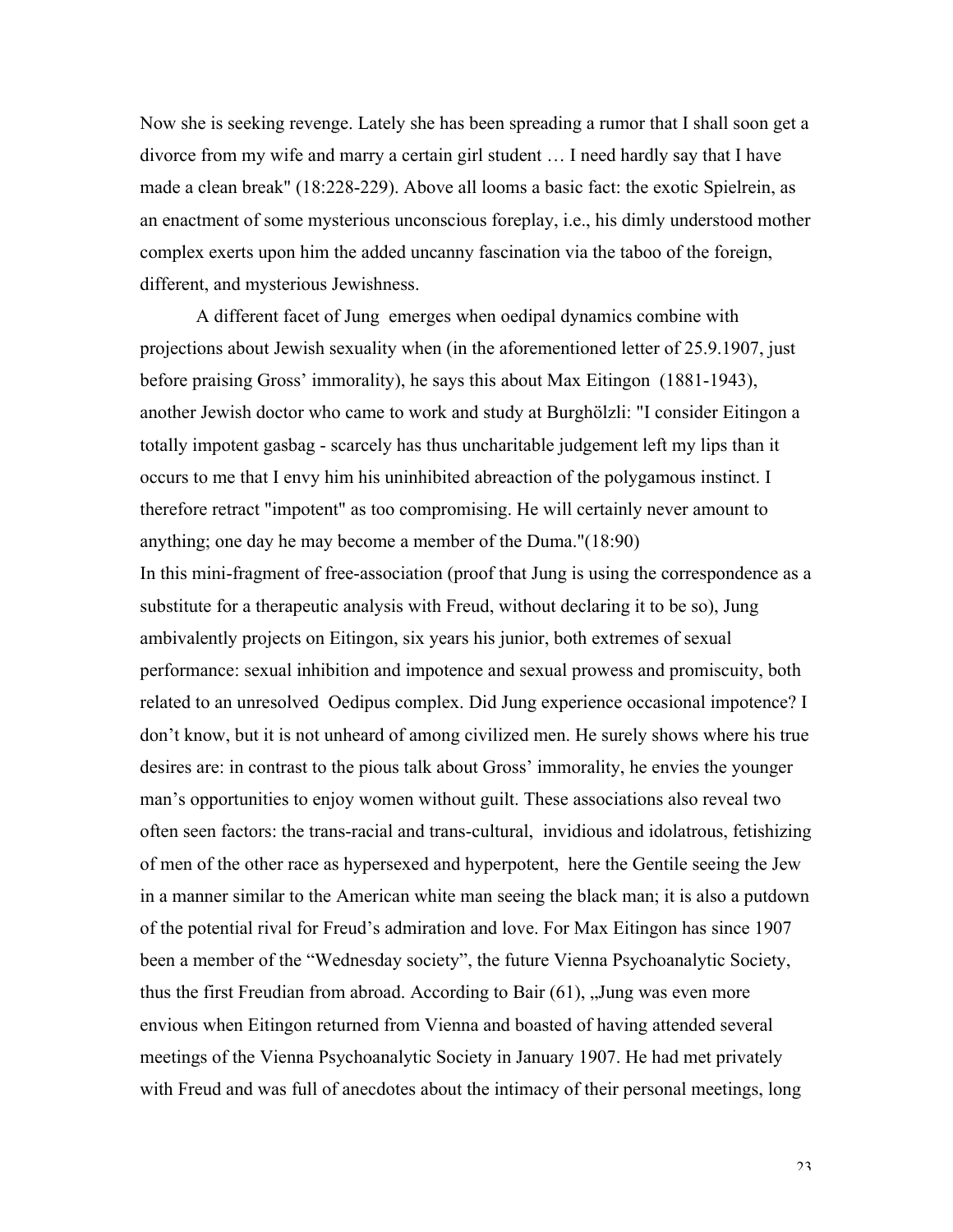walks, and the intense conversations that later came to be known as the first training analysis" (61:107). In due course he would become the sixth member of the famous/infamous "Committee" of overseers of analytic orthodoxy, and in 1910 a founding member, with Abraham, in 1910 of the Berlin Psychoanalytic Society, later the German Psychoanalytic Society and the Berlin Psychoanalytic Institute. He would play an important role in the history of German psychoanalysis under the Nazis and emigrate in 1934 to Palestine, to found there the future Israel Psychoanalytic Society (27, 66). The other facet of Jung's deprecation of Eitingon with as member of the impotent Russian parliament, just after having retracted the comment about impotence, is that it betrays a thinly-veiled anti-Semitism towards a Jew seeking the limelight of fame.

The following question thus comes to mind: did Spielrein suspect any tinge of anti-Semitism in Jung's attitude towards her and does she reassert her solidarity with her Jewish origins? There is no clear indication. Was Freud aware early on of this streak in Jung? Probably, based on a number of Freud's reactions, starting on 14.6.1912, to the news of Spielrein's coming to Vienna, then her marriage in 1912 to the Russian-Jewish physician Pavel Sheftel:

Dear Frau Doktor,

I look forward as October approaches to receiving your decision about coming to Vienna in order to break your dependence on Jung (9:116). So you are a married woman now, and as far as I am concerned that means that you are half cured of your neurotic dependence on Jung. Otherwise you would not have decided to get married. The other half still remains; the question is what is to be done about that. My wish is for you to be cured completely. I must confess, after the event, that your fantasy about the birth of the Saviour to a mixed union did not appeal to me at all. The Lord, in that anti-Semitic period, had him born from the superior Jewish race. But I know these are my prejudices (9:116-117) My personal relationship with your Germanic hero has definitely been shattered. His behavior was too bad (9:118) I am sorry to hear that you are consumed with longing for J., and this at a time when I am on such bad terms with him, having almost reached the conclusion that he is unworthy of all the interested concern I have bestowed on him. […] I gather that you are composing your thoughts, which is bound to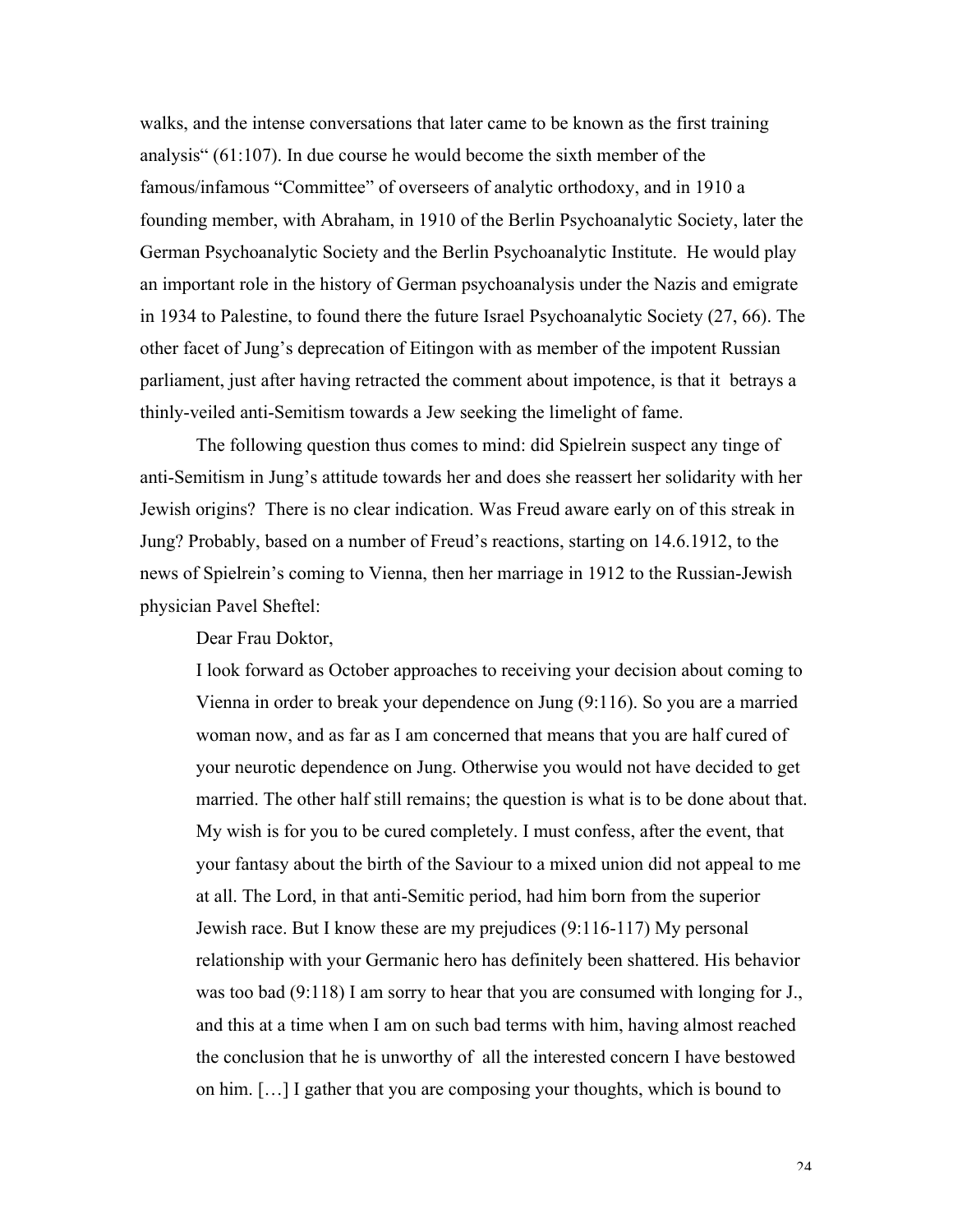benefit the child. That is the right course. […] You will also find it easier now to be content with being restricted to just one man (9:119-120). I am glad to hear that you are quite rightly beginning to use your spare time in order to come to terms with the present and with life. Let us hope that this bad period will save you an analysis. I can hardly bear to listen when you continue to enthuse about your old love and past dreams, and count on an ally in the marvelous little stranger.

I am, as you know, cured of the last shred of my predilection for the Aryan cause, and would like to take it that if the child turns out to be a boy he will develop into a stalwart Zionist. He or it must be dark in any case, no more towheads. Let us banish all these will-o'-the-wisps! (9:120) Well, now, my heartiest congratulations ! It is far better that the child should be a "she". Not we can think again about the blond Siegfried and perhaps smash that idol before his time comes (9:121) Of course I want you to succeed in casting aside as so much trash your infantile dreams of the Germanic champion and hero, on which hinges your whole opposition to your environment and to your origins; you should not demand from this phantom the child you must once have craved from your father (9:122)

Freud's portrayal of Jung as a "phantom" is a far cry from the way he wrote to him in 1909:"It is strange that on the very same evening when I formally adopted you as eldest son and anointed you - in partibus infidelium - as my successor and crown prince, you should have divested me of my paternal dignity, which divesting seems to have given you as much pleasure as I, on the contrary, derived from the investiture of your person" (18:218). Clearly, Freud's father/son oedipal transference does not fully explain the anointment and investiture of Jung as his crown prince and heir, for investiture is a social institution of paternal authority and office. Similarly, the idea that Spielrein originally wanted a child from her father and therefore one from Jung, a mix of oedipal transference and neurotic dependence, even if true, is insufficient to explain her attraction to Jung. It was easier for Freud to accept the loss of Jung as a result of the inevitable symbolic murder of the father: Freud had done this to his father-like mentors Breuer and Fliess (the former actually 14 years older, the latter two years younger than Freud). Later Freud was

 $25$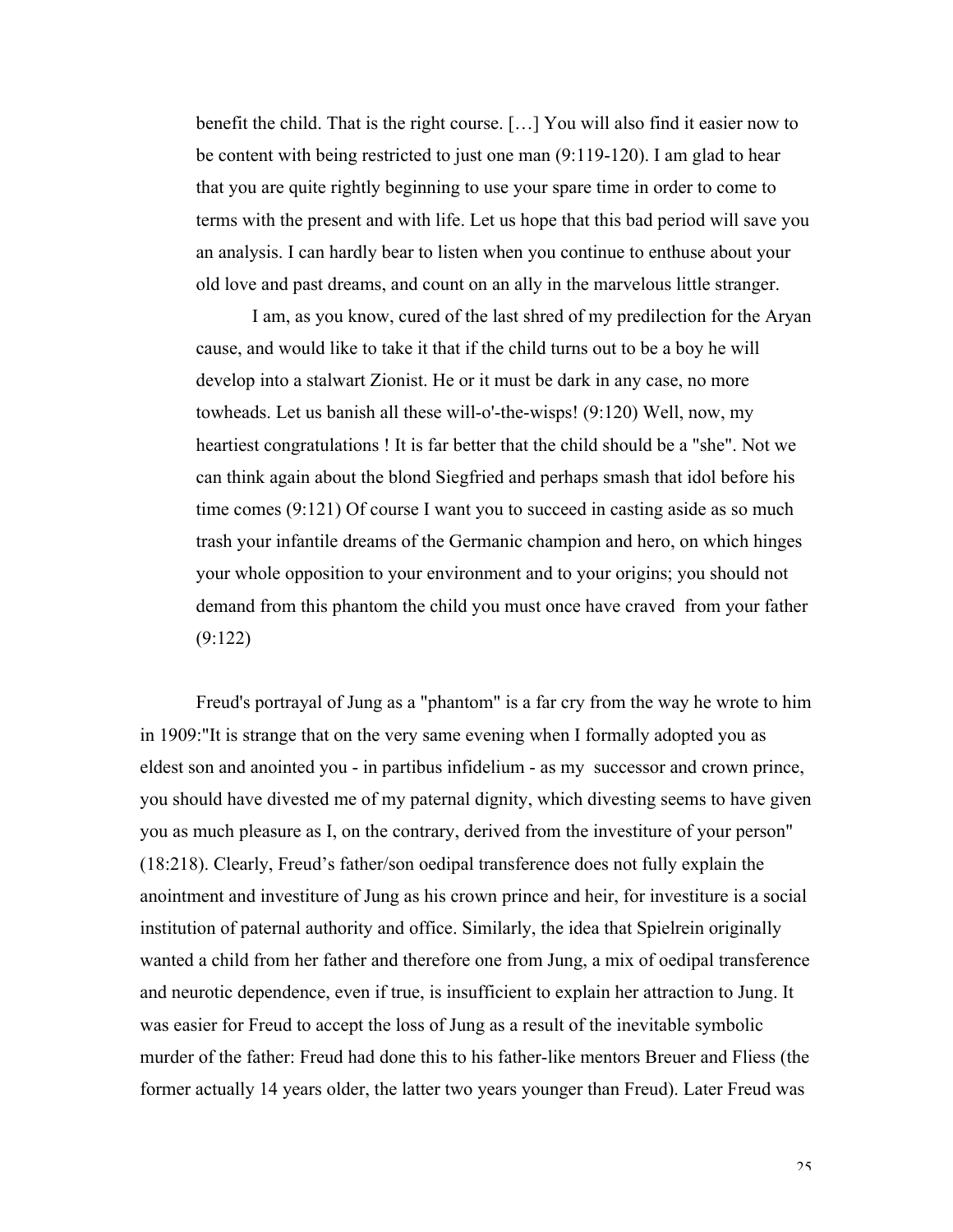the murderous father in reacting competitively to a number of sons: Stekel and Adler before Jung, Tausk, Ferenczi, and Rank after; but he had plenty of substitutes lined up. For Spielrein Jung was replaced by a much less glamorous husband.

The reason why Jung appeared so fascinating and glamorous to Freud and Spielrein is as much because of his uncanny otherness as due to his intellectual aura and a promise of greatness, thus an appeal to their narcissism. He certainly lived up to this promise of greatness. Spielrein came from a privileged, educated and partly assimilated Jewish family: as Madame Jung, Spielrein would have shared in his glory and fame. As Freud's heir apparent, Jung offered Freud the much sought-after legitimacy and credibility in a Gentile world in which Jews were still a target of anti-Semitic propaganda and persecution. In these letters to Spielrein Freud proudly, nay, defiantly reaffirms his Jewish identity and solidarity with Jewish causes. He remained a Jew proud of his heritage all his life. No, psychoanalysis was never a Jewish science, but Aryan and Jewish identifications themes would play out fatefully between Freud and Jung in the 1930's.

When first writing to Jung about Abraham prior to meeting the latter Freud does not directly ask Jung if the man is a Jew but uses an circumlocution: "By the way, is he a descendant of his eponym?" (18:80) Later he defends Abraham's being "inhibited": "I believe he is prevented from unbending by preoccupations that I understand only too well."(18:109) In gossiping to Jung about Jones, Freud again avoids the word "Jew": "I find the racial mixture in our group most interesting; he is a Celt and consequently not quite accessible to us, the Teuton and the Mediterranean man"(18:165). Freud is quite direct, however, in telling Jung why he needs him:

My selfish purpose, which I frankly confess, is to persuade you to continue and complete my work by applying to psychoses what I have begun with neuroses. With your strong and independent character, with you Germanic blood which enables you to command the sympathies of the public more readily than I, you seem better fitted than anyone else I know to carry out this mission (18:168). We are certainly getting ahead; if I am Moses, then you are Joshua and will take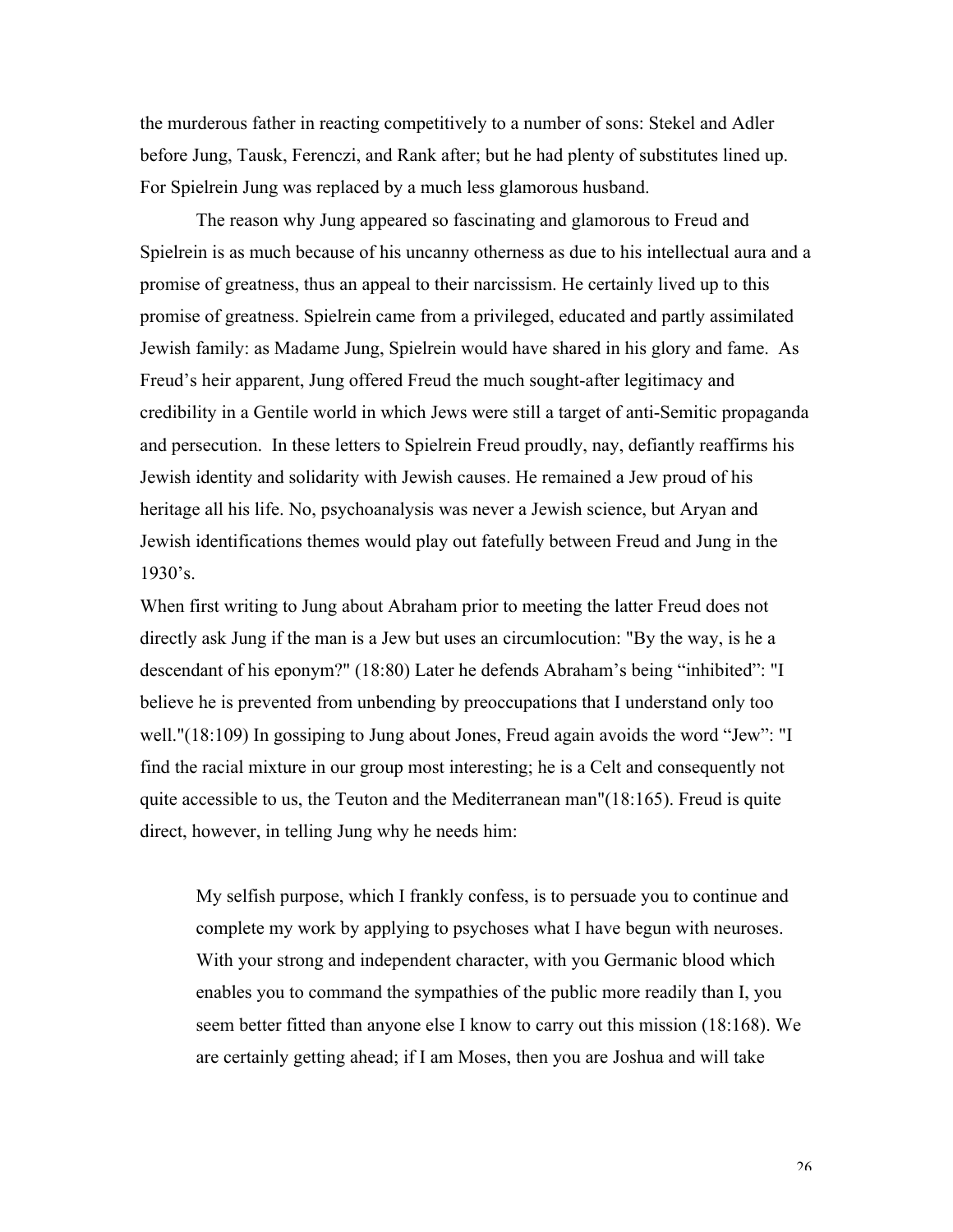possession of the promised land of psychiatry, which I shall only be able to glimpse from afar (18:197).

However, during the same period, 1907—1909, Freud was also assuring Abraham of his loyalty to and solidarity with the Jews:

Be tolerant and do not forget, that actually you have it easier than Jung to follow my thoughts; for firstly, you are completely independent, and secondly, in your intellectual temperament you are closer to me thanks to the racial background we share, whereas he as a Christian and a pastor's son is only able to find his way against the obstacle of considerable inner resistances. For that reason his adherence [to our cause] is all the more valuable. (28:47) We Jews have it altogether easier since we do not possess the mystical element. […] Might it not be, that it is the shared Jewish traits that attract me to you ? I suspect that in myself it is the hidden anti-Semitism of the Swiss, which is spared me, is projected upon you with greater intensity. I just want to say, that we Jews, when we wish to make a contribution somewhere, usually develop a measure of masochism and should thus be ready to accept injustice done to us. Otherwise, it does not work. Rest assured, that if my name were Oberhuber, my discoveries would have met with much less resistance. (28:57) The opportunity to show what we are capable of will come, even if we should not be successful in this case. Be optimistic ! Our ancient Jewish stubbornness would prove itself superior this time as well. (28:72) Jung is now [1913, Z.L.] in America. His bad theories do not compensate me for his unpleasant character. He is imitating Adler […] (28:137) So we are finally rid of the brutal holy Jung and his followers. (28:180)

Was Freud also thinking of Spielrein's Jewishness and its role in the relationship , both before, during and after the crisis with Jung in 1909? It is hard to imagine he had no thoughts at all about it; but whatever he missed then he made up for in his letters to her in 1913. Jung, too, was bitter after the breakup: writing to his Swedish colleague and analyst Poul Bjerre he said: "I have until now not been an anti-Semite, but now, I think, I am becoming one" (29:87). For me, Jung's has been a rather a parochial, garden-variety kind of anti-Semitism, not much to get worked up about, and certainly no collaborator with the Nazis (62).

(Break here: to be continued). Part II SPIELREIN'S LIFE IN BRIEF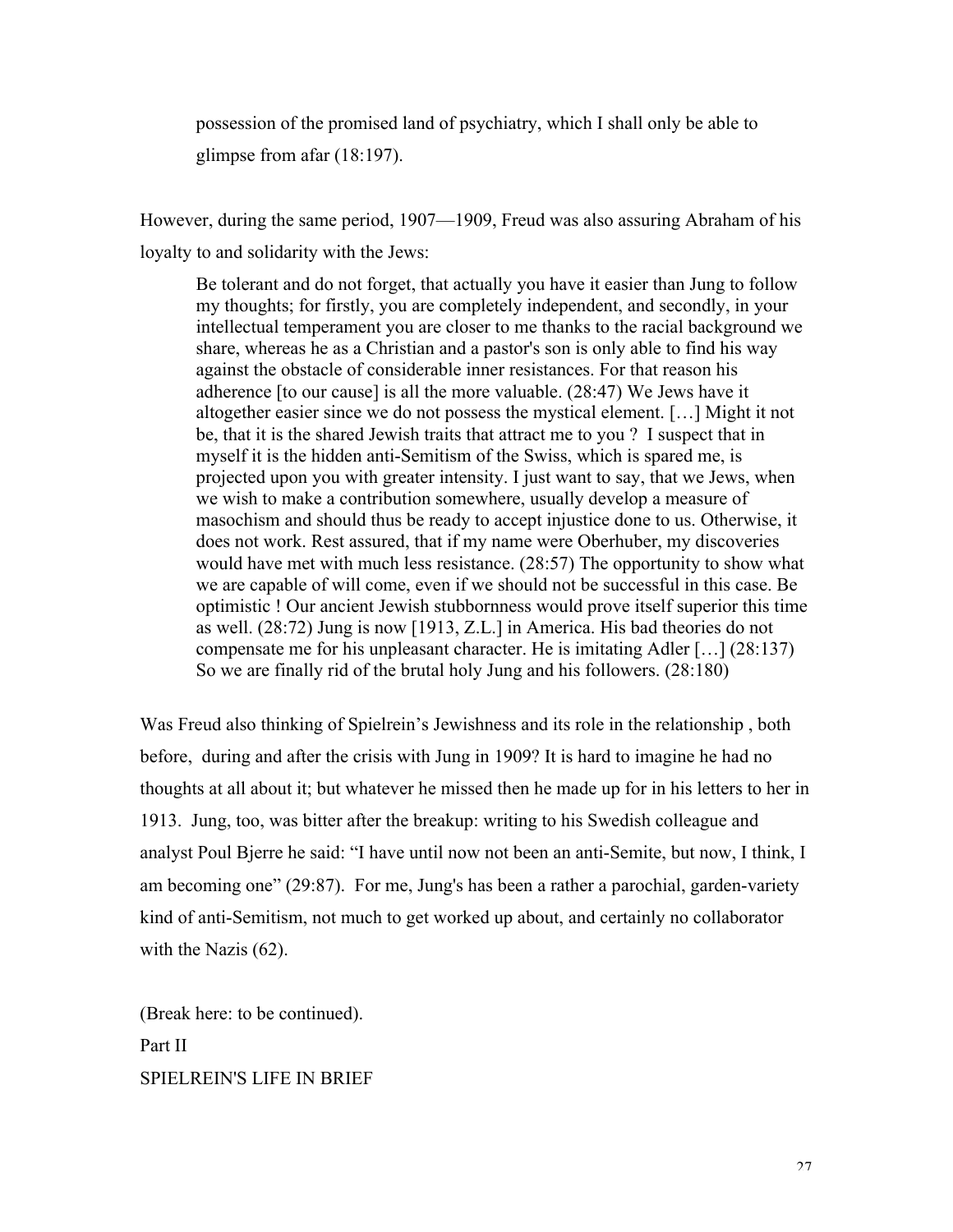By way of an epilogue, here is a sketch of Sabina Spielrein's life. Sabina (Sheyve) was born on 7 November 1885 in Rostov-on-Don, the first child of Nikolai (Naftali or Naftul) Arkadievich (Aaronovich) Shpil'rain (ca. 1861-1938) from Warsaw, an affluent importer and trader of agricultural products who emigrated to Rostov in 1883, and to Eva (Khave) Markovna (Mordechayevna) née Lublinskaia, a dentist; they were married in 1884. They changed their Jewish first names to Gentile forms. Her father rose from poverty to become an agronomist. Since he showed great scholastic promise, he was sent to Germany to study advanced economics. In addition to Polish, Russian and most probably Yiddish, he was fluent in German, English and French and also read Latin and Greek (73). "Nikolai was known in town for his strong personality and original thinking. He never shook hands with people, went outdoors without wearing hat or topcoat, always bathed in cold water, was a vegetarian and liked the outdoors. He liked to wander in the Alps and took his family on trips across Germany. He admired German culture. As a parent he was both fair and severe. The children were educated in a number of languages and every day of the week was devoted to speaking another language, German, English or French, and nobody was allowed to speak another language that day." (73) After the revolution he campaigned against illiteracy and was a trader for the Soviet government. The mother was the daughter of Rabbi Mark Liublinskii from Yekaterinoslav. She practiced as a dentist until 1903 and later devoted herself to home and family in their large townhouse at 97 boulevard-like Pushkinskaya street. After the first-born Sabina Jan was born in 1887, Oskar (Isaak) in 1891, Emilia in 1893**,** and Emil in 1899.The father raised his children with an iron fist to become high achievers. As a child and adolescent, Sabina was both submissive and rebellious. Sabina spent the years 1890—1895 in a Fröbel kindergarten in Warsaw where she learned to speak a number of languages. Upon return she was privately tutored and also attended high school. The death in 1901 due to typhoid of her younger sister Emilia caused her prolonged grief and was followed by conduct disorders. In 1904 she graduated with a gold medal from the all-girl Yekaterinskaia Gimnasia in Rostov and like other rich daughters of Rostov she was sent to study in Switzerland. Finally father's toughness yielded its bitter fruit: Spielrein became incapacitated by her neurosis and required inpatient treatment. After a short stay in a private hospital in Interlaken she was transferred to the famed Burghözli Asylum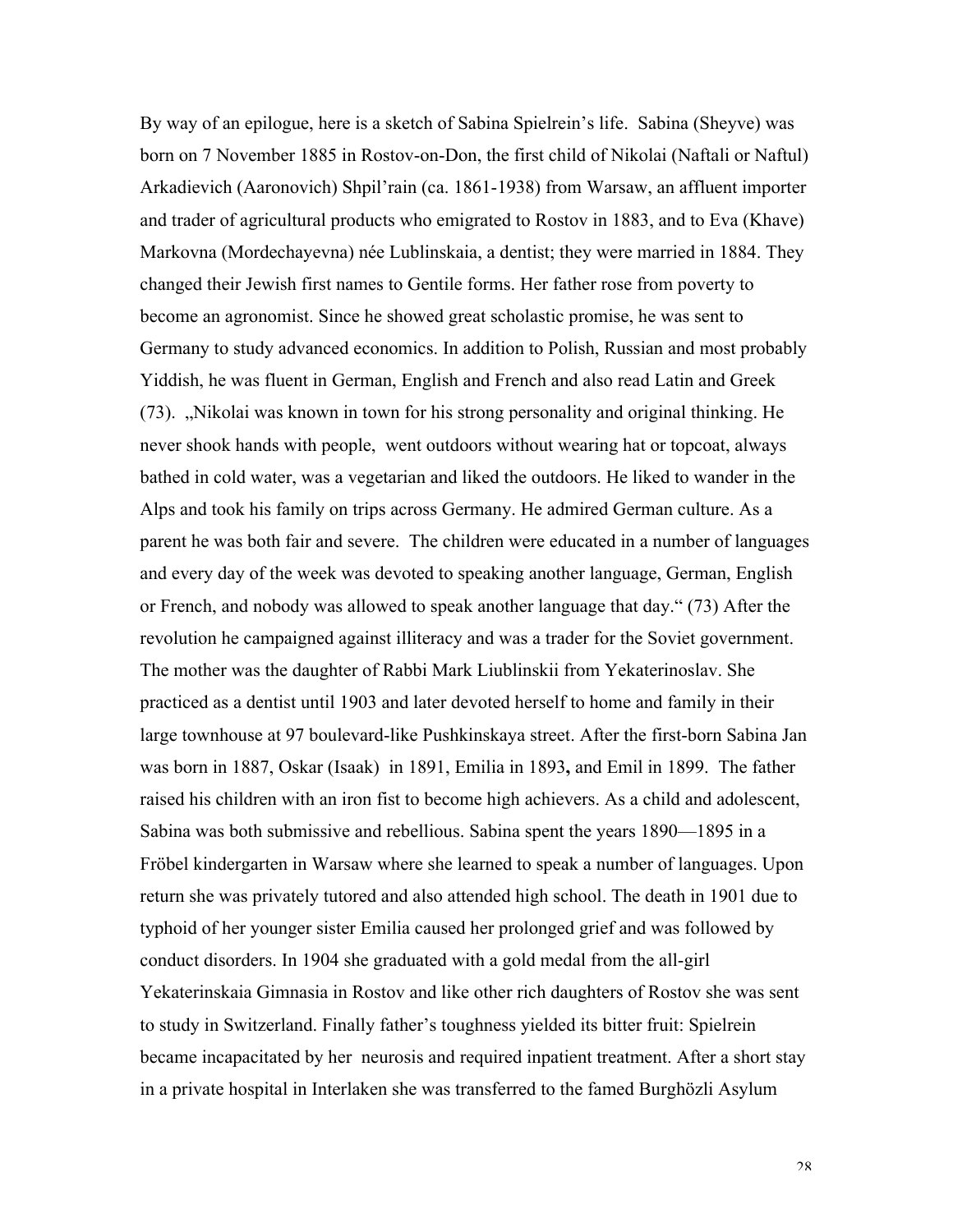where she became Bleuler's and Jung's patient on 17 August that year. Nine months later Spielrein was cured, matriculated at Zurich University medical school, where she studied from 1905 until graduation in 1911 with an 80 page dissertation on the analysis of a schizophrenic woman. Already as a medical clerk she treated patients at the Burghözli and was trained by Jung in psychiatry, psychotherapy, and psychoanalysis. On 11 October 1911 she became the second woman member of the Vienna Psychoanalytic Society and on 29 November, at its scientific meeting, she presented "On transformation", published in 1912 as her landmark paper *Die Destruktion als Ursache des Werdens* (destruction as a cause of becoming), duly acknowledged by Freud in *Beyond the Pleasure Principle* as an inspiration for his concept of the death instinct.

In the winter of 1911/12 she traveled to Rostov and lectured on psychoanalysis to the Rostov medical society. There she met the Jewish Rostov veterinary physician, Dr. Pavel (Fayvel) Naumovich Sheftel whom she married on  $1<sup>st</sup>$  June 1912. She gave birth to her first-born daughter Irma Renata on 17 December 1913, in Berlin. In 1914, with the outbreak of WW I, Dr. Sheftel was drafted and Spielrein stayed in Europe. She worked in psychiatric centers in Zurich (Bleuler) and Berlin (Bonhoeffer) and practiced psychoanalysis. After Berlin she lived in Munich and studied music, composition, mythology, and art history. The family fortune was lost in the 1917 revolution and thus the source of funds for Sabina. Practice was not easy, either, and she repeatedly asked Freud for patients to her, incurring a harsh rebuke: "You have also become *meshugge* [yiddish for crazy, Z.L.] and with the same symptoms like your predecessor [Jung, Z. L.] … And your argument according to which I have not yet sent you any patients? This is exactly the same as with Adler…" (41:403). In Russia these were hard times in the aftermath of the revolution. After a period in Lausanne and Chateau d'Oex she settled in Geneva, taught psychology at Institut Jean-Jacques Rousseau, analyzed Jean Piaget, inspiring many of his future ideas in the field of child development with her paper "Zur Frage der Entstehung und Entwicklung der Lautsprache" (the question of the origin and development of spoken language). (20) She became a member of the Swiss Psychoanalytic Society, worked in the laboratory of the Institut headed by Freud's Swiss champion, the eminent professor Édouard Claparède, where she also left all her diaries and letters, serendipitously found in the cellar in 1977. While still in Europe, she heard of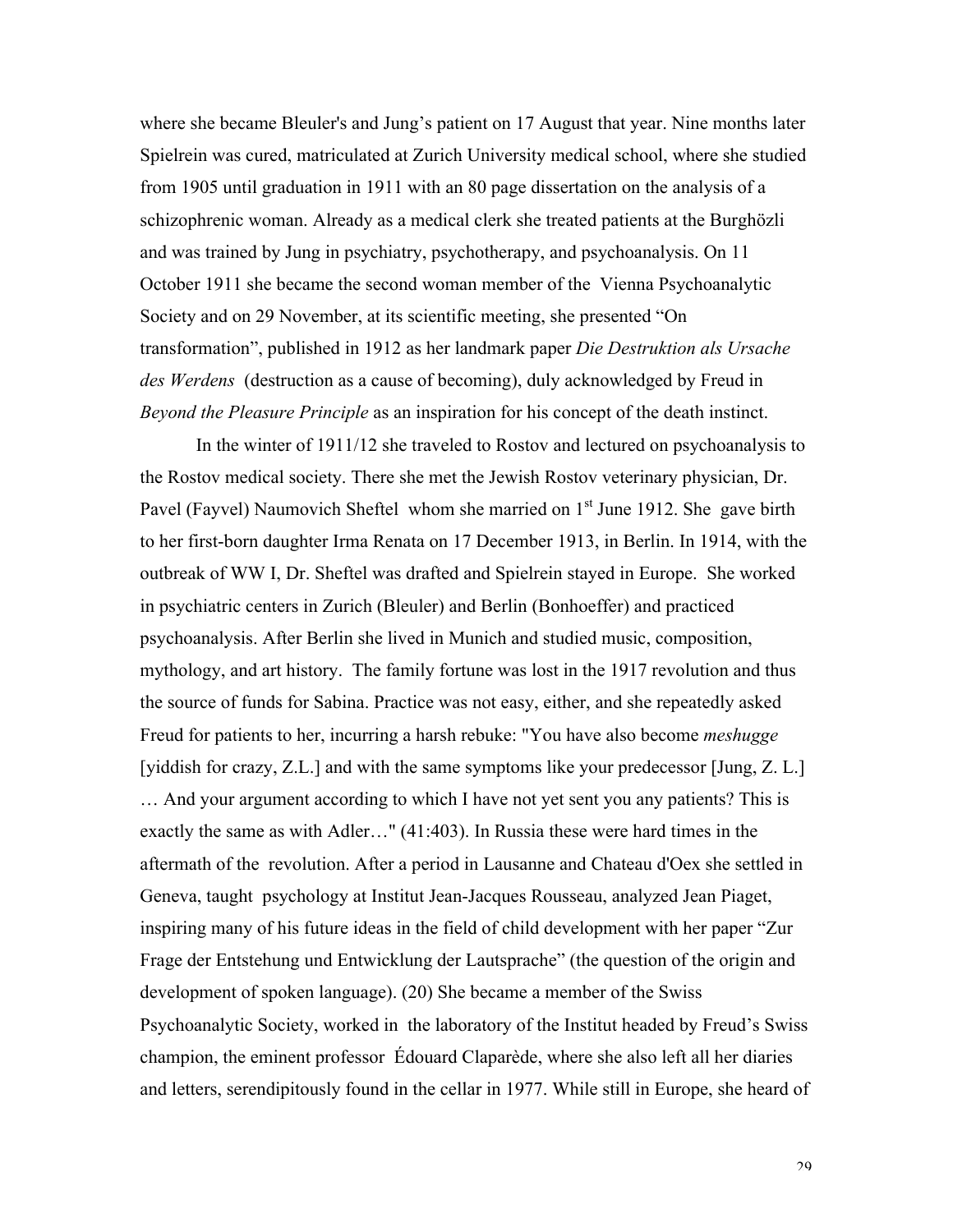her mother's death in 1921. In 1920 Spielrein took part in the  $6<sup>th</sup>$  International Psychoanalytical Congress in The Hague and her photograph taken there adorns the cover of the 2003 Spielrein volume (10).

By 1923 she finally yielded to calls from parents, brothers and husband to return to the homeland. Remarkably, that, in contrast to her brothers and radical Russian-Jewish women living in Switzerland at that time, such as Vera Eppelbaum and Esfir Aptekmann, Spielrein did not become active either in Russian or Soviet politics (29). A search for her photograph in the soviet secret service archives came up with nothing (M. Reshetnikov, personal communication); only a questionnaire she filled out upon entering the Soviet Union in 1923 was found (40).

She first went to Moscow, not to Rostov, to her husband. It appealed to her own dream to build a new Russia. Freud gave her a double message in his note of 9.2.23: "Your plan to go to Russia seems to me much better that my advice to try out Berlin. In Moscow you will be able to accomplish important work at the side of Wulff and Ermakov" (9:127). By then organized psychoanalysis was making steady progress in Russia thanks its founding fathers Ivan D. Ermakov, Moisei (Moshe) V. Wulff (who would later emigrate to Tel Aviv), Y. V. Kannabich and Vera F. and O. Yu. Schmidt, and the support of Jew Leon Trotsky in the Soviet Government. However, she was going to work, not going back to her husband. In spite of her superior qualifications and reputation Spielrein was apparently, due to envy, cold-shouldered by the leaders in Moscow. It was not the picture Freud had painted for her. She read some lectures at the State Institute of Psychoanalysis, worked as a physician-educator and pediatric psychologist (pedolog) in a school, was head of the section on child psychology at Moscow University and had an appointment at the State Psychoanalytic Institute and also in the State Children's Home and Laboratory "International Solidarity", a first of its kind in the world research institution, where she joined Ermakov's and Wulff's assistants R. A. Averbuch, V. Belousov and B. D. Fridman (74). She taught a course, "The psychoanalysis of unconscious thinking" and led the "seminar of child psychoanalysis." New stars were rising in Moscow, the likes of L. Vygotski and neuropsychologist A. R. Luria. Both were at first interested in psychoanalysis but later, whether due to personal disillusionment or official pressure, denied its importance for psychology. Perhaps Spielrein was not able to accept such a development, remaining committed to her old analytic ideals. For about a year and a half Spielrein lived with her daughters in the university residence in downtown Moscow. She then decided to walk away from these jobs and in 1924 she returned to Rostov and to her father and family. She could have gone back to Europe, but chose to stay there. Perhaps Spielrein continued to love Jung after her marriage, in reality and not just as an unresolved transference; but we do not know.

After his return to Russia in 1914 Dr. Sheftel took up with another woman with whom he had a daughter, Nina Pavlovna in 1924 (40:214; 81). After ten years he rejoined Spielrein in Rostov and on 18 June 1926 their second daughter, Eva, was born, two years younger than her step-sister from the other woman. The Sheftels now resided with their two daughters in three rooms in the rebuilt carriage house of the old family town house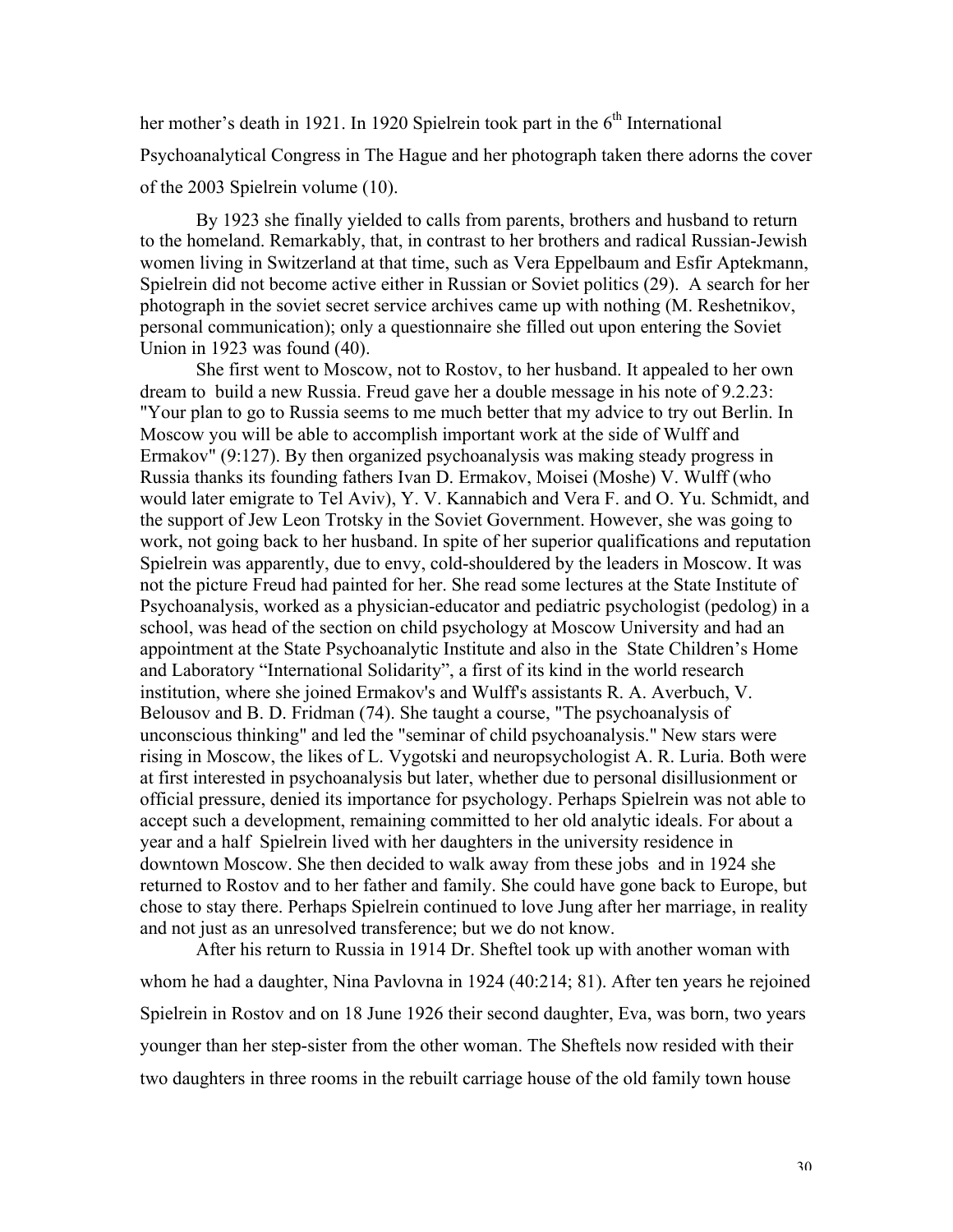but essentially lived separate lives. In one of the rooms, the step-daughter's remembered, there was a couch; if she practiced analysis after 1930, it would have been at great risk to herself. Spielrein worked as school medical psychologists to give the daughters a decent education. It was a hard life filled with privations and she aged prematurely: she was remembered as an old, bent woman, wearing old-fashioned clothes and shoes. The husband was regarded as average but inferior to her intellectually; he was also emotionally ill, dying of a heart attack in 1937. Thereafter, as told by Etkind, Spielrein did something most courageous: she approached her husband's second wife and proposed to her a pact of friendship and a promise to take care of each other's children in case one predeceased the other.

On 14 August 1925 Stalin's regime dissolved the State Psychoanalytical Institute (GPAI) and shortly thereafter International Solidarity, and launched the systematic repression of psychoanalysis (30; 81). On July 27 1930 the Russian Psychoanalytical Society was also abolished (81). In 1931 her last paper appeared in *Imago* (20). While in Moscow Spielrein was also unable to join forces with another branch of psychological science, developed by her middle brother. Her brothers were all university professors. The eldest Jan Nikolayevich **first studied music at the Conservatoire de Paris, later mathematics (publishing a text-book on vectorial analysis) and physics, graduated from the** Sorbonne and Karlsruhe University, became a physicist and later dean of the State Energy Institute in Moscow. His sister-in-law Sonia Ryss was the second wife of Karl Liebknecht, perhaps a ideological influence on him. He collaborated with other eminent scientists and intellectuals of his day, Pavel Florenskii, Igor Tamm, Yakov Frenkel (who studied with Röntgen) and Avram Yoffe. He was on his way of becoming a full professor. The youngest, Emil Nikolayevich was a biologist and zoologist and by 1936 dean of the biology department of Rostov State University. Emil's son, Evald Emilievich Shpilrain, is still professor of energy in Moscow and his son Vladimir Shpilrain now teaches mathematics at City University, New York. Oskar reverted to his Jewish name Isaak Naftulovich, graduated from Professor Windelband's philosophy department of Heidelberg University, studied with Wilhelm Wundt in Leipzig and became a leader in the field of psychotechnics which he learned from William Stern in Breslau (then Germany), which he now applied as a method of industrial psychology for raising productivity. In Berlin he was also befriended by the famous neo-Kantian Hermann Cohen (1842-1918), since 1912 professor at the Institute for Judaism in Berlin. Both Stern and Cohen shared Isaak's pride of being Jewish. In 1915 Isaak married Mme Pushtarewa and the next year his daugher Menicha was born. He may have been the brother who visited Freud in 1919 on his way to Russia. Isaak also joined the State Institue of Psychology and became chief of the section of psychotechnics. He had many publications in this field (31). He became corresponding member of the British Instiute for Work Psychology. In 1929 he was a member of the delegation of the Soviet Union to the International Psychology Congress in New Haven, along with A. Luria and the great Ivan Pawlow. In 1931 he was host to the International Congress of Psychotechnics in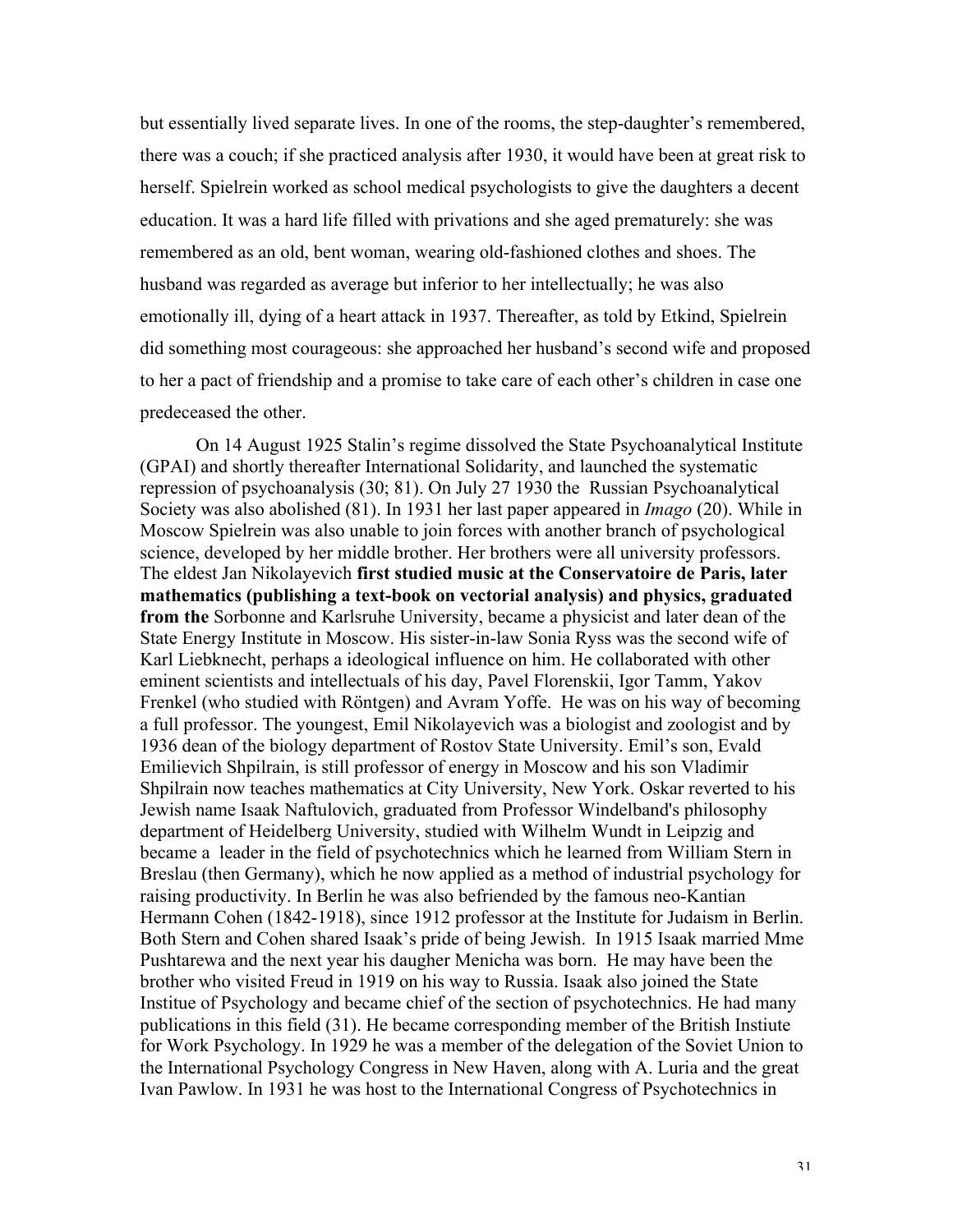Moscow. Sabina Spielrein was also present and met there the son of the Geneva psychologist Claparède, with whom she worked and who kept all her diaries and letters, thanks to which we speak of her today. In 1932 Isaak became full professor and in 1933 he published with William Stern, Otto Lipmann and Michael Erdelyi the anthology *Prinzipienfragen der Psychotechnik. Abhandlungen über Begriff und Ziele der Psychotechnik und der praktischen Psychologie* (Fundamentals of psychotechnics*.*Essays on the concept and goal of p. and of practical psychology). Shortly thereafter the Nazis abolished Stern's professorship and he emigrated to the United States.

After the czarist persecution of the Jews reached new heights with state-fomented pogroms of 1905 and the blood libel Beilis affair of 1911, many Jews turned back to their Yiddish culture and heritage, and even more so thanks to ethnic tolerance after the Bolsheviks first seized power. Isaac Spielrein became an ardent Yiddishist and authored a small conspectus on teaching the Yiddish language: the author's first name was given as Itsche Maier (32). In the mid-1930's Stalin abolished psychology altogether. In 1935 Isaak was arrested as suspect of anti-Soviet propaganda and espionage and executed by a shooting squad.

The other two brothers were arrested in 1937, convicted and shot (30). Shaken by this and other catastrophes, the father, who fought against illiteracy, died on 17 August 1938 (81). Jan's wife was deported to a camp. Emil's father-in-law, his wife, and son Ewald escaped after the first attack of the Germans on Stalingrad. Emil's second son Mark died in battle at age 22. Isaak's wife and daughter Menikha survived in exile in Central Asia. All three brothers were posthumously rehabilitated after the 1956 speech of Khrushchev at the  $20<sup>th</sup>$  Congress of the Communist Party.

Isaak's daughter Menikha Isaakovna Spielrein (1916—1998), a physiologist and biochemist, achieved fame as Sabina Spielrein's famous niece after she was discovered in 1982 in Moscow by the Swedish professor of Slavic languages Magnus Ljunggren. She had a perfect command of German and was a translator of psychoanalytic literature into Russian and after 1991 was invited to many cities in Europe. I corresponded with her until she had the stroke that later killed her. Menicha Isaakovna reminisced as follows:

Some time in 1923 Sabina said to my father, in my presence, that had she been allowed to see Lenin she would have certainly cured him. In November 1937 my father was in a concentration camp and my mother was exiled to Middle Asia. I could not remain in Moscow. After the arrest of Sabina's eldest brother, I decided to travel to Rostov, to my grandfather (Sabina's father and my father). I was met at the railway station by Sabina and her youngest brother Emil's wife. It turned out I arrived on the morning of the night when Emil was arrested. Upon being ushered into the room by Sabina, she asked me whether I believed what was being written in our newspapers about the cruelties perpetrated by Germans. She added, she had lived for many years in Germany and could not believe what is being printed in our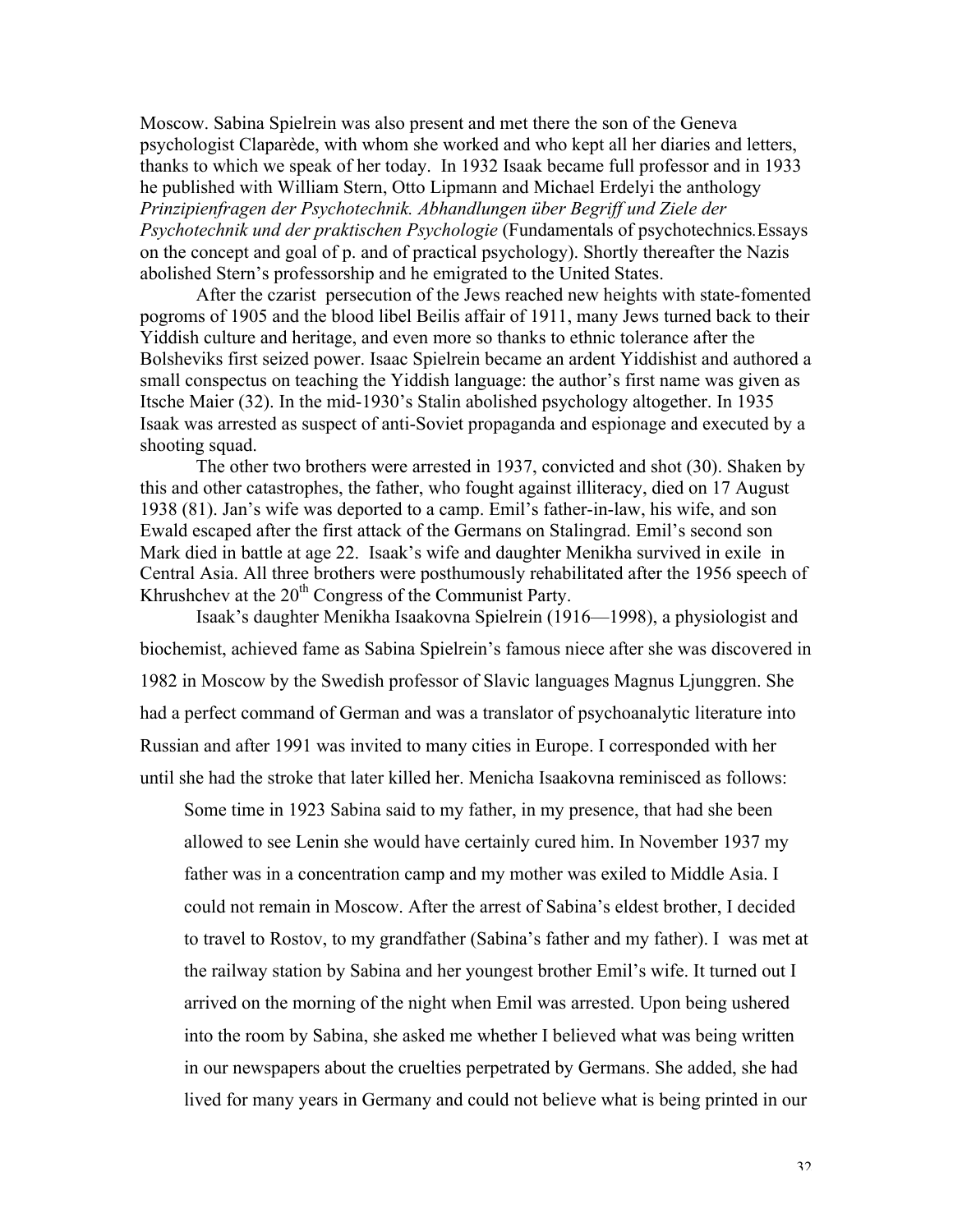newspapers, since she knows the high level of the German culture, of the people who gave the world Goethe, Heine, Schiller and many well known and outstanding people. I told her that I believe what was written about the Germans, since two years earlier I had completed my training at as translator in the German department of the Foreign Languages Training Center. The teachers there were Communist emigrés from Germany who told us many stories and gave us underground literature from Germany, publications with descriptions of Nazi crimes. Obviously, I was unable to convince her. Otherwise Sabina Nikolaievna was by her upbringing a very well mannered, friendly, and gentle person. At the same time she was tough as far as her convictions were concerned – she could not be convinced of the contrary (33).

Cut off from contacts with the West, Spielrein did not understand what was going on in Germany nor was she aware of Jung's boundless admiration for the Nazis: inspired by Hitler's *Mein Kampf,* Jung, in an interview on Radio Berlin on June 26, 1933, told Dr. A. Weizsäcker:

The "Aryan" unconscious...contains explosive forces and seeds for a future yet to be born....The still youthful Germanic peoples are fully capable of creating new cultural norms....The Jew, who is something of a nomad, has never yet created a cultural norm of his own.... The "Aryan" unconscious has a higher potential than the Jewish; that is both the advantage and disadvantage of youth not weaned from barbarism... [which] has been explained as a morass of banal infantilism.... This suspicion emanated from Freud. He did not understand the Germanic psyche any more than did his Germanic followers. Has the formidable phenomenon of National Socialism, on which the whole world gazes with astonishment, taught them any better?' (34)

The above is both a rather banal anti-Semitic diatribe and a paean to a neo-pagan Nazi cult. But Jung made a grave miscalculation: Hitler and the Nazis did not intend to create a new uninhibited dionysian utopia. On the contrary, as Wilhelm Reich (1942) has shown, by 1933 "fascist irrationalism"— as embodied in the party program and energized by the "mass psychology of fascism" (35) — was repressing all forms of freedom: individual, sexual, political in the service of a blood-thirsty tyrannical state. Reich sought the root cause of fascism, or nazism, in the pathology of the social, not sexual, Oedipus complex: the authoritarian repression of childhood sexuality, the virgin-whore split, and the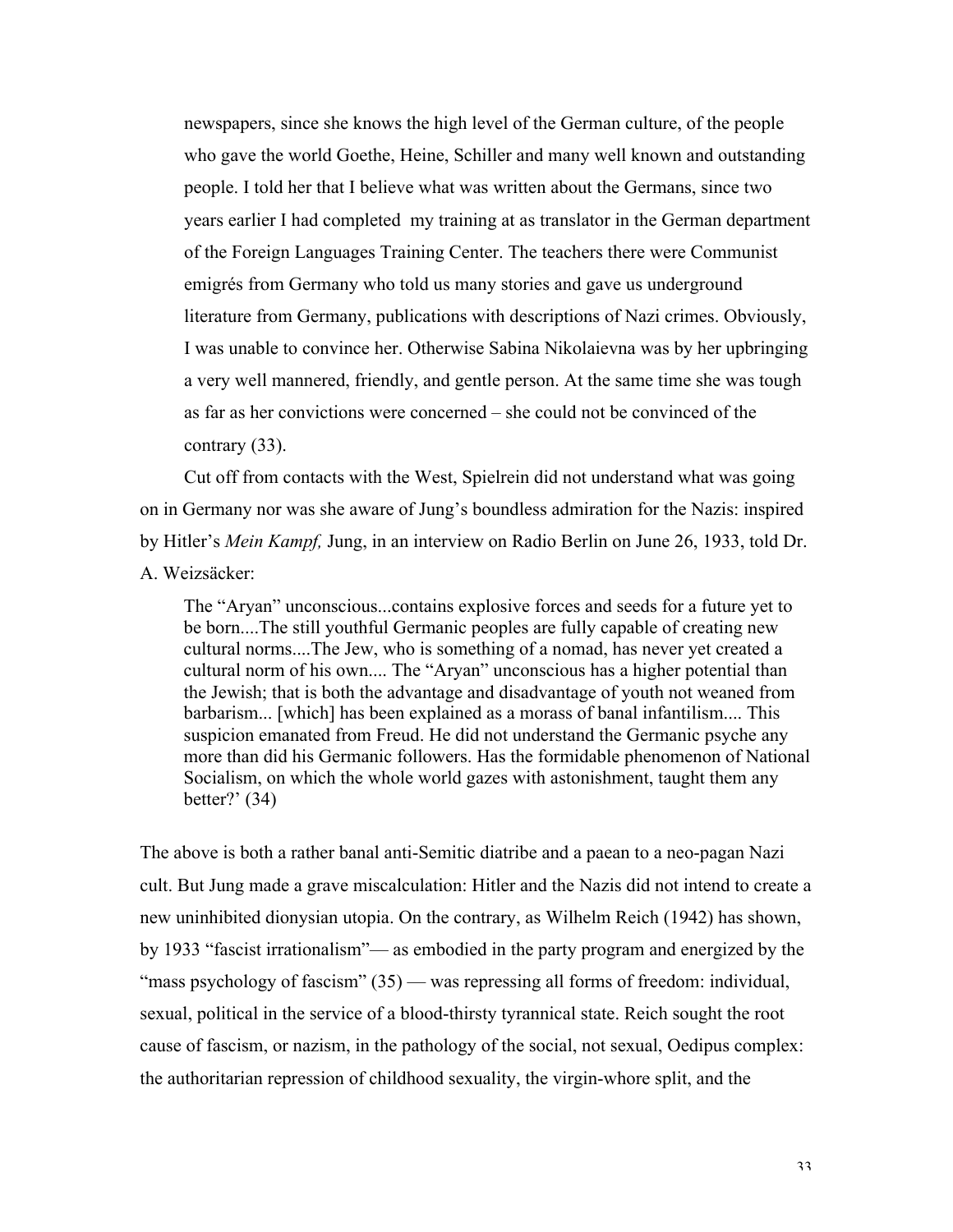authoritarian father-son relationship as the breeding culture of the Führer-principle. The infamous Nuremberg laws of 1935 prohibited intermarriage with Jews as a *Rassenschande* (racial defilement, resonating with *Blutschande*=incest), as breaking the *Blutschutzgesetz*, short for "law for the protection of German blood and German honor" and preventing the danger of contaminating the German "purity of blood" by the "filthy Jew." Until then the Jew was branded as "capitalist" and "usurer"; now it was the Jew as "sensual" "brutally lustful" monster defiling the pure body of the Christian girl, as depicted in the vulgar tabloid *Der Stürmer* published by that "modern 'sex reformer', sexual psychopath and criminal pervert" Julius Streicher (36:215). In addition, the Nazi blood-race-and-sex law prohibited the Jews from hiring of female help under 45 and showing the German flag. At the Nuremberg trials Streicher was condemned to be hanged for his crimes against humanity.

An interesting coda about Jungs anti-semitism can be found in Samuels (75): a letter Jung wrote in 1945, a few months after the end of WW II, to Mary Mellon, heiress of the Mellon fortune that endowed the Bollingen Foundation which published Jung's *Collected Works* in the USA:

You probably have heard the absurd rumor that I am a Nazi. This rumor has been started by Freudian Jews in America. Their hatred of myself went as far as India, where I found falsified photo's [sic] of mine in the Psychological Seminar of Calcutta University. It was a photo retouched in such a way as to make me appear as an ugly Jew with a pince-nez! These photo's came from Vienna! This rumor has been spread over the whole world. Even with us it has been picked up with such alacrity, that I am forced to publish all the things I have written about Germany. It is however difficult to mention anti-christianism of the Jews after the horrible things that have happened in Germany. But Jews are not so damned innocent after all – the role played by the intellectual Jews in prewar Germany would be an interesting object of investigation. (75:303—304)

We can feel pity for Jung as human and fallible, spouting such paranoid mish-mash: a world-wide conspiracy, started in Vienna, to depict Jung as an ugly Jew? Too good to be true. Of greater interest are the last two sentences. To despise the Jews for their antichristianism, i.e., their refusal to be converted and remain faithful to their own traditions, has been the long-standing policy of the Catholic Church, with violent persecutions begun during the crusades, until it was officially overturned by Vatican II in 1965. But blaming the Jews for the Shoah, with the sinister implication that the Nazis were not so guilty after all, since the Jews weren't innocent either, of mass-murder and crimes against humanity?! Paradoxically, Jung is in good company here: after the war the noted philosopher Hannah Arendt, the Jewish mistress of the great philosopher and Nazi Party member Martin Heidegger, created a furore with the subtitle of her book about the Eichmann trial: "the banality of evil"; for evil and banal are a glaring *contradictio in*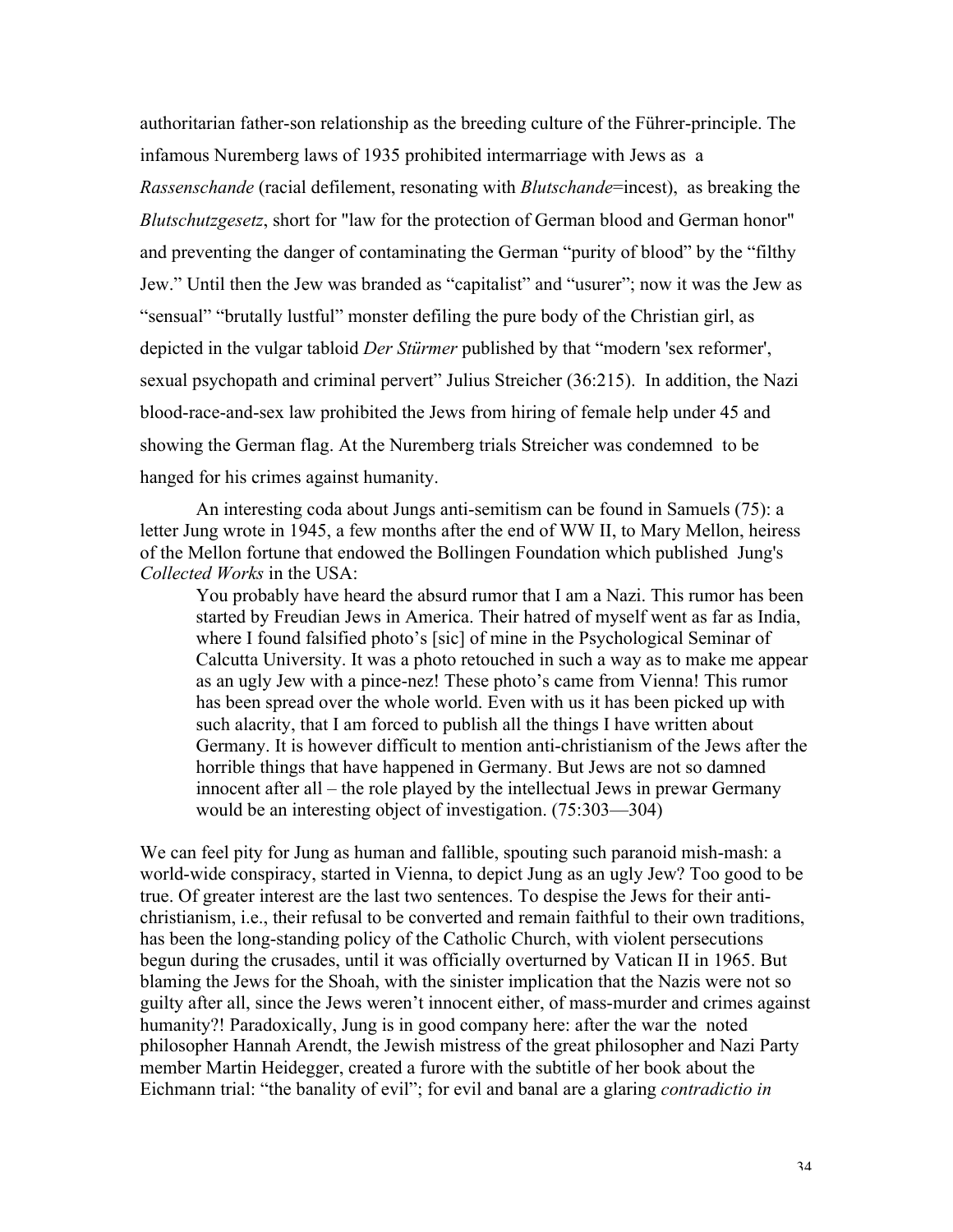*adjecto*, it is Eichmann and other Nazis who were banal, not the evil the wrought. In a letter to Karl Jaspers of 17.8.1946 she wrote: "Your definition of Nazi policy as crime ("criminal guilt") strikes me as questionable"(76). Today, with the benefit of historical research and hindsight, with the survivors having become vocal about their experiences during the Nazi persecution, with the proliferation of the Holocaust literature, we have a better understanding of the chronic posttraumatic stress disorders of both victims and perpetrators. The Gentile-Jewish dynamics of the Arendt-Heidegger love story bear a certain resemblance to the Jung-Spielrein involvement (77).

Many Jews and Gentiles saw the writing on the wall and left Germany in 1933 and after. Neither Spielrein nor Freud, in spite of their great wisdom, were good judges of the present: they were partially blind to the looming Nazi horror, they did not want to leave. Were it not for Princess Marie Bonaparte's rescue of Freud from Vienna in 1938, he might have perished in a Nazi concentration camp with his sisters. Spielrein paid with her life for not leaving in time.

The first occupation of Rostov during WW II lasted from the 21 to the 29 of November of 1941 whereupon the Germans were repulsed by the Red Army. Even though other relatives fled the city, Spielrein made a fateful decision to stay. According to other witnesses, till the end she dismissed the tales of Nazi atrocities as Soviet propaganda. She was not the only one to be so cruelly deceived, as many others were in Russia and Poland, refusing to believe eye witnesses. Some commentators have seen in Spielrein's behavior an acting out of her death instinct as described in her 1912 paper. To me such an interpretation amounts to wild analysis and a trivialization of her suffering and death. She may have been naïve, even careless, but I cannot in all honesty diagnose her as having suffered from a wish to be murdered. In the summer of 1942 Sabina and her daughters survived repeated German air raids (81). On July 27 1942 the Germans reoccupied the city. Last time Spielrein was seen in August marching with her daughters in a long column of some 27,000 Rostov Jews in the direction of the immense Zmeyevski ravine on the outskirts of Rostov where all were assembled and gunned down by Hitler's executioners and thrown into the mass grave. Now a museum commemorating these events stands on the site. Thus disappeared a remarkable woman and pioneer psychoanalyst who once her own epitaph about being reborn as an oak whose name was Sabina Spielrein; she also wanted the following words be inscribed on her tombstone, in Russian: "And let young life play at the entrance of the tomb and let indifferent nature shine with external splendour". (30)

35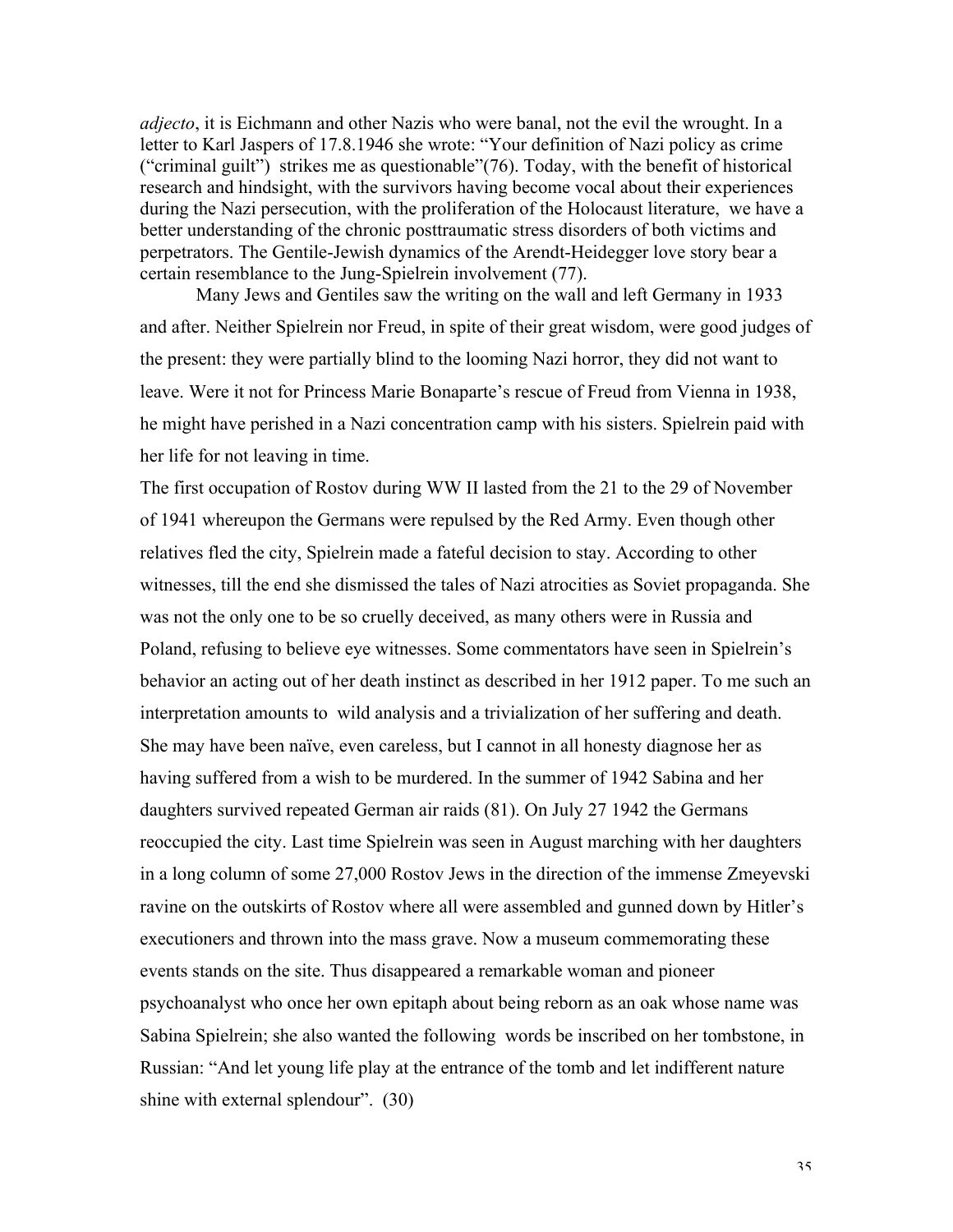#### THE SPIELREIN WARS

I first became aware of the Spielrein and Jung story (49) after Bruno Bettelheim (50) published in 1993 a review of the 1982 English version of Carotenuto's (9) 1980 original *Diario di una Segreta Simmetria - Sabina Spielrein tra Jung e Freud*. A somewhat modified version of this review was included in the 1984 English version of Carotenuto (51). Bettelheim accused Jung of dishonesty, of having betrayed Spielrein (citing Jung's self-description of "Schufterei"- knavery) and Freud of a complicitous coverup, which Freud admitted: "I made it appear … Sherlock Holmes-like to guess the situation (which of course was none too difficult after your communications) and suggested a more appropriate procedure, something endopsychic, as it were" (18:234-235). In 1987 I shared Bettelheim's view of the sexual nature of the relationship and his indignation towards both men, especially Freud: "'endopsychic' clearly expresses the intent to deny the reality of the scandal, to condone Jung's exploitation of his patient, to make it appear that the woman simply dreamed it up… that it occurred only in her mind". (48) Bettelheim claimed repeatedly that Spielrein's word "poetry" meant sexual intercourse and he criticized Carotenuto, because he "[took] great pains to convince the reader that Jung's relationship to Spielrein remained platonic; however, the documents strongly suggests that this was not so (51:XX)." However, Bettelheim's criticism was misplaced since Carotenuto expressed two contradictory opinions. For Carotenuto contradicted himself when he claimed : "For 'poetry' we must surmise a metaphorical significance know only to Jung and Sabina. A literary analogy can be found in Proust. Swann and Odette used the metaphor 'faire cattleya' to express the physical act of possession (9:219)." In 1987 I followed Carotenuto's second opinion and strongly agreed with Bettelheim (49), that is that the relationship was indeed of sexual nature. I changed my opinion in 1999 based on the documents I found in Geneva : Spielrein herself defined poetry to mean absence of intercourse (4). After Carotenuto, the first to cast out on the sexual nature of the relationship were Brinkmann & Bose (52). The same doubt was also expressed by Bernd Nitzschke in his many faceted assay (53). Nitzschke analyzed the text by Carotenuto (9), Cremerius, another severe critic of Jung (12) and Bettelheim, and emphasized that Spielrein's treatment by Jung ended before their relationship deepened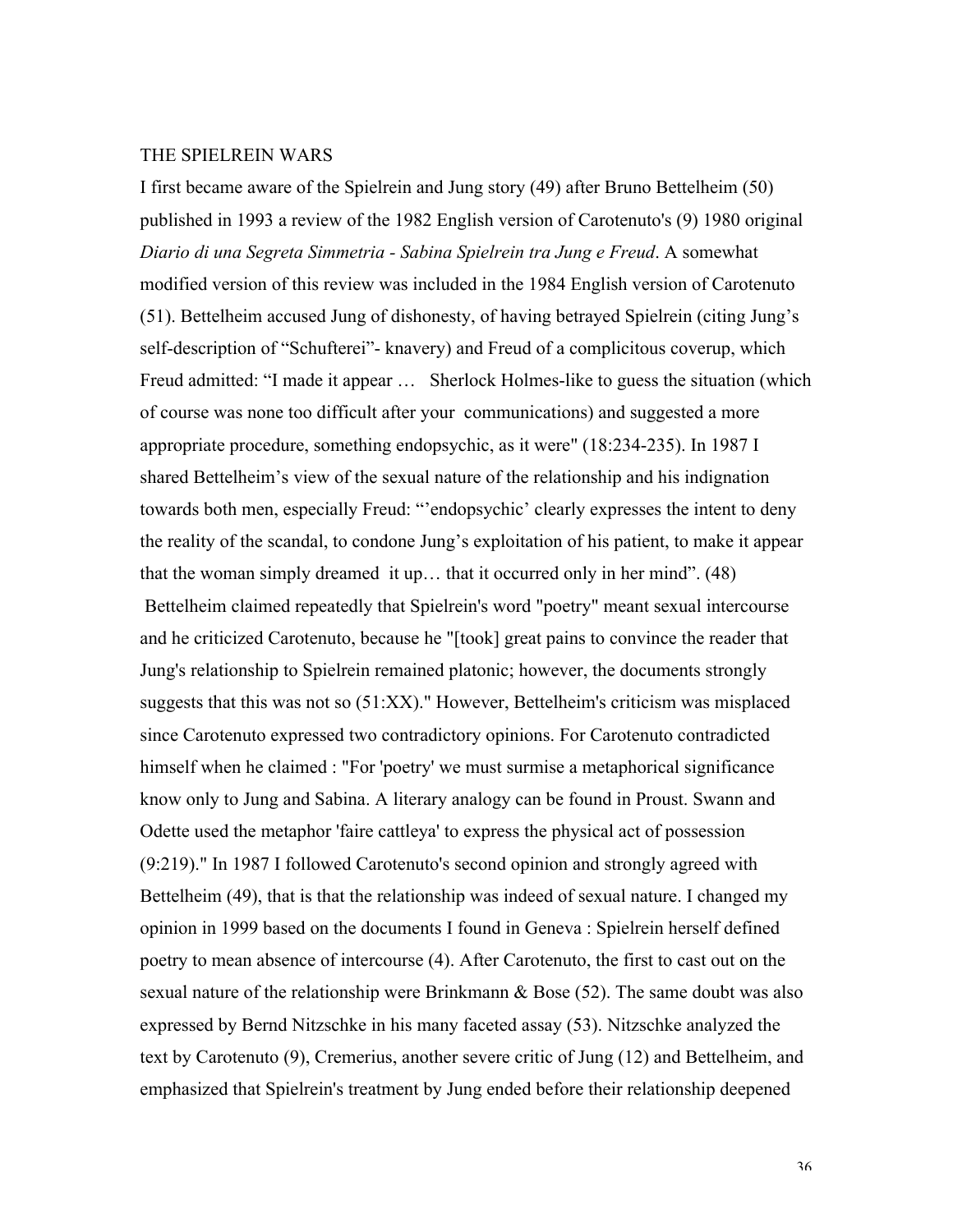and inveighed against the hackneyed opinion that Spielrein had been Jung's victim and viewed her as a strong women. Nitzschke pleaded for a measure of "compassion for Jung as well who after everything was over wrote to Spielrein as follows : 'Once in a while one has to lose one's dignity in order to be able to survive altogether.' In this way Jung begs forgiveness for his betrayal for it was the condition for his ability to live and survive under the circumstances" (53:355). In 1993 John Kerr in his book (11) also doubted the sexual nature of the relationship. Unfortunately, Kerr did not make use of the additional Jung letters first published in the 1986 German edition of Carotenuto (12). After Kerr, the newly discovered documents were the 1905 report on Spielrein by Jung (16) and Spielrein's clinical chart (15). I used Minder's material in a paper I published in 1996 in order to present a more nuanced perspective on this story. (13) Recently Nitzschke, a sympathetic discussant of my work (54), erred that "Lothane unfairly, I think, cites Kerr as a star witness for the coital thesis in the case of Jung and Spielrein" (55:73), for nowhere did I make such a claim anywhere.

However, I specifically offered a defense of Spielrein against Carotenuto's diagnosing her as schizophrenic, imitating Jung's 1908 misdiagnosis of hysterical psychosis, and based on false analogies. Carotenuto argued that  $\sin$  this case we can speak of psychotic transference (9:157), and in Jung's case, that the other's psychosis may dislodge some psychotic nuclei that often even a good analysis does not succeed in bringing to light. (9:159) Jung speaks of unstinting effort. The phrase seems to express Jung's boundless need to come to grips with his anima dimension … what I have called psychotic countertransference"  $(9:160)$ . I maintained this was "wrong and a ploy to exonerate Jung" (13:203). In 1999 I would agree with Carotenuto's right defense even if it was based on the wrong argument of psychosis. On a deeper level, Carotenuto sought to understand  $\mu$ , the thought and analytical practice of C. G. Jung. [and] the analytical schematization to Jung's probable deeper motivations, [his] 'creative illness' (9:XII), […] that the case of Sabina Spielrein is exemplary in that it demonstrates Jung's encounter with the image of the anima, an encounter that later most likely influenced his theories on the subject (9:XIII). And I would add: the anima theory, of the woman in man, and, by extension, man in woman, were also inspired by reading Paul Schreber's 1903 classic, his *Denkwürdigkeiten eines Nervenkranken*.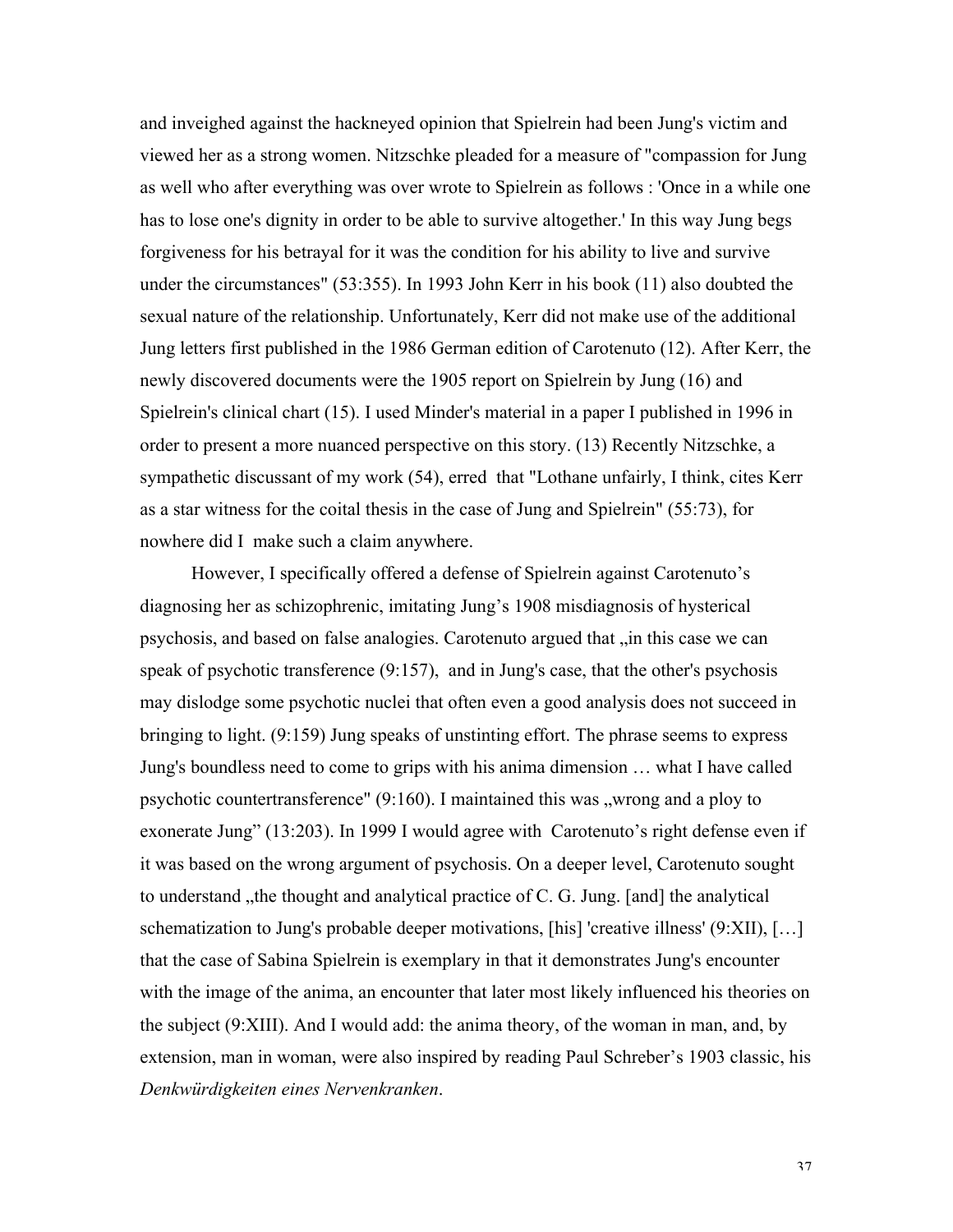Kerr, following Carotenuto, also doubted the sexual nature of the Jung-Spielrein relationship; but he was wrong to claim that Spielrein had played an important role " 'at the center of the squall of distrust that led to the break with Freud' (11:13), that the 'most important aspect of the Spielrein affair was the change it occasioned in his [Jung's, Z. L.] relationship with Freud' (11:227), and that she 'had innocently played the decisive role in fomenting this change' (11: 386). In such tendentious conclusions Kerr has clearly sacrificed scholarship to sensationalism" (13:203, 14). The true state of affairs is depicted in the letters of Freud to Jung (13, 4) and Freud's letters to Spielrein after her marriage.

Curiously, in his 1986 Foreword the Freudian analyst Johannes Cremerius (55) continued not in the footsteps of Carotenuto but of Bettelheim, to claim that the 'tragic transference love between a patient and her analyst…[was] a terrible story, particularly in so far as it demonstrates the complicity of two men against the women who has allowed herself to be seduced by one of them (55:63)." One could say, he was killing two birds with one stone: Jung was the (sexual) seducer but Spielrein allowed herself to be seduced. Cremerius also told the following story about : "When Carotenuto lectured about his book to the annual conference of the American Psychoanalytic Association on 18 December 1982, the main aspect of the debate was the assertion, in contradiction of Carotenuto, that Jung had had a sexual relationship with Sabina. A year later Bettelheim too took up this argument forcefully against Carotenuto.(55:72) As Cremerius saw it, "Carotenuto too understands Jung's behavior in this way. He interprets it as 'psychotic countertransference', since the patient is described as psychotic . Thus Jung is completely exonerated and his behaviour stands outside moral categories of judgement.' (55:75). The central problem for Cremerius was: "But is this really the important point? Is not the point of view expressed here, that the sexual act itself is the fundamental trauma, just a part of that ancient, paternalistic over-valuation of the hymen? Are not disappointment, betrayal, humiliation and the abuse of trust, and the destruction of dignity and self-worth, of more consequence for a young girl to whom all this has happened (55:73)? I have refuted Carotenuto and Cremerius in 1996, and in 2003: indeed, sexual trauma itself is defined by the whole person in the context of a life, as Breuer and Freud argued in 1893;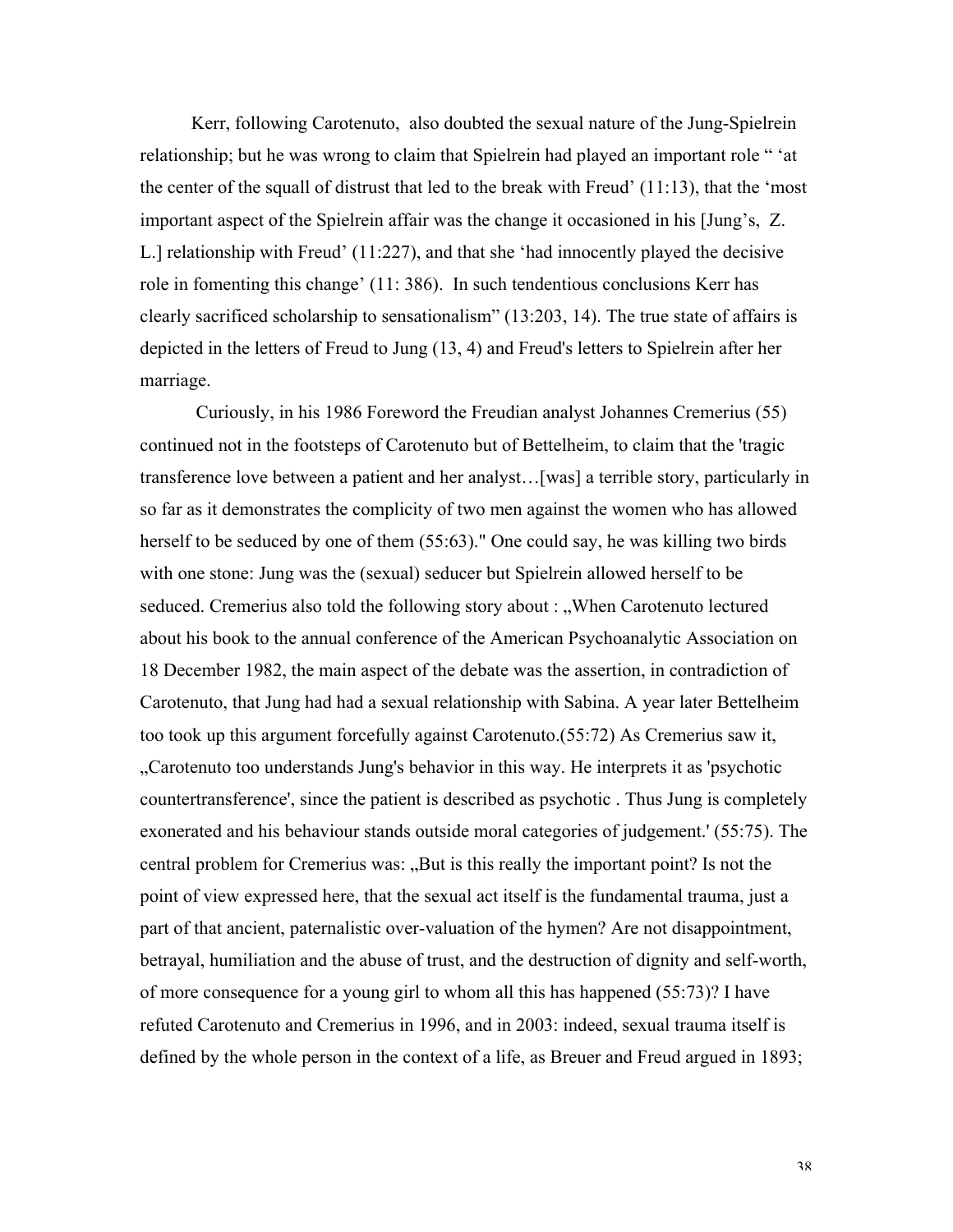but sex or no sex, Cremerius had no evidence that Spielrein was a helpless victim, either; in fact, in 1999 I presented evidence to the contrary.

Initially the debates about Spielrein were mostly among men and women's voices were not heard. This changed in the decade of the 1990 with the publications of Stephan (45), Wilcke & Wackenhut (48) and Höfer (3), presenting Spielrein as a victim of Jung's abuse, followed by Richebächer (38) and Petersdorff (46). To say this was a feminist wave might sound biased, especially since men, too, had already been part of the chorus of indignation. Richebächer (38) kept up the rumor about "a suppressed scandal among early psychoanalysts"; but Jung and Spielrein were not involved in outpatient therapy, and there was nothing suppressed or repressed or public about it : The matter was only discussed in private letters exchanged between Spielrein, Jung and Freud. As I have shown (4), this was a misunderstanding and a panic reaction on the part of Jung based on guilt and, as he said himself, his paranoia. There were only Jung and his wife Emma, Spielrein and her mother, and Freud, who had communications about the matter; it never reached the public domain, so how can anyone call it a scandal? Richebächer also insinuated that the wish to prevent a "scandal" was the cause of Jung's decision to leave the Burghölzli. However, both Mr. Hoerni of the Erbgemeinschaft C. G. Jung Dr. Angela Graf-Nold (personal communication, New York, November 26, 2003) have stated that there is documentation that shows that Jung expressed his intention to resign to the hospital administration well before the events in question of 1909.

In 1997 I began to look for a publisher for a book about Spielrein. Princeton Press were interested at first but withdrew and then I started negotiations with Routledge, which came up against the same problem: the publishers would not meet the conditions of the copyright owner of the Spielrein archive in Geneva, Mme de Morsier, in spite of the transfer of the papers to Institut Jean-Jacques Rousseau in Geneva. Spielrein's heirs in Moscow, Menikha Spielrein and Evald Shpilrain, had no influence, nor could they prevail to have the papers returned to Russia. Last December I proposed to Prof. Evald Shpilrain and to Prof. Ovcharenko to publish the Russian diaries and letters in Russia. This project remains on hold and copyright matters are still unresolved.

 In 2002 I received two invitations: from the American Jungian living in London, Ms. Coline Covington, to include my 1999 paper in an anthology she was publishing with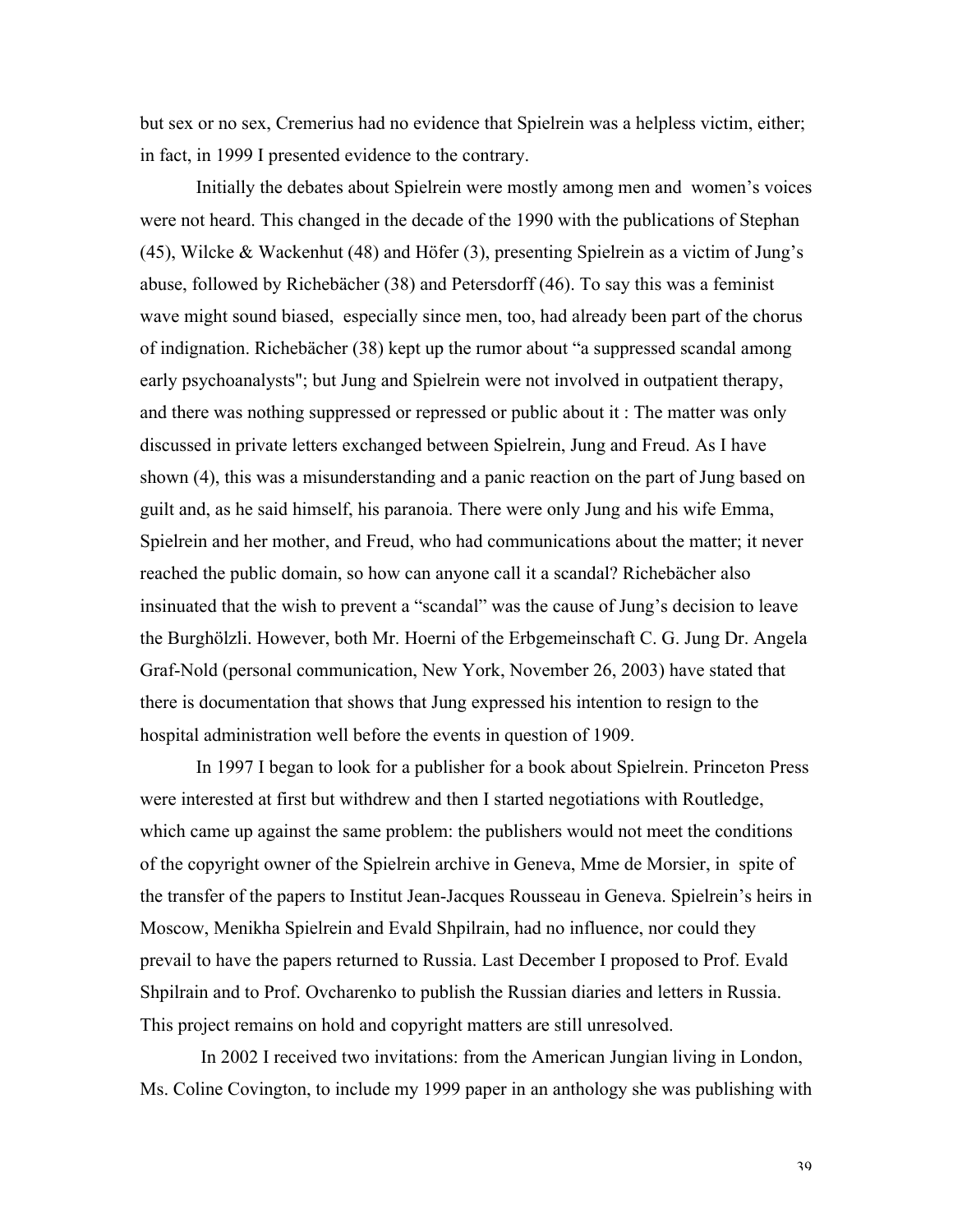Routledge and from publisher Frau Traute Hensch, to write a foreword for the new reissue of Spielrein (10), and we both agreed on the new title. I did both (6, 7). In both situations I experienced a disappointment with the finished product.

In the final stages of preparation of her book Frau Hensch expressed some reservations concerning the conclusions in my Vorwort and chose the 1986, Vorwort von Johannes Cremerius" as the Vorwort, but without showing its date, so that it could easily be mistaken for a contribution made for the present edition. Moreover, she renamed my foreword as "afterword", nothing to complain about, and followed it with an "Epilog" by Frau Christa von Petersdorff. Epilog usually means the conclusion of a story, article or book, but this was an article published by von Petersdorff in 2000 (56) about boundary crossings in psychoanalytic treatment but wrongly using Sabina Spielrein as a classical example; in her bibliography she did not cite any articles by previous authors with the name Spielrein in the title. This argument has been repeated in the psychoanalytic literature countless times. Once again, the 2000 article (56) retells the Spielrein story starting in 1904 and repeats the facts and interpretations of Cremerius, as inspired by Bettelheim, with one sentence about her death in 1942. The name "epilog", I suspect, was created by Frau Hensch. Since Frau von Petersdorff aligned herself with Cremerius, there were now two negative opinions stacked against one positive: me defending both Jung and Spielrein, Cremerius and von Petersdorff still attacking Jung as a traitor and abuser. Curiously, back in 1992 Inge Stephan viewed the 1986 Cremerius Vorwort as an attack on Carotenuto: "In the confrontation between Carotenuto and Cremerius, now as before, it is a matter of power and the 'purity' of the theory. For the second time, Sabina Spielrein becomes a plaything of competing interests and once again crushed between the warring parties"  $(45:84)$  – a plague on both their houses, the way Frau Stephan saw it.

Nitzschke commented on Petersdorff's "Epilog" as follows:

It means (and this fact is neatly concealed in this volume [i.e., 10]) she pulled out of the drawer an essay published three years earlier in the periodical *Topique* [56], added to it a few new references (including, surprisingly, contribution by Sibylle Volksmann-Raue [58], which contradicts everything that is so famously presented by von Petersdorff). And thus, anyone who wishes to create for himself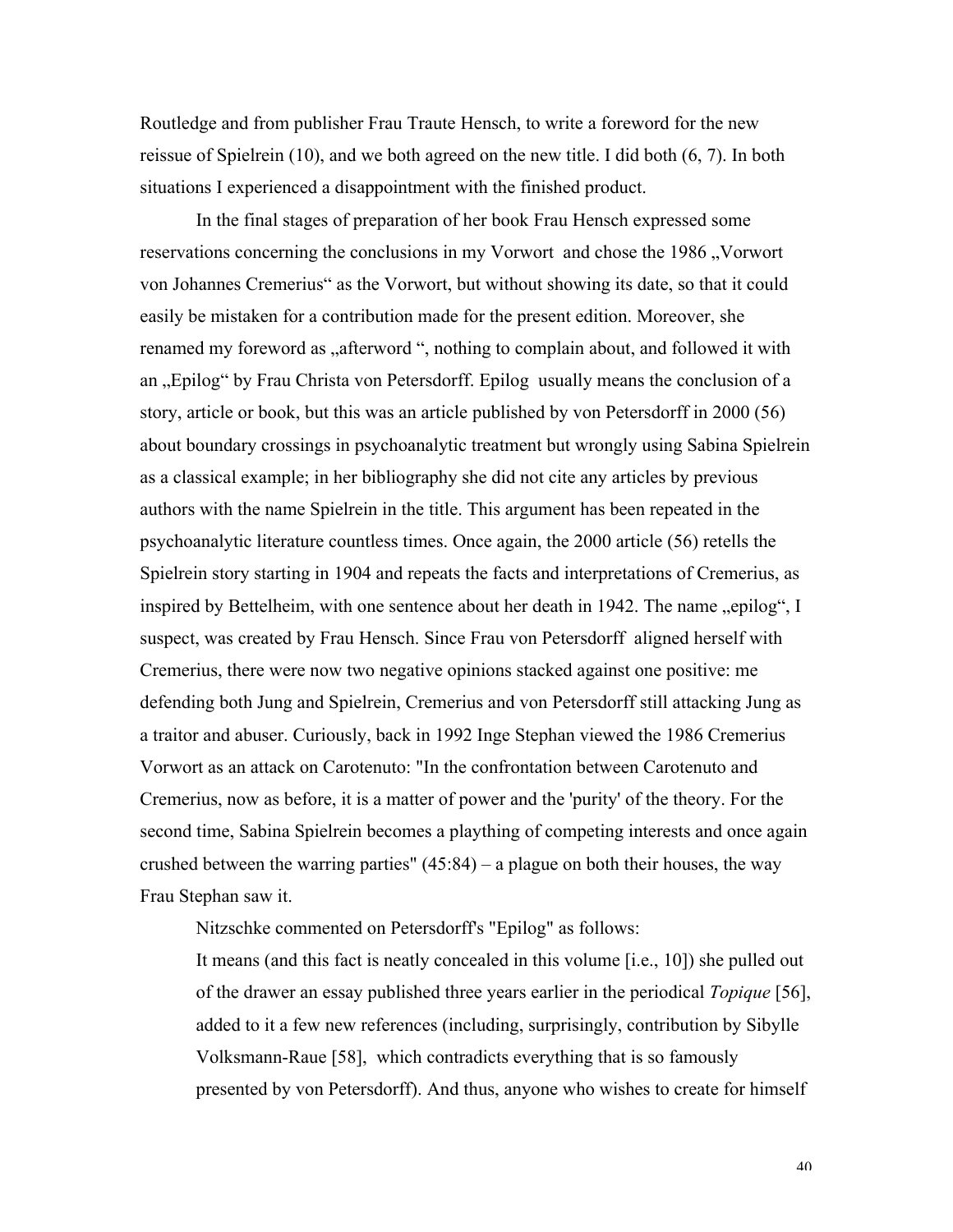an image of Sabina Spielrein based on definitive convictions, can continue believing of Spielrein that 'death and destruction run like a black thread through her entire life', coupled with a hyper-definitive conviction about Jung and Spielrein that 'they paired off as victim and executioner' [57:136; translation Z. L.].

This impression is confirmed by comparing the von Petersdorff texts of 2000 and 2003: the first paragraph of 2003 has been corrected based on Volkmann-Raue (58) and the some paragraphs at the end have been omitted, otherwise both are the same. Citing Volkmann-Raue, as noted above, is curious for yet another reason, for she wrote:

The nature of the relationship between Spielrein and Jung has in the course of the last couple of years been the subject of most diverse speculative hypotheses. On the one hand, there was the dominant thesis propounded by Carotenuto and/or Cremerius [12:21] that a sexual relationship between the two took place after the period of treatment at the Burghölzli; on the other hand, there was the assumption of an abuse during treatment (e.g., [48, 3]). Both these theses were rebutted by Lothane (19:67) und Nitzschke (54:71) and other authors who doubts this thesis based on the available documents (58:64; translation Z. L.)

There are other contradiction and mistakes in von Petersdorff. She states: "Jung had treated Sabina in 1904 at the Burghölzli for psychotic hysteria (46:281). Spielrein was in Burghözli until the spring of 1905 and it was Jungs Chef Bleuler who certified that Sabina Spielrein was treated for nervousness and hysterical symptoms (4). It was Jung who in 1907 changed the diagnosis into "psychotic hysteria" (10:244). Using the wrong diagnosis allows Frau von Petersdorff to repeat Carotenuto's opinion that Jung's love for Spielrein was due to a "psychotic countertransference" (46:289). Moreover, even though she writes of Spielrein as Jungs "former patient" (46:286), which Jung and Spielrein expressly state in their letters to each other, she mistakenly treats the relationship between Jung and Spielrein as an ongoing relationship between a "Psychoanalyst [and] a woman analysand" (46:284) and a breach of the rule of the "abstinence" (46:294). Writing in the spirit of Cremerius about the "complicity of the men against the woman," -- which she also calls "gang of men" or "good buddies", -- she cites as evidence a casual, unrelated to her argument, and humorous remark of Freud in letter Nr. 475 to Ferenczi, dated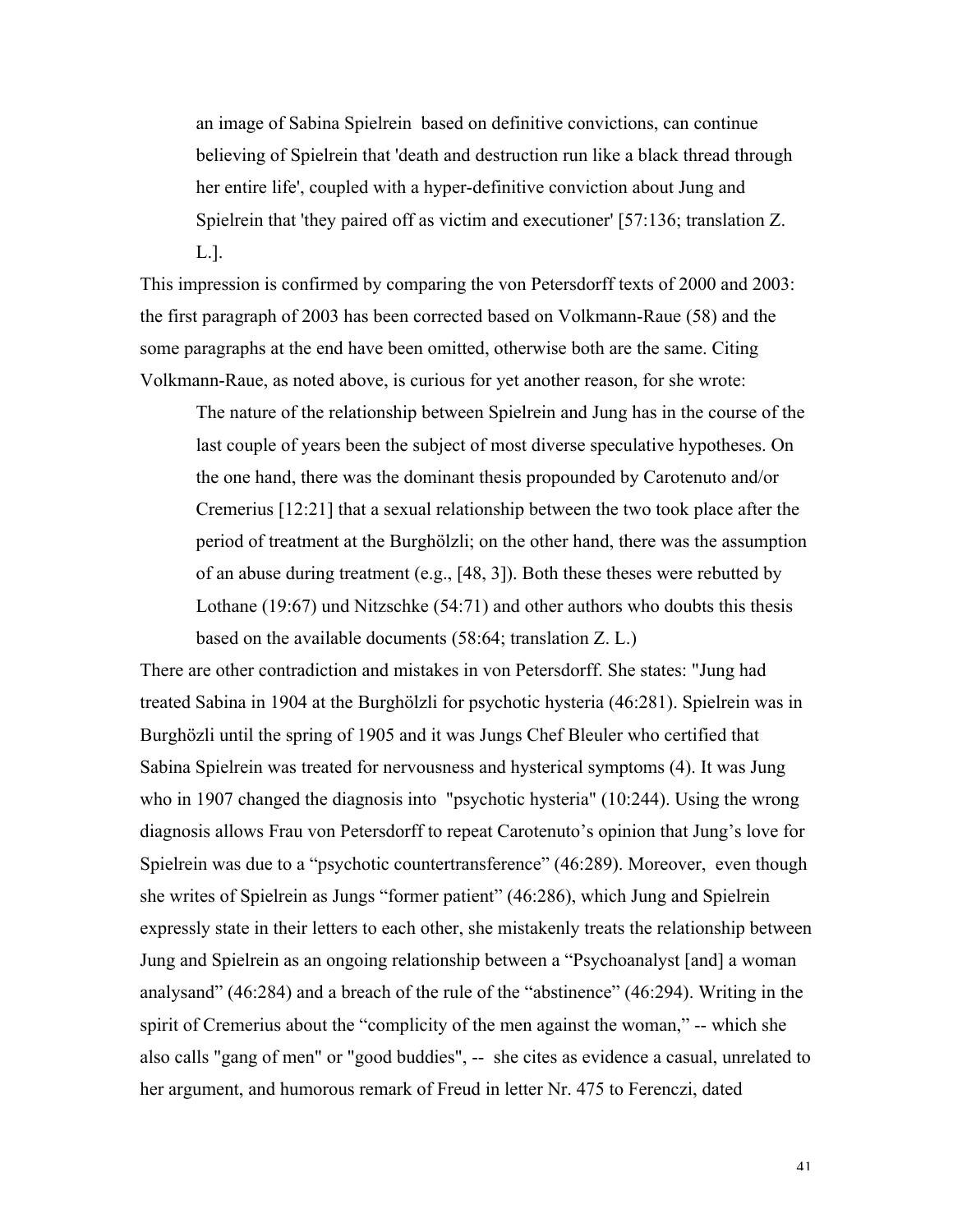16.5.1914: "… Spielrein is *meschugge* [crazy in Yiddish]" (S. 282). This is taken completely out of context: at that point Freud was on excellent terms with Spielrein and the context for the comment is adequately explained by the editors of the Freud/Ferenczi correspondence (59:555). She is also wrong to claim that Freud never mentioned Spielrein in connection with his theory of the death instinct. (46:289).

It appears that an entente cordiale was reached between Frau von Petersdorff and Frau Hensch, the former owner of Kore Verlag in Freiburg im Breisgau, for she also published the widely known book by Krutzenbichler & Essers (60), cited by von Petersdorff. Their chapter about Spielrein, based on Carotenuto (1986), contains a number of historical mistakes: Spielrein did not stay in Burghölzli "possibly until 1906 when she resumed her medical studies in 1907<sup>"</sup>(60:47): she left the hospital in 1905 and matriculated at Zürich University for the summer semester that year. They represent as fact Spielrein's "outpatient psychoanalytic treatment" citing Cremerius: "From the spring of 1908, an unusual relationship developed between the two : a stormy love-affair ensued, alongside the continuing treatment and concurrently with joint scientific work. It ended dramatically in June 1909." (55:68)". (K & E, S. 50) But Cremerius had no knowledge there had been a continuation of treatment after Spielrein left the hospital, and for sure no psychoanalytic treatment, either: Cremerius simply assumed there had been one, because there was transference and countertransference, even though, as well known, such dynamic factors are ubiquitous outside the framework of treatment, and both Spielrein and Jung repeatedly stated that Spielrein after 1905 was merely an expatient. On the other hand, Liebesbeziehung (love relationship) in German is ambiguous, but the tone here tends more towards sex than love. Cremerius deftly converted his interpretations into historical facts and Kritzenbichler and Essers simply copied this vicious circle. From here it is only one short step to the well known refrains: "the scandalous liaison" (60:50), so that "as a result of Freuds and Jungs ganging up Sabina Spielrein was sacrificed on the altar of power politics of the psychoanalytic movement". (60:57) But are not these authors, like others in the past and in the present, doing what they accuse the psychoanalytic power brokers of doing: exploiting an artificially created sensation and sacrificing Spielrein and Jung on the altar of rumor and scandalmongering?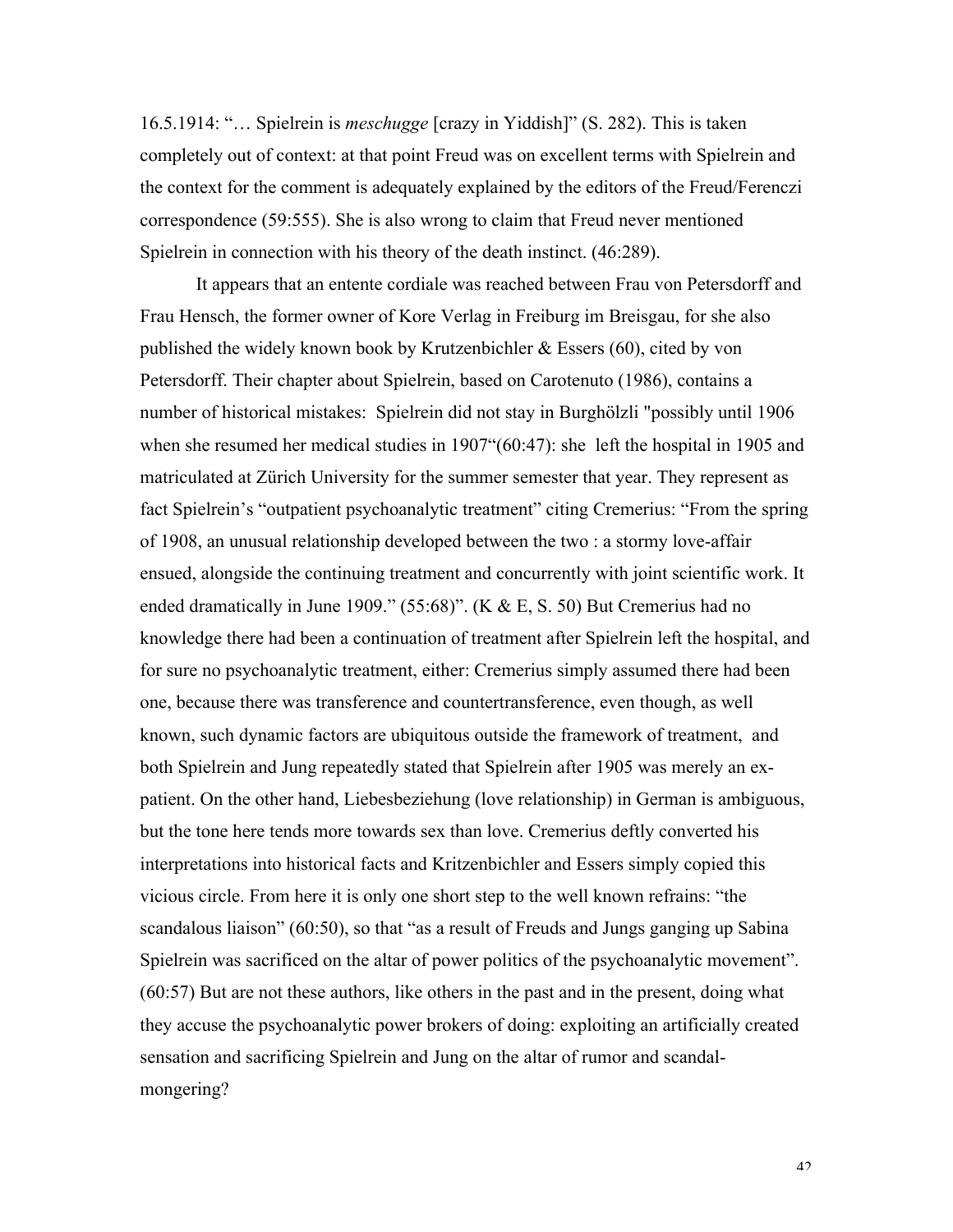Their views were enthusiastically endorsed by Frau von Petersdorff. Even as I myself argued that it was Jung who started wooing Spielrein, Petersdorff is wrong to suggest,-- especially after she cites Jungs new letters where he tells Spielrein that she has "the esprit fort" (12:190) and begs her "for love and patience" because "now I am the sick one" (12:196), that Jung took advantage of her so that "on the basis" of the omnipotence of the analyst over his patient the play with love becomes sadistic trickery." (46:286) I agree with Nitzschke that the words "the couple victim-executioner" (46:288) defames both Spielrein and Jung. Claus Barbie in France, and many others elsewhere, were executioners. With Nitzschke I also deplore von Petersdorff's sweeping conclusion that "like a black thread death and destruction run through her whole work and life": many Jews made the wrong choices of not fleeing in time, but tens of thousands perished in the Shoah not because they had harbored a secret death wish but because they did not understand what was happening.

I was also surprised by Ms. Covington. In her anthology co-edited with Barbara Wharton she included, among others, the Cremerius Vorwort properly dated as from 1986, and the article by Richebächer as well. She chose not to comment on my chapter but the first sentence of her introductory Chapter 1 she writes: "Sabina Spielrein is perhaps best known for her love affair with Carl Jung. While it is debatable whether their relationship was actually consummated, it bore fruit for them both in giving rise to psychological insights and discoveries" (S. 1). Covington's choice of words betrays her prejudice: borrowed from French, in English "affair" carries the pejorative connotation of love-making: it suggests a love intrigue, an illicit love affair. She should have written: thanks to evidence presented by Lothane, there is reasonable doubt that their deep love relationship included sexual intercourse, as is still maintained in some quarters. Starting by saying that Spielrein is known for her love affair, which in English means sex, rather than saying Spielrein and Jung had great love for each other, betrays a woman's inclination to blame another woman. There is a culturally determined gender difference here: men and women have attacked Jung and Freud but men have not been critical of Spielrein, but some women have been subtly critical of the woman's seductiveness, rather like in the patriarchal story of Adam and Eve, irrespective of whether they viewed such behavior as real or imagined. There was nothing illicit in Spielrein's behavior towards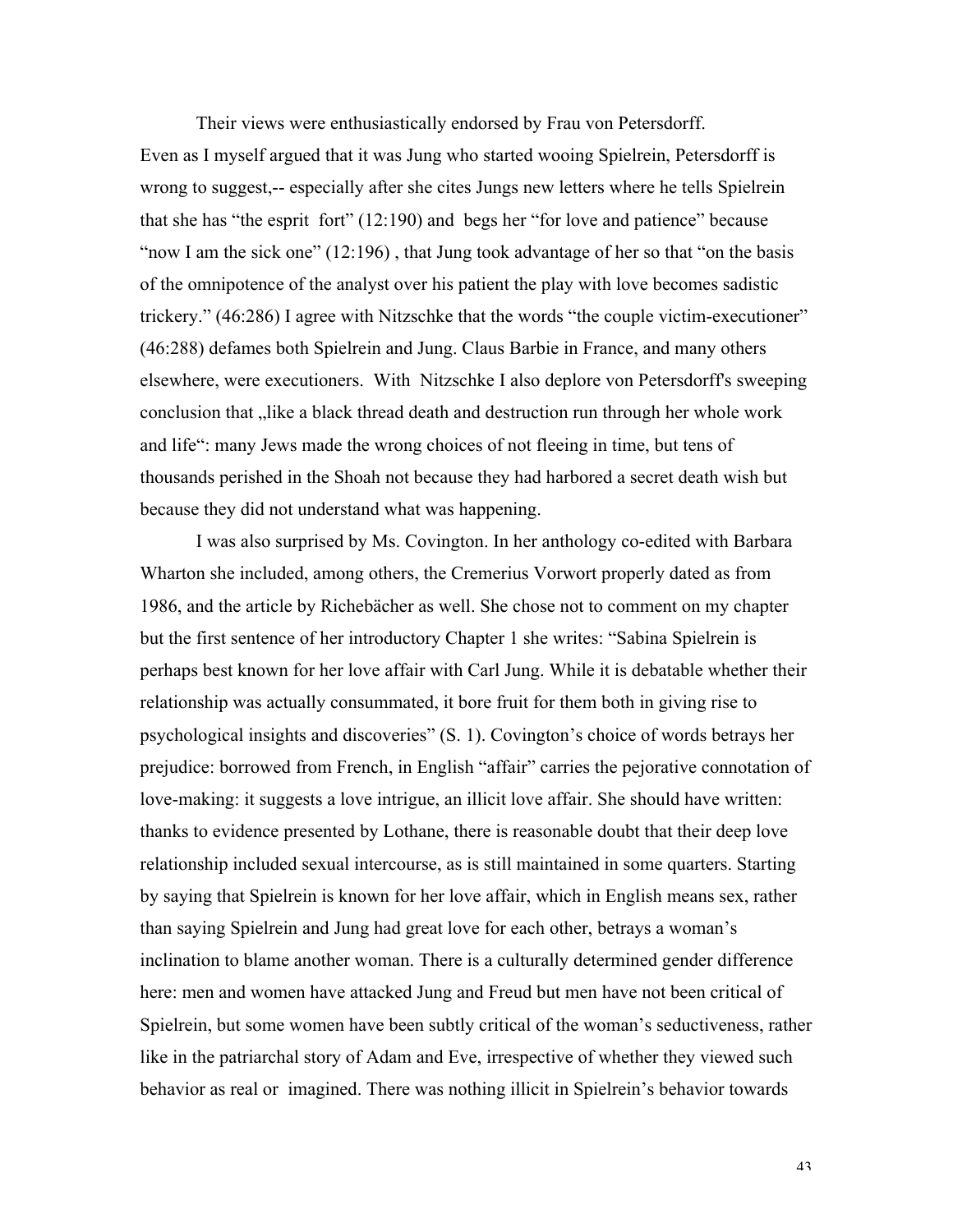Jung. As a patient it was her right to act seductive, if she did. As a free woman she was free to love him. Since adultery means sexual unfaithfulness of a married person, it can only be said, in view of Jung's denials, that he was an adulterer in a technical, nominal, not literal, sense; or it can be said, he was unfaithful in his heart, he only suffered because he desired. Even if they had consummated sex, the question would still remain: was it illicit or immoral. Who should be the judge? I was far more surprised by the noted philosophy professor Viktor Ovcharenko (81), whom I met in Moscow twice. His valuable historical research is marred by misquoting my work and uncritically rehashing the old myths about Spielrein's "psychotic hysteria," her "prolonged ambulatory treatment by Jung up to 1909" and the "long trasnference-related love affair," "complicating the already complicated relations between Jung and Freud."

A similar odor of implied illicit sexual relations seems to emanate from the recent comprehensive and carefully annotated biography of Jung by Deirdre Bair (61), which I reviewed (62). Bair's book contains new details about Jung and Spielrein. Bair's documentation in Chapters 7 and 8 confirms and adds to my claim that Jung's marital conflicts were significant and that his relationship with Spielrein, irrespective of the problems it caused him, was used by Jung as a screen, a displacement and a distraction from what was really troubling him. According to Bair, by 1906 there was a "social crisis" and based on information from "a private source" Hedwig, chief's Eugen Bleuler's wife, cited "common hospital gossip that 'the Spielrein girl was throwing herself at Carl'. It was for Emma the last straw". (61:106) Contradicting that version, Bair notes that "though some at the Burghölzli could not resist such titillating gossip, most considered it harmless, because Emma [Jung, Z. L.] dismissed it so brusquely, even though Jung was seeing Spielrein privately" (61:108) While mentioning my paper of 1996 in her footnotes, without, however, citing the year and source, Bair surprisingly omits any mention of my article of 1999 . She nevertheless confirms my observation, endorsed by Stingelin (63) in his review of my 1999 paper (4), that Spielrein "was not a paying patient … [the] routine whereby she came to the Burghölzli several times each week for confidential talks that might have been deemed therapeutic sessions had she paid for them. These meetings almost always took place in Jung's laboratory or office, where others came and went freely. Sometimes when the weather was pleasant, they took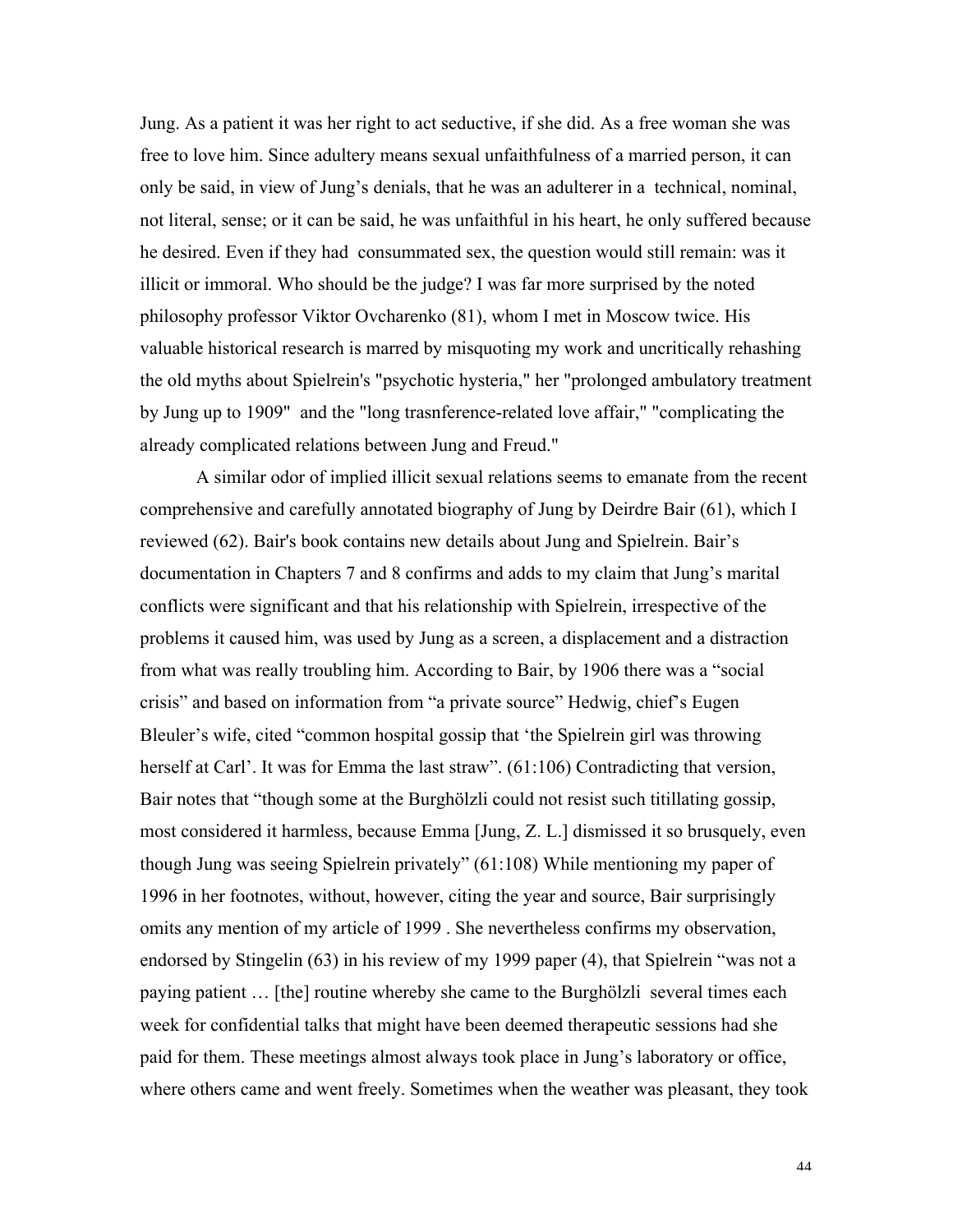long walks on the grounds, where everyone could see them. Here, too, there was no privacy" (61:108) We do not know for a fact that all her talks were confidential: some may have just been chit-chat; but it supports my claim that until 1908, when Jung began pursuing Spielrein as intimate friend, there are no opportunities, nor any evidence, for any coital sexual relations between them. Moreover, Bair also tells us by 1907 "a new wrinkle appeared in the fabric of rumors about Jung's alleged "womanizing" when some of the Zürichberg Pelzmäntel (ladies in furs) began to invite the Herr Professor [Jung, Z.L.] to join them in discussion groups at their homes. At the university, clusters of these women formed a phalanx round him before and after each of his lectures; privately, several competed to see who could lure him to their homes for private consultations. No one at the hospital dared joke about this with Emma, nor about the constantly changing pattern of Russian and German women medical students [some of them Jewish? Z. L.] who sought the same tête-à-têtes as Spielrein and then proclaimed the same sort of attraction between the married doctor and themselves" (61:109). Here Bair created a false equation: Spielrein was not any part of the Zürichberg Pelzmäntel, as I showed (4), her admiration for Jung was quite different, much more innocent, let alone Jung's pursuit of her. Bair also confirms my emphasizing that Jung himself had exonerated Spielrein from spreading any sexual gossip about him, for another woman was found being the malicious gossip, when she writes "the diaries of several of the Zürichberg Pelzmäntel hint at other liaisons, and in one specific case, the woman describes in fairly graphic detail several treatment session in her home that became sexual encounters. These women exchanged gossip, and Emma's sharp ear was attuned to it as well" (61:181). I had also cited (4) Spielrein saying as much to in a letter to her mother. Bair concludes that , the marriage of Carl and Emma Jung had veered precipitously toward divorce in the few short weeks between the two experiments" (61:113), i.e., association experiments that Ludwig Binswanger conducted on Jung as a subject that showed "an extremely". unpleasant' sex-related complex associated with , certain sounds', particularly the , sch' that occurred prominently through some tests" (61:112), supposedly homophonic with the name Spielrein, not very strong evidence in my views. Be that as it may, instead of asking Freud for an analysis, Jung did not ask for analysis about his marital problems but repeatedly wrote about Spielrein, misrepresenting essential facts (6). Instead, as Bair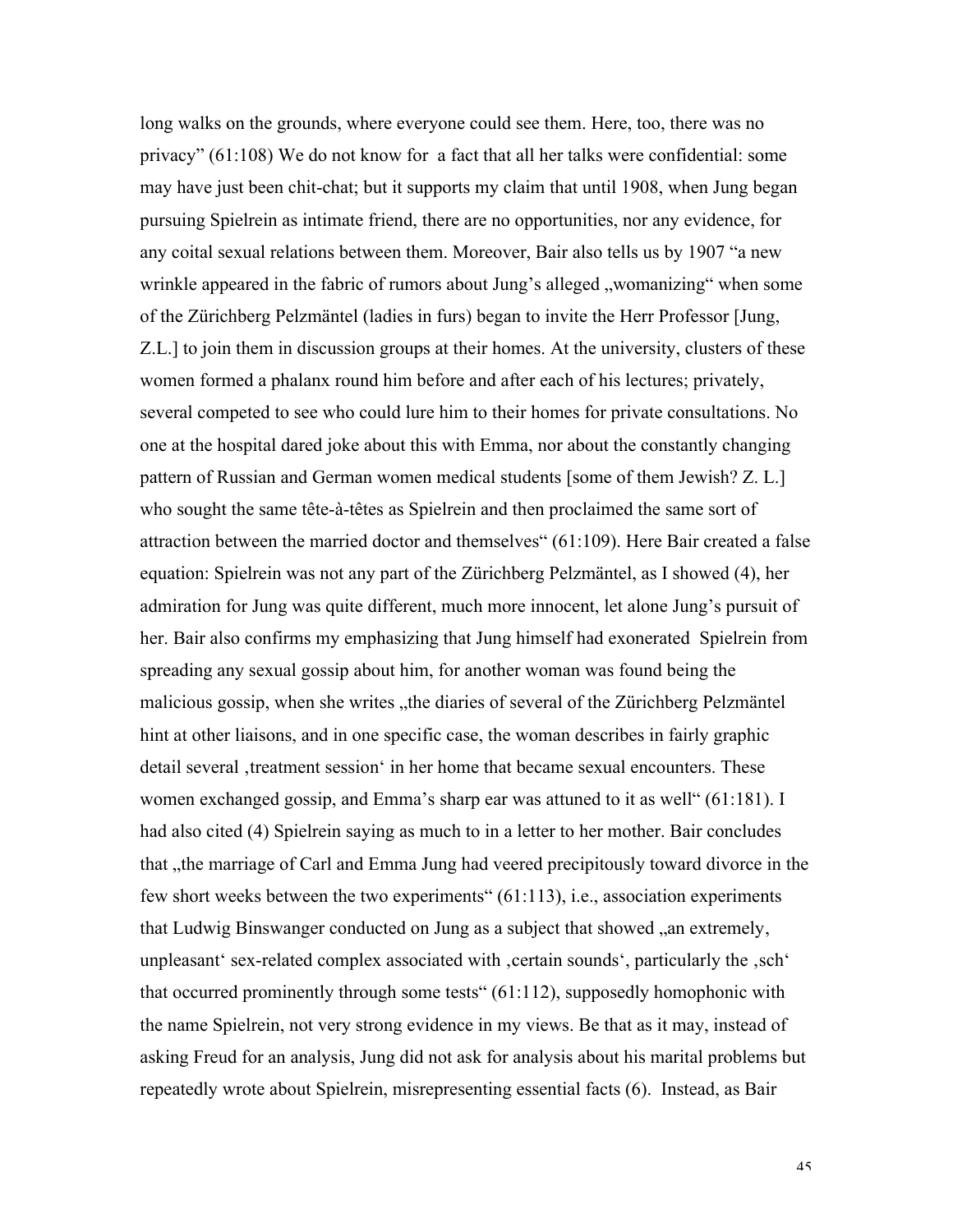notes, "Jung's way of dealing with his wife's unhappiness was to psychoanalyze her" (61:181), another boundary crossing, like supposedly treating a private patient without a fee: analyzing a member of your own family, as Freud would do with his daughter Anna. By the end of 1909 "Carl's analysis of Emma mollified her enough to end the jealous tirades that he insisted were groundless … In connection with his analysis of Emma, Carl decided she needed a vacation. As they often did, the left their three children in his mother and sister's care. ... Within the month, Jung told Freud that Emma was again pregnant, 'by design and after mature reflection'[Bair cites this from "a private source, private archive", p. 689]". (61:181) Jung saved his marriage and saved the money he would have to pay Freud for his analysis. In summary: Bair's suggestion of sex between Jung and Spielrein is no more than that, a posthumous rumor.

# **CONCLUSION**

In 1910 Jung published "A contribution to the psychology of rumour" (64), approvingly cited by Freud. Apparently, it was inspired by the rumors that had been swirling around Jung and the women in his orbit. In addition to being a victim of malicious tongues, Jung was also victimized by the rumor machine in his own mind, i.e., his anxious reaction to them, thus believing Spielrein to have been the source of such rumors when she was not.

 Jung cited a story of "a thirteen year old school girl Marie X. [who] had recently been expelled from school because she was instrumental in originating an ugly rumour … an ambiguous sexual story about him" (64:35), inspired by a dream Marie dreamt. After analyzing the dream Jung came to the following conclusion:

The rumour has analysed and interpreted the dream. So far as I know, rumour has not been investigated in this capacity up to now. … The material enables us to understand the structure of the rumour, but psychoanalysis cannot rest satisfied with that. We need to know more about the why and wherefore of the whole phenomenon. … The effect of the dream can only be explained by its being "le vrai mot de la situation; that is, it gave suitable expression to something that was already in the air. It was the spark which fell into the powder-barrel. … The class consisted of girls between the ages of twelve and thirteen in the midst of the prodromata of puberty. The dreamer herself was almost fully developed sexually and in this respect ahead of her class; she was the leader who gave the watchword for the unconscious and so detonated the sexual complexes lying dormant in her companions. (64:45—46)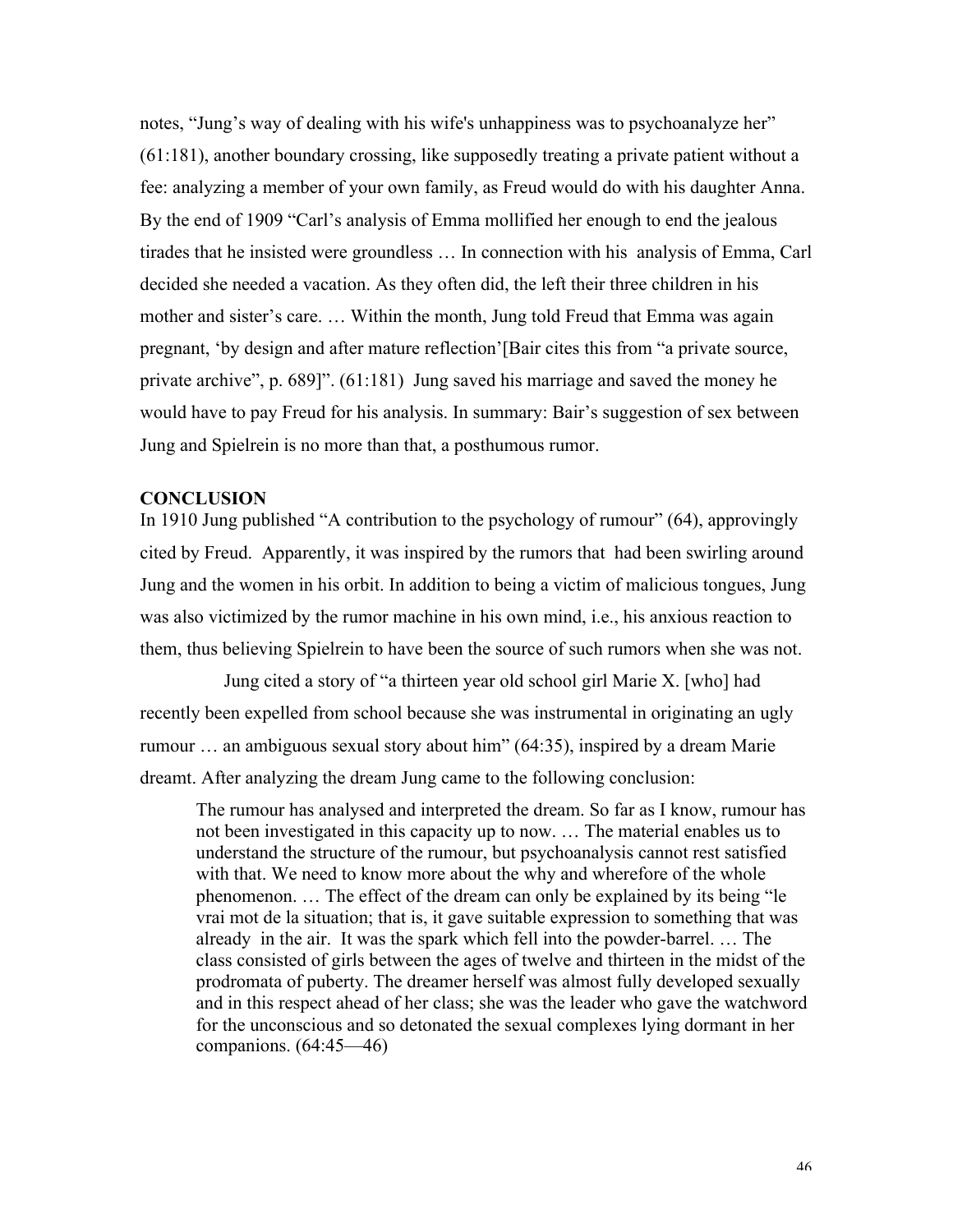Commenting about Spielrein, Freud was the first to use the explosives simile in the aforementioned letter to Jung of 18.6.09: "Remember Lassalle's fine sentence about the chemist whose test tube had cracked: 'With a slight frown over the resistance of matter, he gets on with his work.' In view of the kind of matter we work with, it will never be possible to avoid little laboratory explosions. Maybe we did not slant the test tube enough, or we heated it too quickly. In this way, we learn what part of the danger lies in the matter and what part in our way of handling it. (18:235) Freud's witty remark applies to real and to transference sexuality in equal measure: love and sex must be handled with utmost care, or else they might explode in ways completely unintended.

Most publications about Spielrein could fairly be characterized as based on rumors: stories or reports based on hearsay unsupported by authority or evidence for their truth, a paucity of facts spun into a plethora of fictions. When rumors are about living persons they easily turn into gossip, when remarks dropped in a conversation are either careless or of questionable veracity, but potentially damaging to a person's reputation. In the past, rumors would lead to witches' trials; nowadays the end up in courts. Rumors about dead persons give rise to fanciful history, to myths and legends that replace historical truth. As with rumors, someone in a position of leadership or influence may be the one who starts the rumor and others, under the spell of group dynamics, repeat it afterwards time and again, adding new layers to the spin.

Sometimes analysts tend to dignify their opinions, including those based on rumor and gossip, by calling them psychoanalytic interpretations. A good interpretation should not go beyond biographical facts, only illuminate the known facts by uncovering the hidden connections and meanings embedded in the story, not make up new stories. Freud warned against the latter kind of interpretation: »This sounds as though we allowed our ingenuity and caprice to play with the material put at our disposal by the dreamer and as though we misused it in order to interpret *into* his utterances what cannot be interpreted *from* them.« (65:12; emphasis added); otherwise analysis will become "wild analysis." The activity of "interpreting" has one more function not considered fully by Freud: to address not only the content but also the intent of a word, a sentence, a paragraph, or, as Thomas Aquinas put it: quod auctor intendit – the actor's, the speaker's, the writer's intention, and to whom was it directed and with what purpose. What were the love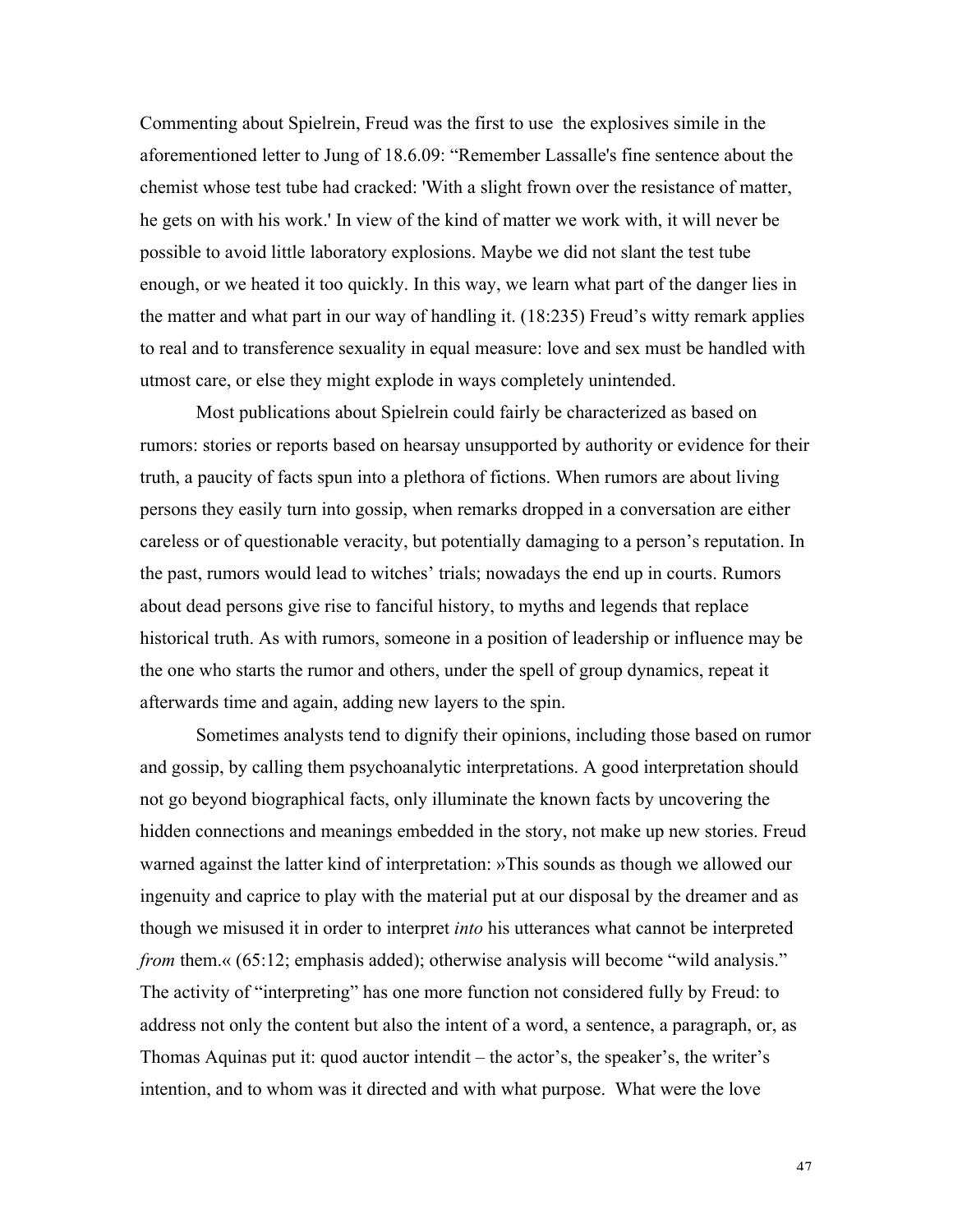intentions of Jung and Spielrein? What were their creative intentions? Whom were they seeking to convince or convert? There is also a more mundane aspect to so-called interpretations: they reflect the various opinions, judgments, assessments of the wisdom and morality of other people's actions and characters, of the interpreters as judges. Jung and Spielrein had their intentions, the various judges – theirs. History, too, passes its judgments; but it also forgives.

As in the case of Marie X., the sparks of history often fall on the powder keg of sexual problems and preoccupations of the living. Many of have projected their own anxieties about the explosive, nay, radioactive nature of sexuality and aggression, both in transference and real life situations, onto the story and texts of Jung and Spielrein. We should remain grateful to the protagonists of this drama for having provided us with an opportunity for an Aristotelian catharsis, like any good theater; but we should also try to be as fair as we can to the stories they left behind.

## **References**

- 1. Márton, E. Ich hieß Sabina Spielrein ( My name was Sabina Spielrein ). Film produced by Helgi Felix Idé Film. Felixson AB, Sweden, 2002.
- 2. Hampton, C. The Talking Cure. New York: Faber, 2002.
- 3. Höfer, R. Sabina Spielrein (1885—1941). In WahnsinnsFrauen:Zweiter Band. Herausgegeben von Sibylle Duda und Luise F. Pusch. Frankfurt/Main: Suhrkamp, 1996; 156—186.
- 4. Lothane, Z. : Tender love and transference: unpublished letters of C. G. Jung and Sabina Spielrein. International Journal of Psychoanalysis 80, 1999; S. 1189–1204.
- 5. Lothane, Z. : Über zwei Arten von Liebe in der Psychoanalyse. In: Psychoanalyse und Philosophie 3, 2001; 41–44. Also as "Discussion" in : Covington, C. and Wharton, B., 2003; 214-220.
- 6. Lothane, Z. Nachwort. In: Spielrein, 2003.
- 7. Lothane, Z. Tender love and transference: Unpublished letters of C.G. Jung and Sabina Spielrein (with an addendum/discussion). In: Covington, C. & Wharton, B., eds.: Sabina Spielrein: Forgotten Pioneer of Psychoanalysis, 2003; 191-225.
- 8. Freud, S. Observations on transference-love, 1915; SE 12.
- 9. Carotenuto, A. A Secret Symmetry. Sabina Spielrein between Jung and Freud. New York: Pantheon Books, 1982.Originally published in Italy as Diario di una segreta simmetria, 1980.
- 10. Spielrein, S. Tagebuch und Briefe / Die Frau zwischen Jung und Freud Herausgegeben von Traute Hensch Veränderte, um das Nachwort von Zvi Lothane und den Epilog von Christa von Petersdorf ergänzte Neuaflage. Gießen: Psychosozial-Verlag, 2003.
- 11. Kerr, J. A Most Dangerous Method, Freud, Jung, und Sabina Spielrein, New York: Knopf, 1993.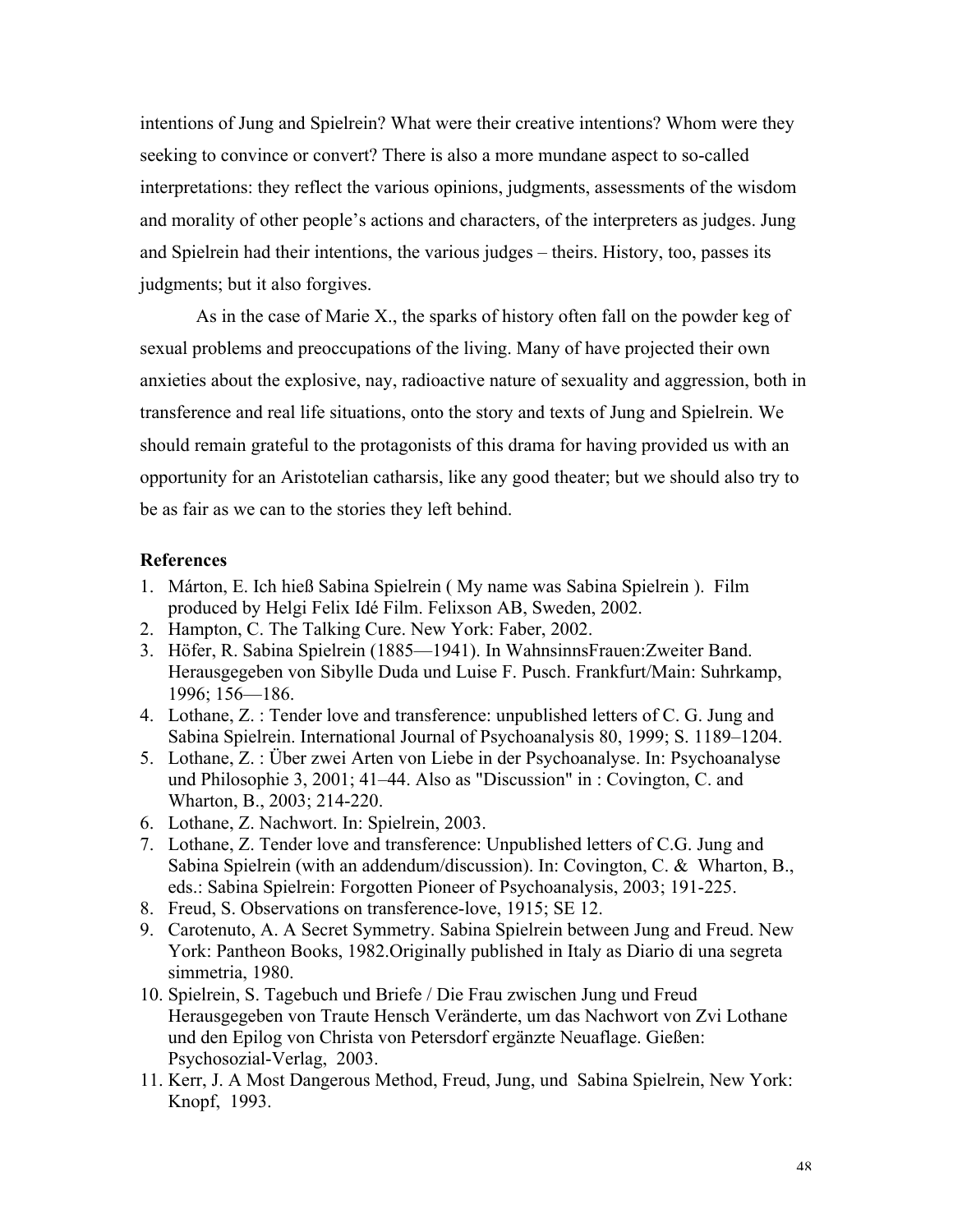- 12. Spielrein, S. Tagebuch einer heimlichen Symmetrie. Sabina Spielrein zwischen Jung und Freud. Hrsbg. von Aldo Carotenuto Vorwort Johannes Cremerius. Freiburg i. Breisgau: Kore Verlag Traute Hensch, 1986.
- 13. Lothane, Z. In defense of Sabina Spielrein. International Forum of Psychoanalysis 5, 1996; 203–217; also, in (41), pp. 81—109.
- 14. Lothane, Z. The schism between Freud and Jung over Schreber: its implications for method and doctrine. In: International Forum of Psychoanalysis 6, 1997; 103–115.
- 15. Minder, B. A document: Jung to Freud 1905: a report on Sabina Spielrein. Journal of Analytical Psychology, 2001; 46:67—72. (The German original first published in Gesnerus, 1993).
- 16. Minder, B. Sabina Spielrein. Jung's Patientin am Burghölzli. Luzifer-Amor, 1994; 14:55—127.
- 17. Freud, S. & C. G. Jung. Briefwechsel. Herausgegeben von William McGuire und Wolfgang Sauerland. Frankfurt/Main: S. Fischer, 1974.
- 18. The Freud/Jung Letters. William McGuire ed. Princeton:Princeton University Press, 1974.
- 19. Lothane, Z. Zärtlichkeit und Übertragung Unveröffentlichte Briefe von C. G. Jung und Sabina Spielrein. In: Karger, A., Knellessen, O., Lettau, G., Weismüller, C. : Sexuelle Übergriffe in Psychoanalyse und Psychotherapie. Göttingen (Vandenhoeck & Ruprecht), 2001; 35–70.
- 20. Spielrein, S. Sämtliche Schriften. Freiburg i. Breisgau: Kore Verlag Traute Hensch; 1987.
- 21. Freud, S. Family romances, 1909; SE 9.
- 22. Freud, S. A special type of choice of object made by men ( contributions to the psychology of love I ), 1910; SE 11.
- 23. Freud, Z. 'Civilized' sexual morality and modern nervous illness, 1908; SE 9.
- 24. Freud, S. Totem and Taboo 1912-1913; SE 13.
- 25. Freud, S. Group psychology and the Analysis of the Ego, 1921; SE 18.
- 26. Freud, S. Moses and Monotheism, 1939; SE 23.
- 27. Lothane, Z. The deal with the devil to "save" psychoanalysis in Nazi Germany. In: Special issue (Volume 88 #2) of The Psychoanalytic Review, "Psychiatry, Psychotherapy, and Psychoanalysis in the Third Reich", 2001; 88:195—224.
- 28. Freud, S., & Abraham, K. Briefe 1907-1926. Herausgegeben von Hilda C. Abraham und Ernst L. Freud. Frankfurt: S. Fischer, 1980.
- 29. Ljunggren, M. Sabina and Isaak Spielrein. Slavica Lundensia. 2001; 21:19—95.
- 30. Ovcharenko, V. Love, psychoanalysis and destruction. Journal of Analytical Psychology, 1999; 44:355—373.
- 31. Shpil'rein, Isak Nikolaievich. Raboty Laboratorii Promyshlennoi Psikhotekhniki NKT SSSSR. Pod obshchei redaktsiei I. N. Shpil'reina. I. Metody prikladnoi psikhologii v poslevoiennyi period. II. Laboratoria Promyshlennoi Psikhotekhniki pri Narodnom Komisariate Truda (God raboty). Moskva: Izdatel'stvo Voprosy Truda, 1924.
- 32. Shpil'rein, Itsche Maier. Idish A konspekt fun a kurs in dem 2-tn Moskwer Meluchishn Uniwersitet. Moskwe: Varlag "Shul un Bukh", 1926.
- 33. Spielrein, Menikha Isaakovna. Unpublished letter to Zvi Lothane of 20.XII.94.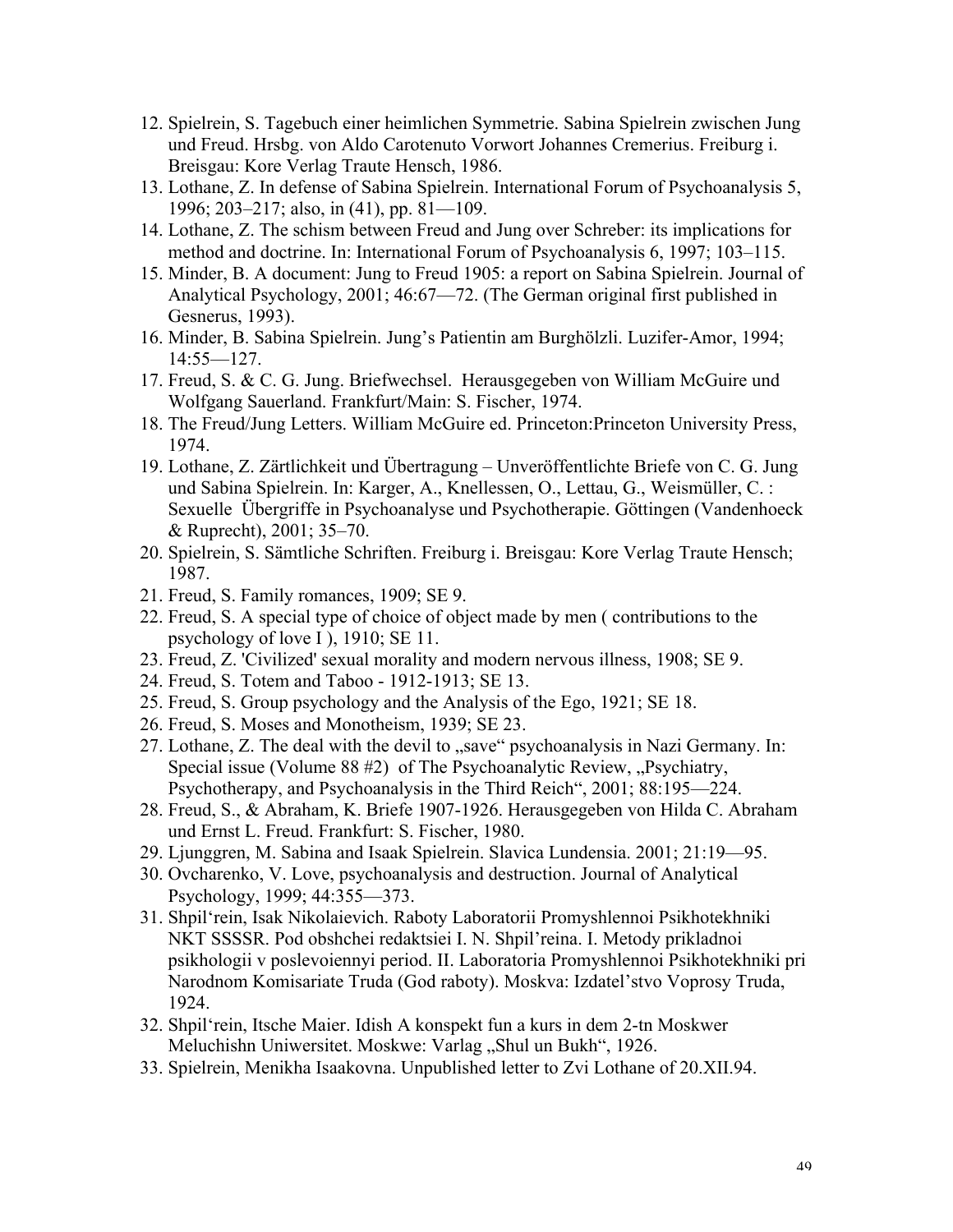- 34. Jung, C. G. Zur gegenwärtigen Lage der Psychotherapie. Zentralblatt für Psychotherapie und ihre Grenzgebiete, 1934. VII (1):1—16. Also in: Jung, C.G, 1978; Collected Works, volume XX, 165—166.
- 35. Reich, W. The Mass Psychology of Fascism. Edited by Mary Higgins and Chester M. Raphael, M. D. New York: Farrar, Straus & Giroux, 1970.
- 36. Reich, W. The function of the orgasm Sex-economic problems of biological energy. New York: Orgone Institute Press, 1942.
- 37. Freud, S. On the universal tendency to debasement in the sphere of love ( contributions to the psychology of love II ), 1912; SE 11.
- 38. Richebächer, S. "Bist mit dem Teufel du und du willst Dich vor der Flamme scheuen?" Sabina Spielrein und C. G. Jung: ein verdrängtes Skandalon der frühen Psychoanalyse. In: Specher, T., Hrsg., Das Unbewusste in Zürich Literatur und Tiefenpsychologie um 1900. Zürich: NZZ Verlag. 2000.
- 39. Ferenczi, S. Social considerations in some analyses, International Journal of Psycho-Analysis, 1922; 4:475ff - Soziale Gesichtspunkte bei Psychoanalysen. I. Der "Familienroman der Erniedrigung". In: Bausteine zur Psychoanalyse, Bd. 2, S. 292— 296. Wien: Internationaler Psychoanalytische Verlag.
- 40. Etkind, Eros nevozmozhnogo. (Chapter 5 is about Spielrein). St. Peterburg: Meduza, 1993; pp. 159--212.
- 41. Mahony, P., Bonomi, C., Stensson, J., eds. Behind the Scenes Freud in Correspondence. Stockholm: Scandinavian University Press, 1997.
- 42. Lothane, Z. Tenero amore e transfert: lettere inedite tra C. G. Jung e Sabina Spielrein. In: Studi Junghiani 6, 2000; S. 97–121.
- 43. Lothane, Z. Nezhnaia liubov i transfer: neopublikovannyie pis'ma K. G. Iunga i Sabiny Shpilrein. In: Vestnik psikhanaliza (Sonderheft Nr. 1), 2001; S. 87–106.
- 44. Ferenczi, S. Confusion of tongues between adults and the child. International Journal of Pycho-Analysis, 1932. 20:225ff - Sprachverwirrung zwischen den Erwachsenen und dem Kind (Die Sprache der Zärtlichkeit und der Leidenschaft). In: Bausteine der Psychoanalyse, III.Band, Bern: Huber,1939; 511—525.
- 45. Stephan, I. 4. "Tauschobjekt zwischen Jung und Freud. SABINA SPIELREIN (1885—1941) Die Gründerinnen der Psychoanalyse: eine Entmythologisierung Sigmund Freuds in zwölf Frauenportraits. Stuttgart: Kreuz-Verlag, 1992; 83—87.
- 46. Petersdorff, C. v. Epilog, in: Spielrein, 2003; 281—295.
- 47. Jung, C. G. The significance of the father in the destiny of the individual, C.G. Jung, The collected works of. 1909; 4:301ff - Die Bedeutung des Vaters für das Schicksal des Einzelnen. Jahrbuch für psychoanalytische und psychopathologische Forschungen, 1909; 1:155—173.
- 48. Wackenhut, I. & Willke, A. Sabina Spielrein Missbrauchüberlebende und Psychoanalytikerin. Eine Studie ihres Lebens und Werkes unter besonderer Berücksichtigung ihrer Tagebücher und ihres Briefwechsels. Inaugural-Dissertation, Medizinische Hochschule Hannover, 1994.
- 49. Lothane, Z. Love, seduction and trauma. The Psychoanalytic Review, 1987; 83-105.
- 50. Bettelheim, B. Scandal in the Family. The New York Review of Books, 1983.
- 51. Bettelheim, B. Commentary by. In:(9).
- 52. Brinkmann, E. & Bose, G. Sabina Spielrein. Marginalien. Berlin: Brinkmann & Bose, 1986;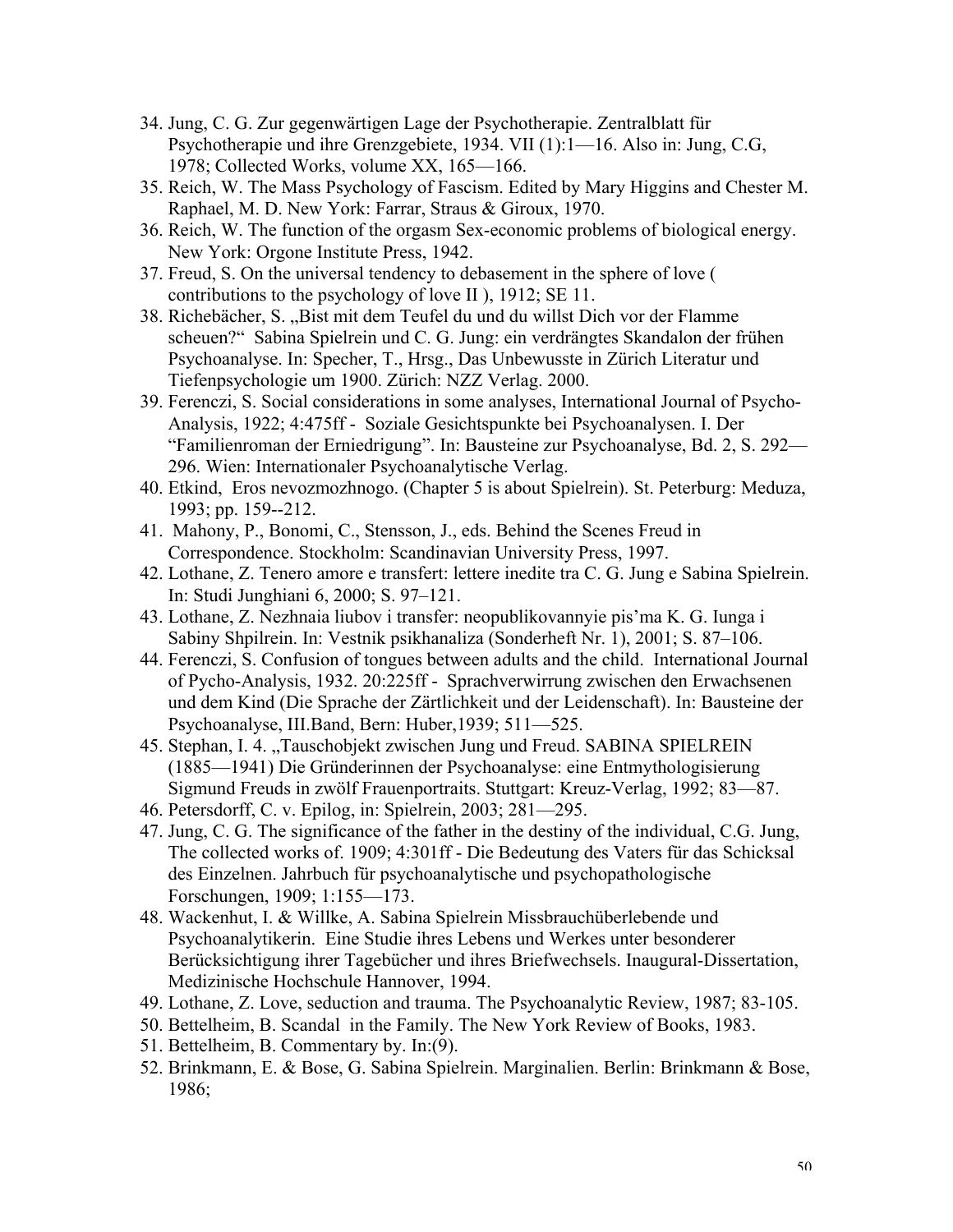215-223.

- 53. Nitzschke, B. *«...* denn die Wilde Sehnsucht macht mich fiebernd»: Sabina Spielrein als leidenschaftlich liebende Frau zwischen zwei Männern: C. G. Jung und Sigmund Freud. In: Nitzschke, B. Sexualität und Männlichkeit. Zwischen Symbiosewunsch und Gewalt." Reinbek: Rowohlt, 1988; 347-412.
- 54. Nitzschke, B. "Poesie" und Prosa. Eine Nachbearbeitung zum Beitrag von Zvi Lothane über Sabina Spielrein und C. G. Jung. In: Karger, A., Knellessen, O., Lettau, G., Weismüller, C. : Sexuelle Übergriffe in Psychoanalyse und Psychotherapie. Göttingen (Vandenhoeck & Ruprecht), 2001; 71-81.
- 55. Cremerius, J. Foreword to Carotenuto's Tagebuch einer heimlichen Symmetrie Sabina Spielrein zwischen Jung und Freud. Herausgegeben von A. Carotenuto. Freiburg/Breisgau:Kore, 1986.
- 56. Petersdorff, C. v. Sabina Spielrein, patiente et analyste, dans sa correspondance avec Jung. Topique, 71, 2000; 69—85.
- 57. Nitzschke, B. Buchbesprechung. Psychosozial, 27 (Nr. 96/Heft II), 2004; 131-136.
- 58. Volkmann-Raue, S. In: Sibylle Volkmann-Raue, Helmut E. Lück: Bedeutende Psychologinnen. Biographien und Schriften. Weinheim:Beltz Verlag, 2002.
- 59. The Correspondence of Sigmund Freud and Sándor Ferenczi. Vol I, 1908-1914, Brabant, Falzeder and Giampieri-Deutsch, eds. Cambridge, MA:The Belknap Press of Harvard University Press, 1993.
- 60. Krutzenbichler, H. S. & H. Essers. Muß denn Liebe Sünde sein? Über das Begehren des Analytikers. Freiburg/Breisgau: Kore, 1991.
- 61. Bair, D. Jung. A biography. Boston: Little and Brown, 2003.
- 62. Lothane, Z. Review of (61). J Amer Psychoanal Assn, 2005; 53:317-324.
- 63. Stingelin, M. Explosion im Psycho-Labor. Neue Dokumente zu C. G. Jung und Sabina Spielrein. Frankfurter Allgemeine Zeitung, Mittwoch, 3. Mai, Nr. 102 S. N 6, 2000.
- 64. A contribution to the psychology of rumour. In:The collected works of C.G. Jung. Vol 4, Princeton:Princeton University Press, 1961; 35-47.
- 65. Freud, S. New introductory lectures, 1933; SE 22.
- 66. Lothane, Z. Power politics and psychoanalysis an introduction. Internat Forum of Psychoanal. 2003; 12:87-97.
- 67. Freud, S. Introductory lectures on psycho-analysis, 1917; SE, 19.
- 68. Freud, S. Leonardo da Vinci and a memory of his childhood, 1910. SE, 11.
- 69. Lothane, Z. A new metapsychology: psychoanalysis as storymaking. International forum for psychoanalysis, 1984; 1:63-84.
- 70. Lothane, Z. In defense of Schreber Soul murder and psychiatry. Hillsdale, NJ: The Analytic Press, 1992.
- 71. Lothane, Z. Seelenmord und Psychiatrie Zur Rehabilitierung Schrebers, 2004. Giessen: Psychosozial Verlag.
- 72. Lothane, Z. Daniel Paul Schreber on his own terms, or how interpretive fictions are converted into historical facts, 2005. In: Holger Steinberg (Hrsg.) Leipziger Psychiatriegeschichtliche Vorlesungen. Leipzig: Evangelische Verlagsanstalt, pp. 127-156.
- 73. Ljunggren, M. Contributo alla biografia di Sabina Spielrein, 1984. Giornale Storico di Psicologia Dinamica, 8(16):49-60. The French version: Visages de Sabina Spielrein,